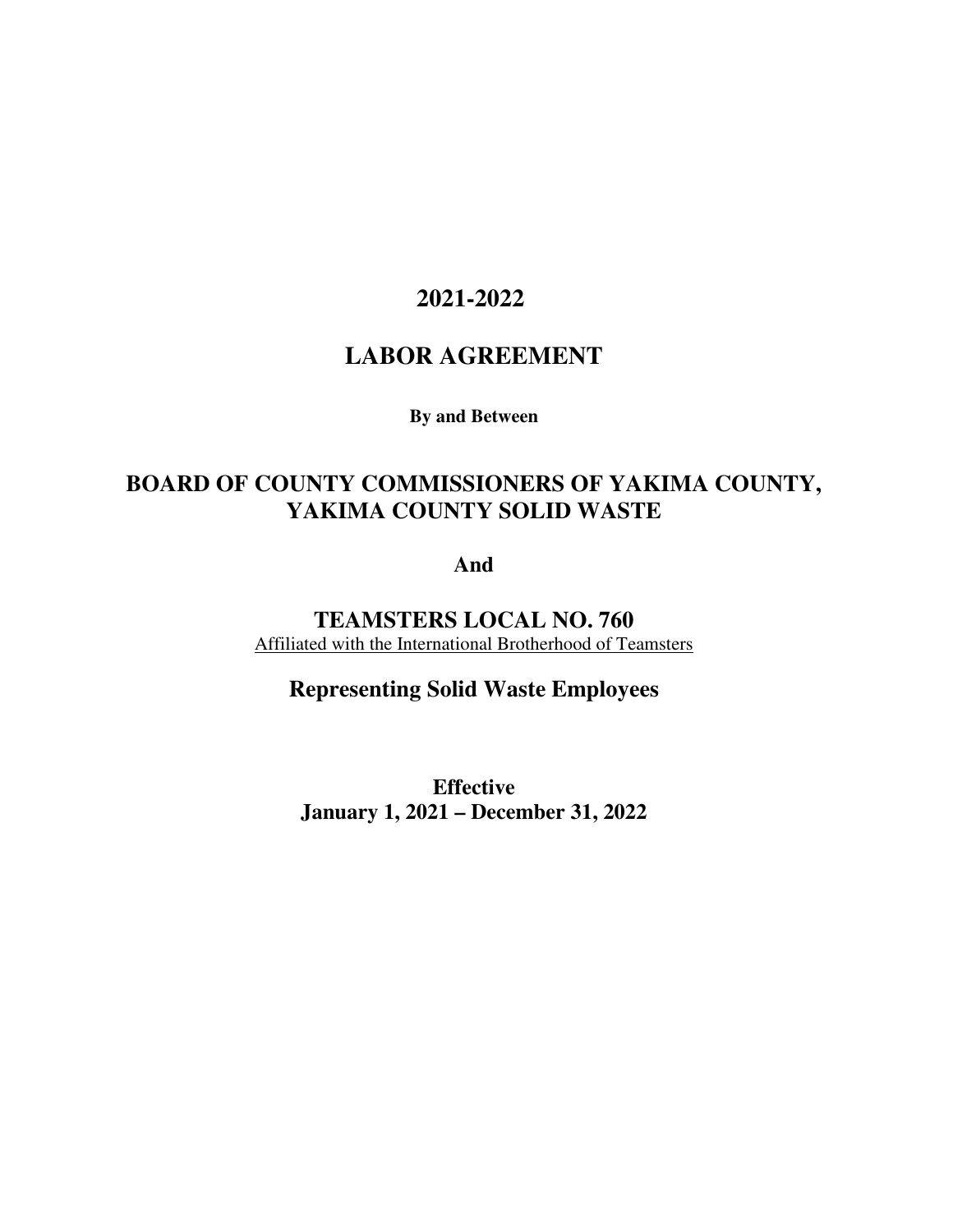## **TABLE OF CONTENTS**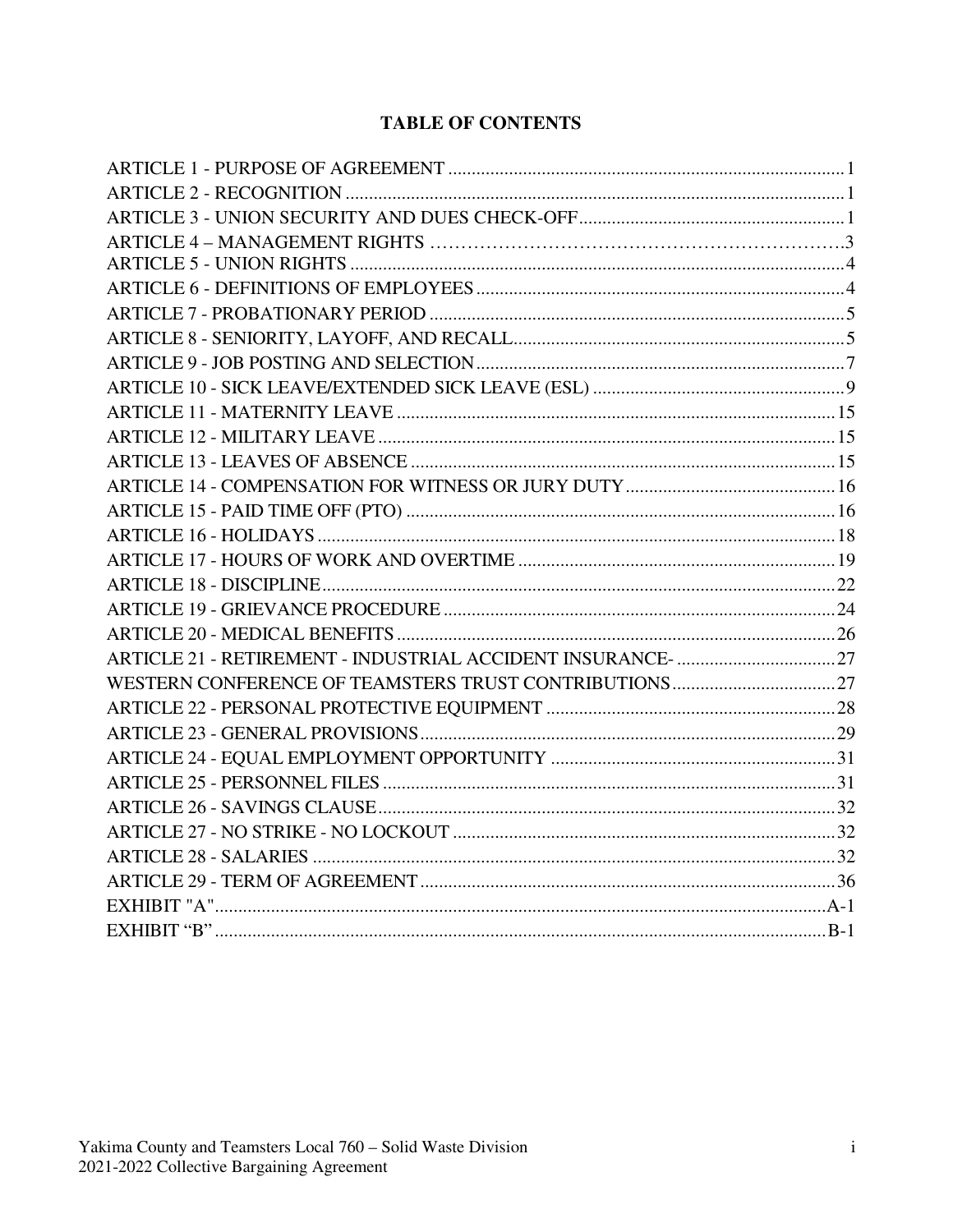### **LABOR AGREEMENT By and Between BOARD OF COUNTY COMMISSIONERS OF YAKIMA COUNTY, YAKIMA COUNTY SOLID WASTE and TEAMSTERS LOCAL NO. 760**

#### Affiliated with the International Brotherhood of Teamsters

#### **Representing Solid Waste Employees**

#### **ARTICLE 1 - PURPOSE OF AGREEMENT**

- 1.1 This Agreement is made and entered into by and between the BOARD of COUNTY COMMISSIONERS of YAKIMA COUNTY, WASHINGTON, hereinafter referred to as the "County," YAKIMA COUNTY PUBLIC SERVICES DEPARTMENT SOLID WASTE DIVISION, both of whom are the "Employer," and TEAMSTERS LOCAL NO. 760, hereinafter referred to as the "Union," for the purpose of fixing the wages, hours, and working conditions affecting the employees.
- 1.2 This Agreement also serves the purpose of increasing the general efficiency of the Solid Waste Division and maintaining harmonious relations between the County, its employees, and the Union. To accomplish the foregoing, the parties hereto agree to the following articles within this Agreement.

#### **ARTICLE 2 - RECOGNITION**

2.1 The Employer recognizes the Union, as certified by PERC Decision 9170-PECB, Case 19814- E-05-3102, as the sole and exclusive collective bargaining representative of all regular full time and regular part time employees of the Yakima County Public Services Solid Waste Division, excluding CTP, Local 1, confidential employees, supervisors and all other employees of Yakima County.

#### **ARTICLE 3 - UNION SECURITY AND DUES CHECK-OFF**

3.1 Signed Union Dues Deduction Authorization: For those employees who choose to join the Union, the Employer agrees to deduct once each month the appropriate Union dues from the pay of the bargaining unit employee who provides written authorization to the Employer to do so. When Workday is implemented, the dues will be divided between two (2) pay dates each month. A signed payroll deduction authorization is necessary for this action. The signed payroll deduction authorization shall be submitted to the Employer's Human Resources Department. The deduction will begin within the payroll period the authorization is received or as soon as administratively possible.

If an Employee chooses to discontinue union membership and payment of dues, the Employee must provide written notification to the Employer and the Union. The Employer will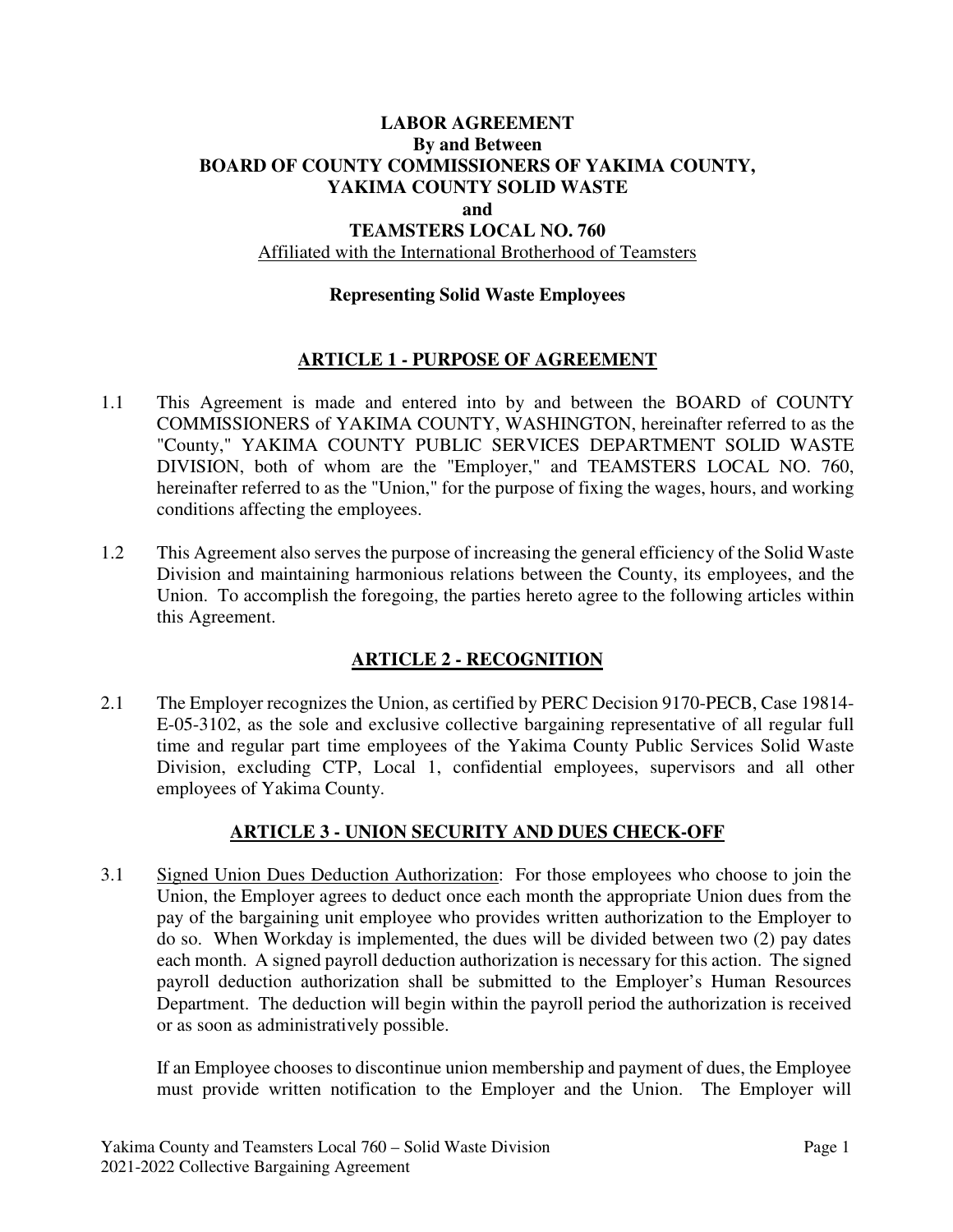discontinue deductions within the appropriate payroll period that aligns with the date notification is given or as soon as administratively possible. The Employer is not a party to the dues authorization for payroll deduction as that is between the Employee and the Union.

- 3.2. Amounts Deducted**:** The amounts deducted shall be certified to the Employer by the Union, and payment shall be remitted to the Union together with monthly reports. If an employee terminates employment, dues will be deducted for the month of termination and appropriately accounted for in accordance with the dues authorization and any applicable Union bylaws as soon as administratively possible.
- 3.3. Monthly Reports: Employer will provide the Union with monthly electronic reports of dues activity and payments. Reports and payments received during current month represent activities from previous months.
	- As an example, reports and payment received in March represent activities that transpired in February.
- 3.4. Hold Harmless: The Union will defend and hold the County harmless against all claims, demands, lawsuits, ordered losses, judgments, other forms of liability, including amounts of dues and fees withheld, and/or expenses associated with the County making a good faith effort in the implementation of this Article.
- 3.5 New Employee Orientation: These provisions shall be carried out in conformity with RCW 41.56.037. Each December, the Employer will provide the Union with the upcoming year's monthly new hire orientation calendar. The Union will contact the Human Resources Department at (509) 574-2210 every month to obtain information on new hires scheduled to attend orientation appropriate to their group. A Union Representative shall be granted up to thirty minutes to provide each new employee a basic overview of the employees' rights and responsibilities regarding Union membership and dues authorizations.
- 3.6 It is the intent of the Employer to continue to utilize its employees to perform work; provided, however, the Employer has the right to contract out work previously and/or historically contracted out. If the Employer determines it necessary to contract out work not previously and/or historically contracted out which would directly result in the layoff of employees employed as of ratification of this agreement, then the Employer will provide the Union with written notice. If the Union wishes to bargain about the decision and its effects, it shall provide the Employer with a written request to bargain within fifteen (15) working days of receipt of the Employer's notice. Bargaining about the decision and its effects shall conclude within thirty (30) working days. If no written request is submitted by the Union or if no settlement is reached within the thirty (30) working day time period, then the Employer may proceed with its decision. In the event that: the Union requests to bargain about the decision, no settlement has been reached within the 30 day time period, and the Employer has implemented its decision, then the Union may continue to bargain the effects of the decision beyond the 30 day time period. In the event of a bona fide emergency, no notice or bargaining is required before contracting out.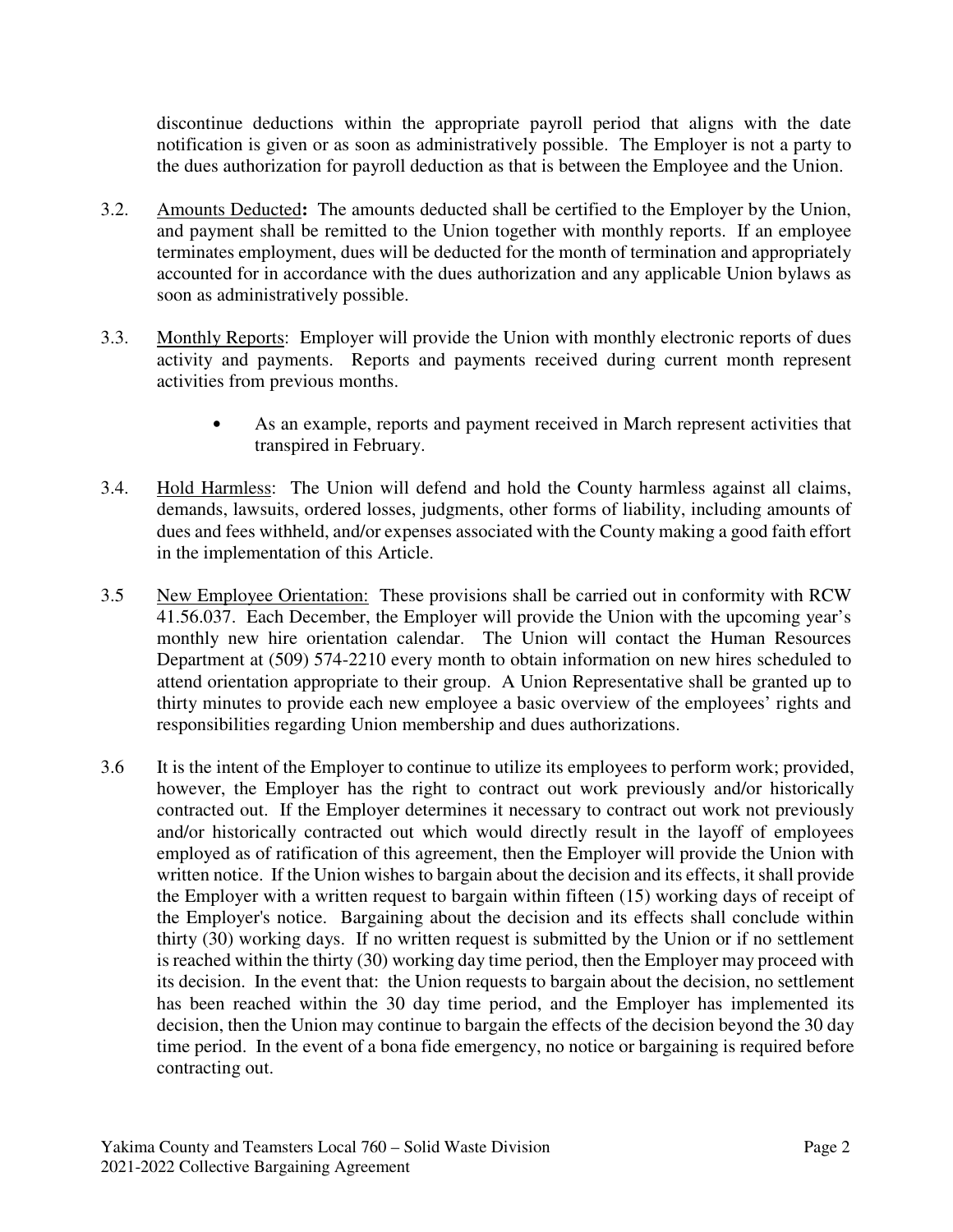3.7 Extra Help employees are not in the bargaining unit and are not covered by this Agreement. Extra Help employees are covered by the County Extra Help Policy. Extra Help employees who are used on an incidental and diminutive basis to perform non-bargaining unit work are exempt from the Western Conference of Teamsters Pension Trust contributions. In the event that an Extra Help employee is used to perform bargaining unit work, said Extra Help employee shall be subject to the Western Conference of Teamsters Pension Trust contributions for the classification of work the Extra Help employee is performing. Contributions shall be funded by way of wage reduction. Extra Help employees shall not realize any benefit of this contract except for the conditions as stated in this Article.

### **ARTICLE 4 - MANAGEMENT RIGHTS**

- 4.1 The Union recognizes the prerogatives of the Employer to operate and manage the Public Services Department and the services provided thereby in all respects in accordance with its responsibilities, lawful powers, and legal authority. All matters not expressly covered by the language of this Agreement, and/or mutually-agreed upon written agreements executed subsequent to the date of signature of this labor agreement, shall be administered by the Employer in accordance with such policies and/or procedures as the Employer, from time to time, may establish and implement. The Employer's prerogatives or rights include, but are not limited to, the following:
	- A. The right to establish and implement reasonable work rules, procedures, and work performance standards including the right to complete written performance evaluations of bargaining unit employees at least annually. The evaluations will be discussed and reviewed privately with the employee before they are filed, and the employee shall be given the right to prepare a written rebuttal to any evaluation the employee desires, which rebuttal shall be filed with the evaluation form. Any such rebuttal shall be submitted to the Employer within seven (7) calendar days following completion of the evaluation.
	- B. The right to schedule work and overtime work and the methods and processes by which said work is to be performed in a manner most advantageous to the Employer and consistent with this labor agreement.
	- C. The right to hire, transfer, suspend, discharge, lay off, recall, promote, or discipline employees as deemed necessary by the Employer as provided by this Agreement and/or as provided by the General Rules and Regulations of Yakima County Public Services.
	- D. The right to determine the size and composition of the work force, modify job responsibilities, and assign employees to work locations and shifts.
	- E. The right to determine what duties shall be performed by various personnel.
	- F. The parties understand that incidental duties connected with operations not enumerated in job descriptions shall nevertheless be performed by the employee when requested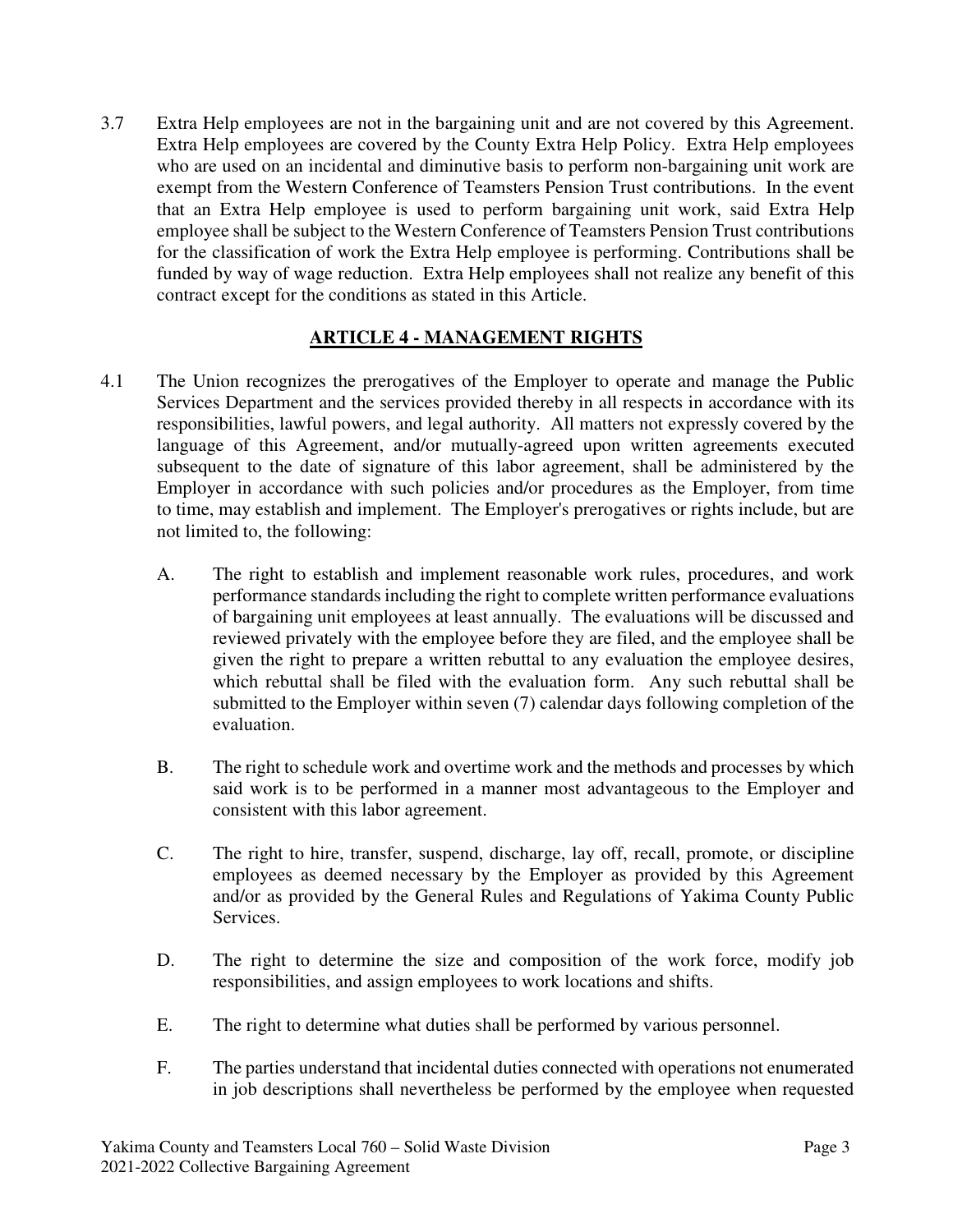by a supervisor.

- G. The right to take actions as may be necessary to carry out Employer's services in emergencies.
- H. The right to take actions necessary to comply with the Americans with Disabilities Act.
- 4.2 Nothing in this Agreement shall be interpreted to detract or circumscribe the trust emplaced in the officials, in this case, of the Board of Yakima County Commissioners and the elected officials and/or departmental directors and the rights and obligations owed thereby to the electorate in conformity with statutory law.
- 4.3 Past Practices: The Employer may change a past practice after providing the Union with written notice. If the Union wishes to bargain about the change to past practice, then it will so indicate in writing to the Employer within fifteen (15) working days of receipt of the Employer's notice. Bargaining shall conclude within thirty (30) working days of the Union's request to bargain. If no written request is submitted by the Union or if no settlement is reached within the thirty (30) working days time period, then the Employer may proceed with the change to past practice so long as the change does not affect the terms and conditions of the Collective Bargaining Agreement. In the event of a bona fide emergency, no notice or bargaining is required before implementing the change.
- 4.4 The Employer has implemented the Workday programs and continues to implement additional phases of Workday. During said implementations, the Employer may need to modify provisions of this CBA to conform to Workday procedures and processes. The Union Representative(s) and the bargaining unit employees agree to fully cooperate with the Employer's implementation of these programs and phases.

## **ARTICLE 5 - UNION RIGHTS**

- 5.1 The Union does not waive its rights under applicable State Laws except as those rights are affected or set forth within the terms and conditions of the Collective Bargaining Agreement.
- 5.2 The Union will have the right to establish representative(s) within the bargaining unit. Said representative(s) shall have the right to investigate membership concerns with respect to the Agreement during regularly scheduled work hours without loss of pay during such time, provided that such investigation will not interfere with the necessary operation of the Department. The Union will advise the Employer of the identity of the aforementioned representative on an annual basis.

## **ARTICLE 6 - DEFINITIONS OF EMPLOYEES**

6.1 Regular Full-time Employee: A regular employee is a full-time employee who has served his or her probationary period and is employed on a regular basis. Such employee shall be paid the wage rate and provided the benefits as set forth in the terms and conditions of this collective bargaining agreement.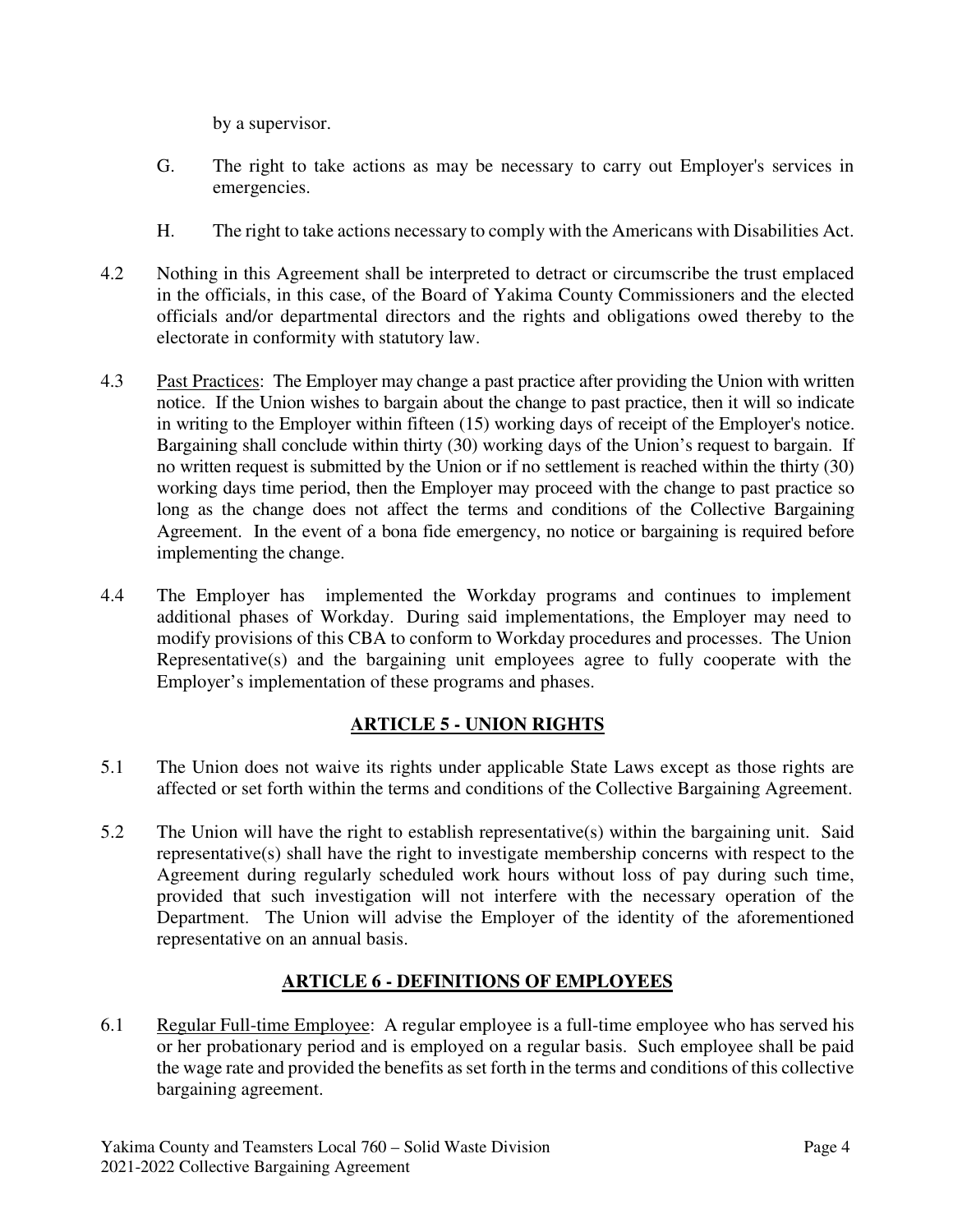- 6.2 Probationary Employee: A probationary employee shall be defined as a new hire who has not completed twelve (12) calendar months of service with the Employer since the first day of employment. A probationary employee shall work under the provisions of this Agreement but shall be only on a trial basis, during which period he/she may be discharged without any recourse.
- 6.3 Regular Part-time Employee: A regular part-time employee is one who has served his or her probationary period who may work less than forty (40) hours per week, and will be paid not less than the wage rate as set forth in this contract for the type of work performed. Regular part-time employees who work at least fifty percent (50%) of the normal forty (40) hour work week will receive a pro-rated Employer medical contribution. The percentage of hours worked and pro-rated contribution shall be established by budget.
- 6.4 Extra Help: Employees who work for a period of fewer than five (5) months during a calendar year, less than 650 hours per calendar year intermittently, or in a temporary assignment up to a year in projects with an end in sight, during the absence of a regular employee or employment necessitated by work load peaks. This category is inclusive of student, casual, and seasonal employees.
- 6.5 Maintenance Workers' Classification A-12: Effective April 1, 2020, the Maintenance Workers' Classification A-12 shall be eliminated, and those employees currently under the Maintenance Workers Classification A-12 moved to the classification for Maintenance Tech A-13. Because the duties of the Maintenance Worker and Maintenance Tech are the same, separate classifications are not necessary.

## **ARTICLE 7 - PROBATIONARY PERIOD**

- 7.1 New Hires: Each newly hired employee of the Public Services Department shall satisfactorily complete a twelve (12) month probationary period. The Employer will conduct written employee performance evaluations during this probationary period. Probationary employees may be discharged or terminated at any time without cause and without recourse.
- 7.2 Existing Public Services Employees: Existing Public Services employees who change positions must satisfactorily complete a six (6) month work performance trial period. The Employer will conduct written employee performance evaluations during this work performance period. The Employer is vested with the sole authority to determine satisfactory completion of the work performance probation period.

## **ARTICLE 8 - SENIORITY, LAYOFF, AND RECALL**

- 8.1 Seniority:
	- A. "Bargaining Unit Seniority" or similar terms used in this Agreement means all service within the bargaining unit.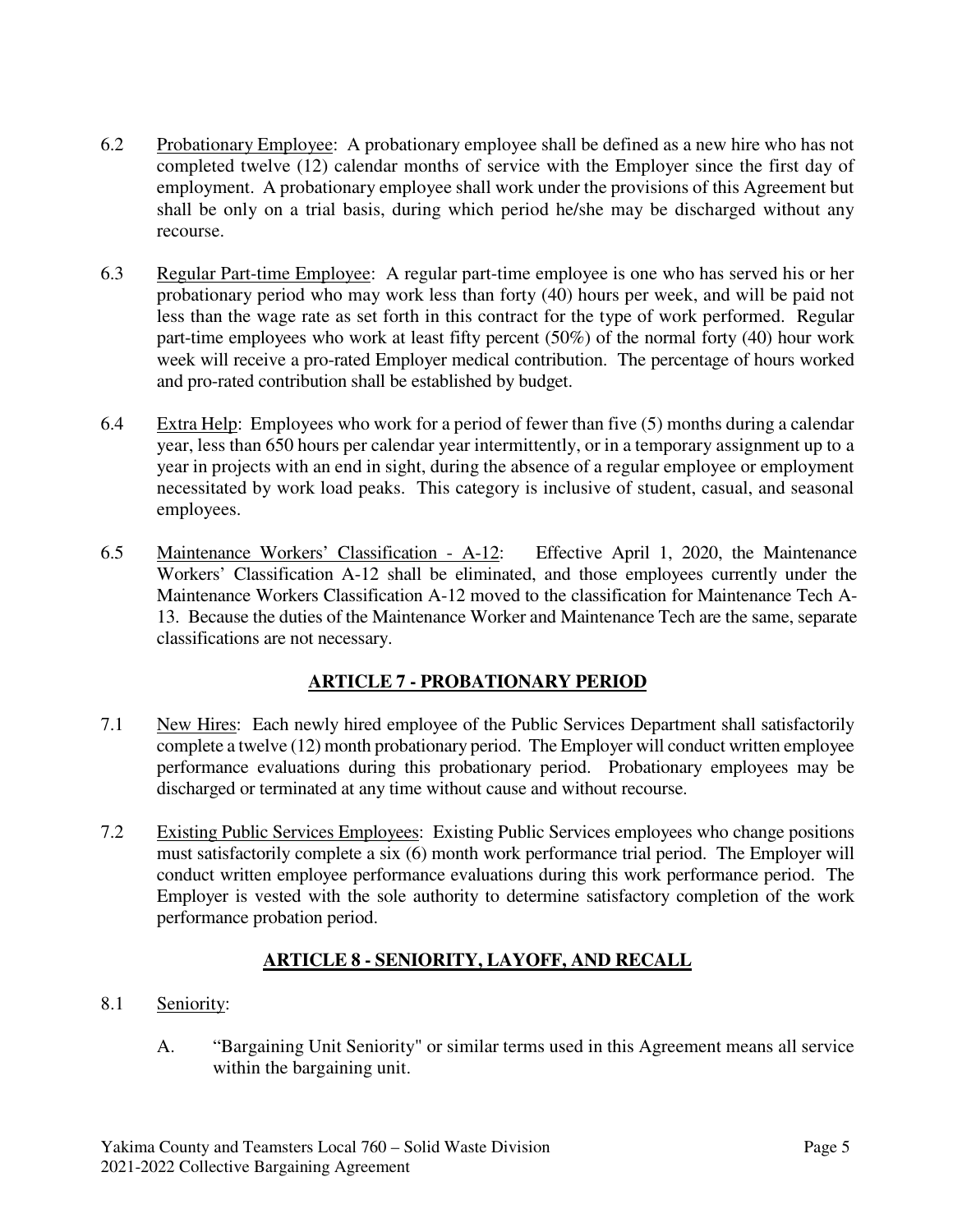- B. "Classification Seniority" or similar terms used in this Agreement means all service within a specific classification.
- C. For purposes of PTO leave accrual, seniority is determined by an employee's continuous service as an employee of Yakima County.
- 8.2 The County will provide the Union with copies of the seniority list on July 1 of each year or at other mutually agreed-upon dates.
- 8.3 Employees shall lose all seniority in the event of voluntary termination, lay-off beyond the recall period, and/or discharge. Employees shall continue to accrue seniority for periods of worker's compensation illness or injury, military leave of absence of twenty-one (21) days or less, and all time on paid leave status. Employees shall not accrue seniority for periods of unpaid leaves of absence, layoff, or disciplinary suspension; however, employees in such categories shall not lose seniority accrued prior to the commencement of the unpaid status.
- 8.4 Ties in seniority shall be broken by lot in a manner mutually agreeable to the parties.

#### 8.5 Layoff:

- 8.5.1 The Public Services Director and/or the Board of County Commissioners shall be the sole determiners of when layoffs are necessary. The Employer may lay off employees when such action is determined to be necessary by reason of lack of work, lack of funds, or reorganization of the Public Services Department. The Public Services Director shall have the right to determine by job classification the number of employees to be reduced. The Union will be notified of the specific job classifications in which layoffs will take place and the number of employees in those job classifications who are designated for layoff status.
- 8.5.2 If the Public Services Director and/or the Board of County Commissioners determines that a layoff is necessary within certain job classifications, then and in that event employees in the affected job classification shall be laid off in the following order:
	- (1) Temporary, seasonal, or casual employees;
	- (2) Probationary employees;
	- (3) Regular part-time and regular full-time employees Regular part-time and regular full-time employees shall be reduced by laying off the least senior employee within the affected job classification in accordance with the above, provided that the remaining senior employees have the necessary job skills to perform the variety of tasks required of that classification.
	- (4) Employees on leave are subject to layoff procedures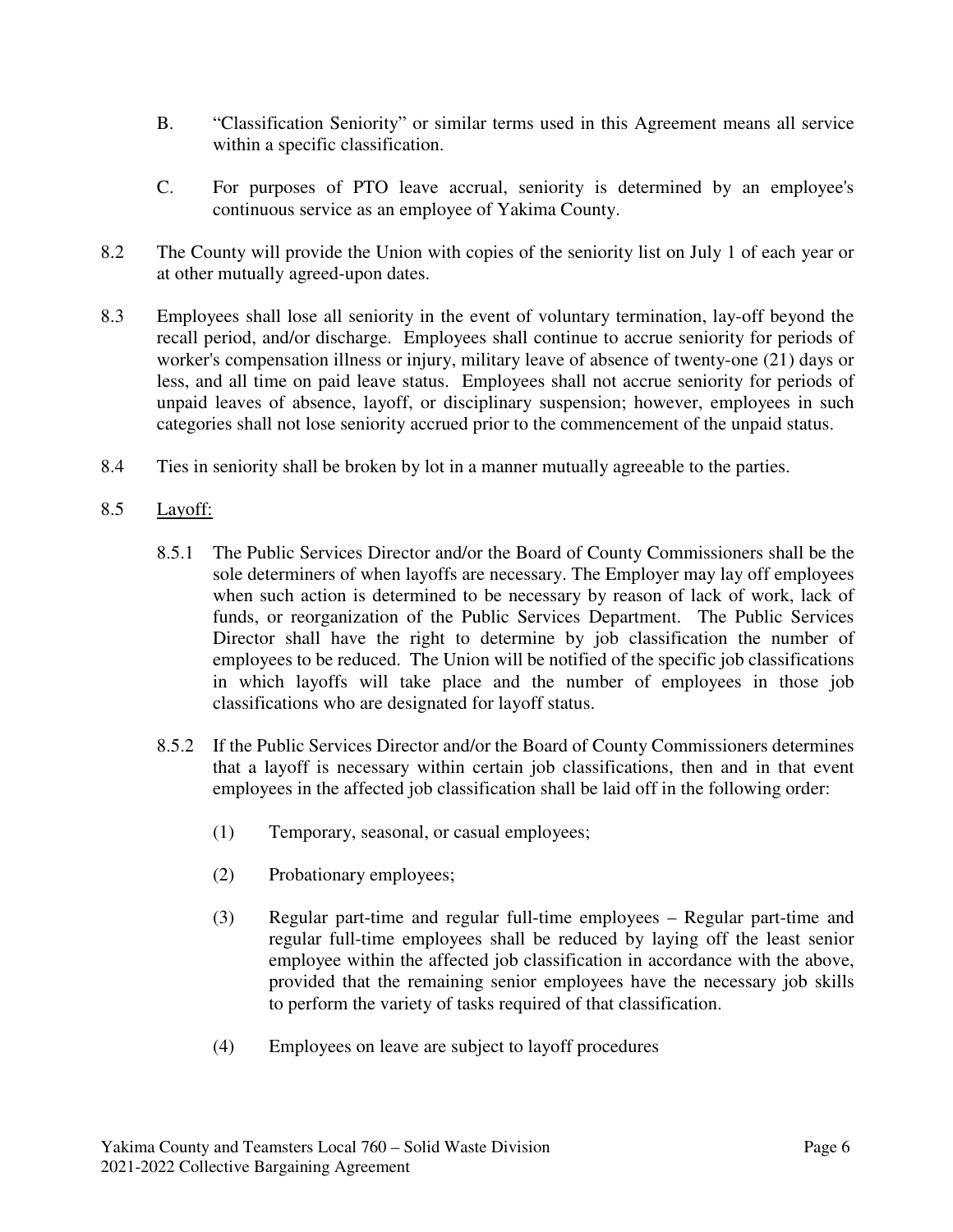- 8.5.3 Bumping: Any employee who is laid off by a reduction in the work force shall have the right to retreat to his last previously held job classification by "bumping" the least senior employee within that classification, provided that the retreating employee is more senior than the least senior employee. A laid off employee may only retreat to or bump into a position having a pay band equal to or lower than the employee's existing pay band. A retreating employee shall maintain his seniority and be paid at the wage range of the lower classification to which he is retreating at a level which shall be determined by the accumulation of his seniority in both positions (*i.e.,* the position he was laid off from and the position he is retreating to). An employee "bumped" by a retreating employee shall have the right to also retreat in compliance with the preceding procedure. Employees shall be provided with thirty (30) calendar days' notice of their lay-off status except in the event of an emergency. A copy of the notice shall be provided to the Union.
- 8.5.4 Recall: In the recall of employees, the last person laid off in the job classification will be recalled first, provided that said employee is qualified to perform the work needed in a satisfactory manner. Employees laid off will be eligible for recall for a period of one (1) year from the date of lay off. Employees shall notify the Employer, in writing, of their current address. An offer of recall shall be in writing and sent by certified mail to the last known address of the employee. A copy of the offer of recall shall be provided to the Union. The employee is deemed to have received notice within three (3) working days after the County mailed said notice. An employee so notified must indicate his or her acceptance of said recall within five (5) calendar days of receipt of notice and shall be back on the job within five (5) calendar days of acceptance of said offer or forfeit all recall rights under this article.
- 8.5.5 An employee recalled within twelve (12) months after layoff will have his previously accrued seniority prior to layoff restored; however, no time will accrue during the period in which the employee was on a layoff status.
- 8.6 Annual Bids: The Employer shall post all available shifts in December and, in seniority order, the bargaining unit shall bid the available shifts. All bids must be completed by December 31. The effective date of the new shift bid shall be the first full week in January.

### **ARTICLE 9 - JOB POSTING AND SELECTION**

- 9.1 Job Posting: The Public Services Director shall be the sole determiner as to the need or necessity to fill any vacancy or new position.
	- A. If the Public Services Director determines the need to fill a vacancy or new position, the opening will be posted as follows:
		- 1) The Public Services Director will provide notice to Public Services Solid Waste Division employees who are in the same job classification about the vacant position. Those employees may indicate in writing their desire to fill the vacancy. If two (2) or more employees wish to transfer, the transfer shall be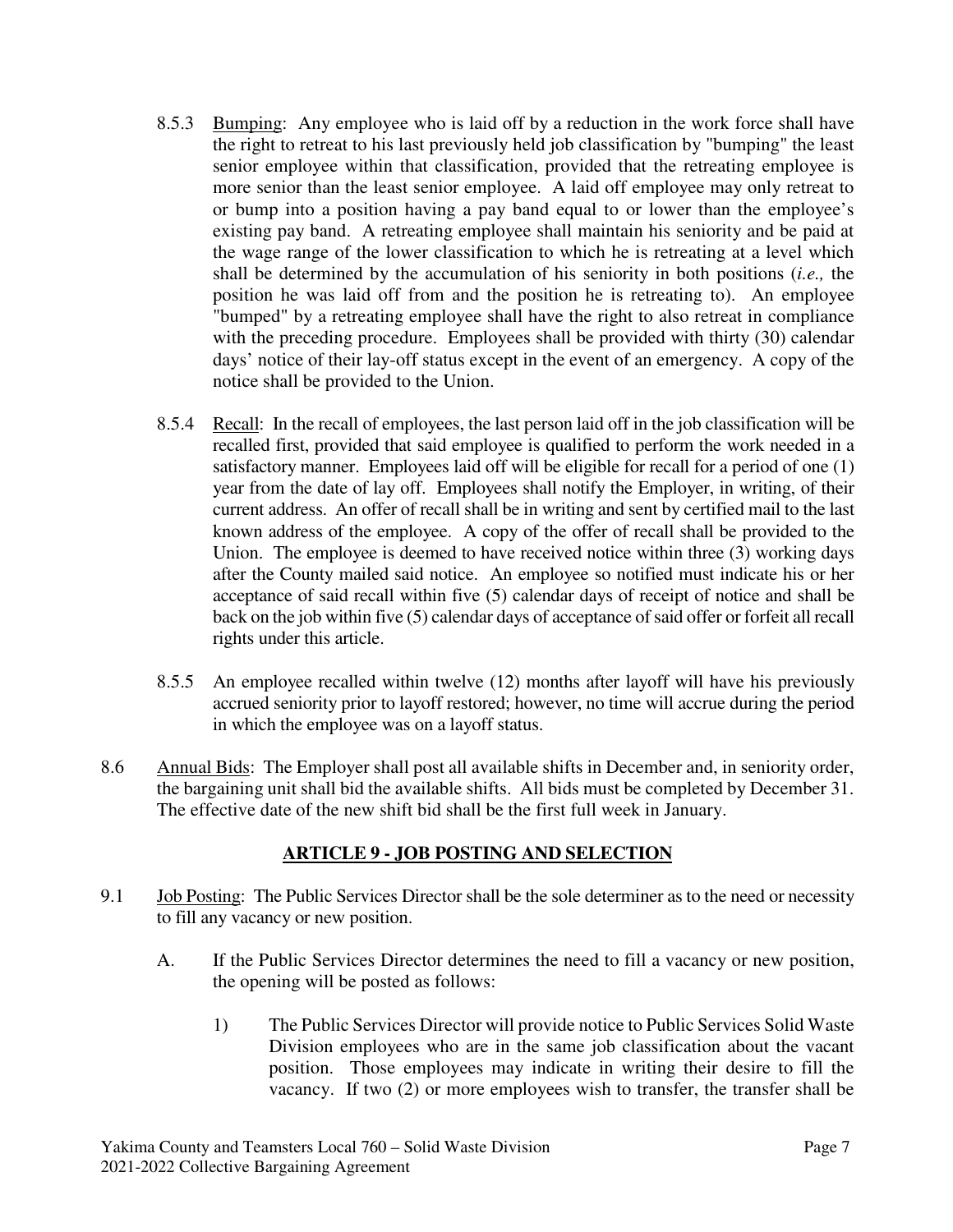given to the most senior employee. Once the vacant position has been filled by the most senior interested employee, there will be no further changes internally regarding the filling of any other vacancies. This is commonly referred to as "one and done". This approach and transfer/assignment has a duration until the next annual bid. At that time, employees are eligible to bid on positions based on seniority. For example, if an employee retires in May, then the "one and done" filling will occur and exist from May until the December annual bid. At the annual bid all positions are open based on seniority.

- 2) In regards to the position vacated based on 1) above (one and done), the vacated position will be filled by way of the normal recruitment process whereby the position is posted simultaneously for all county employees and external applicants via advertising for a period of seven (7) to fourteen (14) days by the Human Resources Department. The Human Resources Department provides a copy of the posting to the Union. Solid Waste employees within the same job classification as the vacancy are not permitted to apply (if allowed would result in mini shift selections creating a ripple effect which is very challenging for management to address and is an inefficient disturbance of the pattern of work for existing scheduled employees).
- 3) If a vacancy occurs in a position with the same job classification and minimum requirements of a prior job announcement, the Public Services Director may select a candidate from the applicant pool from the previous recruitment. The vacancy must occur within ninety (90) days of the closing date of the previous job announcement.
- B. The Public Services Director or designee will provide notice to Solid Waste Division employees to allow one and only one most senior employee, who indicates in writing, their desire to transfer to the vacant position within the job classification.
- C. Once the most senior employee has been transferred into the vacant position, the Department will post the backfill position externally. External posting will allow other County employees outside of the vacant job classification to apply for the position.
- D. Current Solid Waste Division employees in the same job classification as the vacant position will not be eligible to apply.
- E. The new employee selected to fill the posted position will remain in said position until the shift bidding timeframe is open.
- F. Shift bidding selections will remain in place for one year.
- 9.2 Selection: The Public Services Director or designee shall have the right to select the applicant for the available position. Applicants must meet the minimum qualifications set forth in the classification description, all established legal requirements for incumbency to the vacant position, and possess sufficient knowledge, skills, abilities, and experience to satisfactorily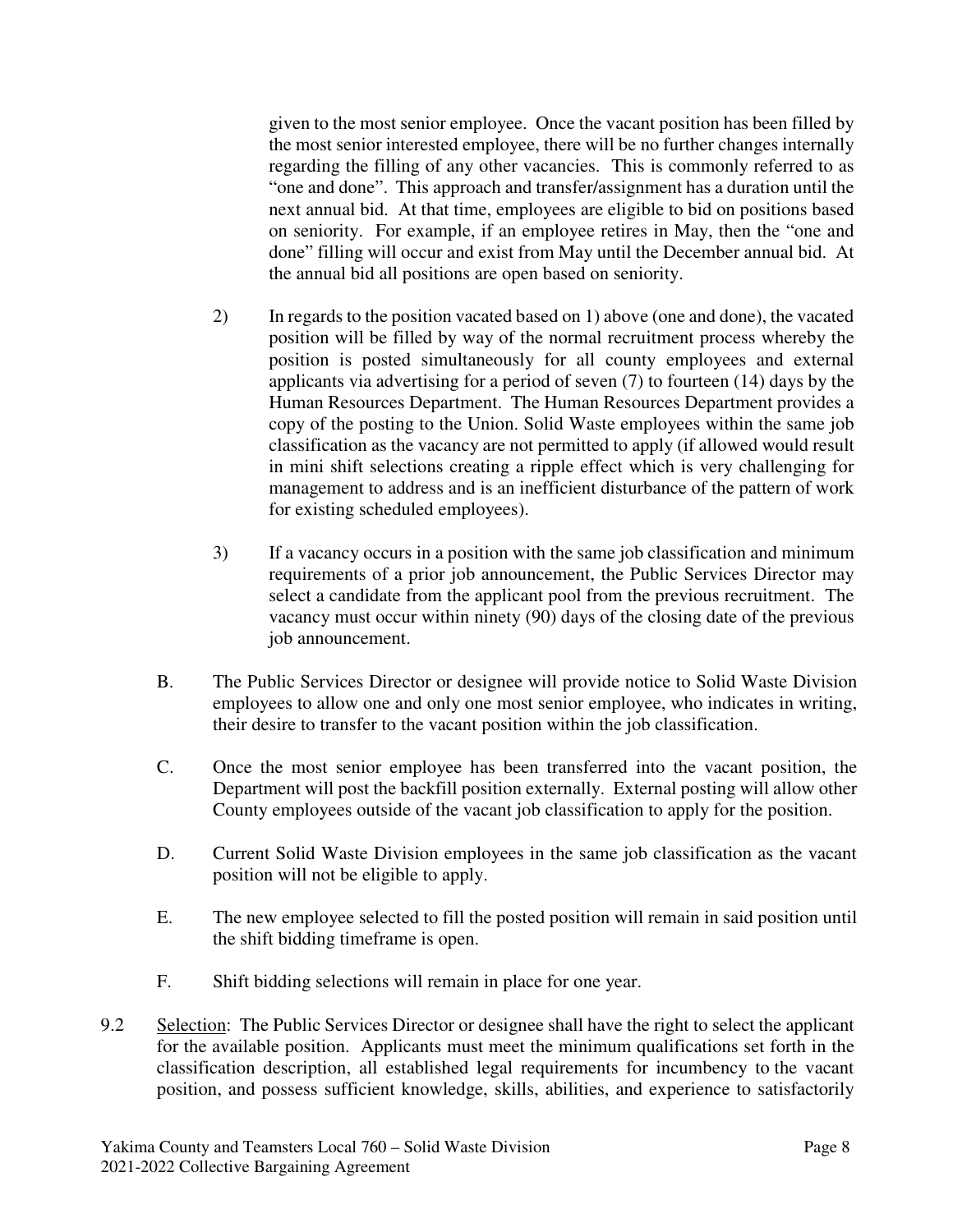perform the duties of the position.

- A. Public Services employees shall be given first consideration to fill vacant positions. First consideration shall mean that all employees who apply for and meet minimum qualifications shall be granted entrance into the oral interview, written and/or field exercise.
- B. Applicants interviewed will be evaluated on the basis of knowledge, skills, abilities, experience, and prior work performance with Yakima County (if applicable). If, in the Public Services Director's judgment, the ability and qualifications of a bargaining unit employee and another applicant are equal, the bargaining unit employee shall be selected. If, in the Public Services Director's judgment, the ability and qualifications of two (2) or more County employees are equal, the senior employee shall be selected. The Public Services Director will explain the hiring decision to an unsuccessful bargaining unit employee at the request of the employee.
- C. In the event that an employee selected by the Public Services Director to fill an available position does not elect to accept the position, then, and in that event, the next qualified applicant shall be selected to fill said position.
- D. During the first thirty (30) days of the work performance trial period, employees will be permitted to return to their former position. During the six (6) month work performance probation period, employees will be permitted to return to their former classification and increment if they cannot perform satisfactorily in the new classification, or by mutual agreement by the employee and the Public Services Director, provided there is a position available. If there is no position available, said employee shall be placed on recall status in accordance with the provisions of the layoff article.

## **ARTICLE 10 - SICK LEAVE/EXTENDED SICK LEAVE (ESL)**

### 10.1 Definitions:

- A. "Adult child" means a child who is eighteen years of age or older.
- B. "Brother" means a male having the same parent as an employee.
- C. "Child" means a biological, adopted, or foster child, a stepchild, a legal ward, or a child of a person standing *in loco parentis.*
- D. "Grandparent" means a parent of a parent of an employee.
- E. "Immediate family" means persons related to the employee by blood or marriage or legal adoption, specifically and limited to wife, husband, registered domestic partner, parent, parent-in-law, grandparent, brother, sister, child, stepchild, grandchild or stepgrandchild of the employee; not aunt, uncle, cousin, niece, or nephew, unless living in the employee's household.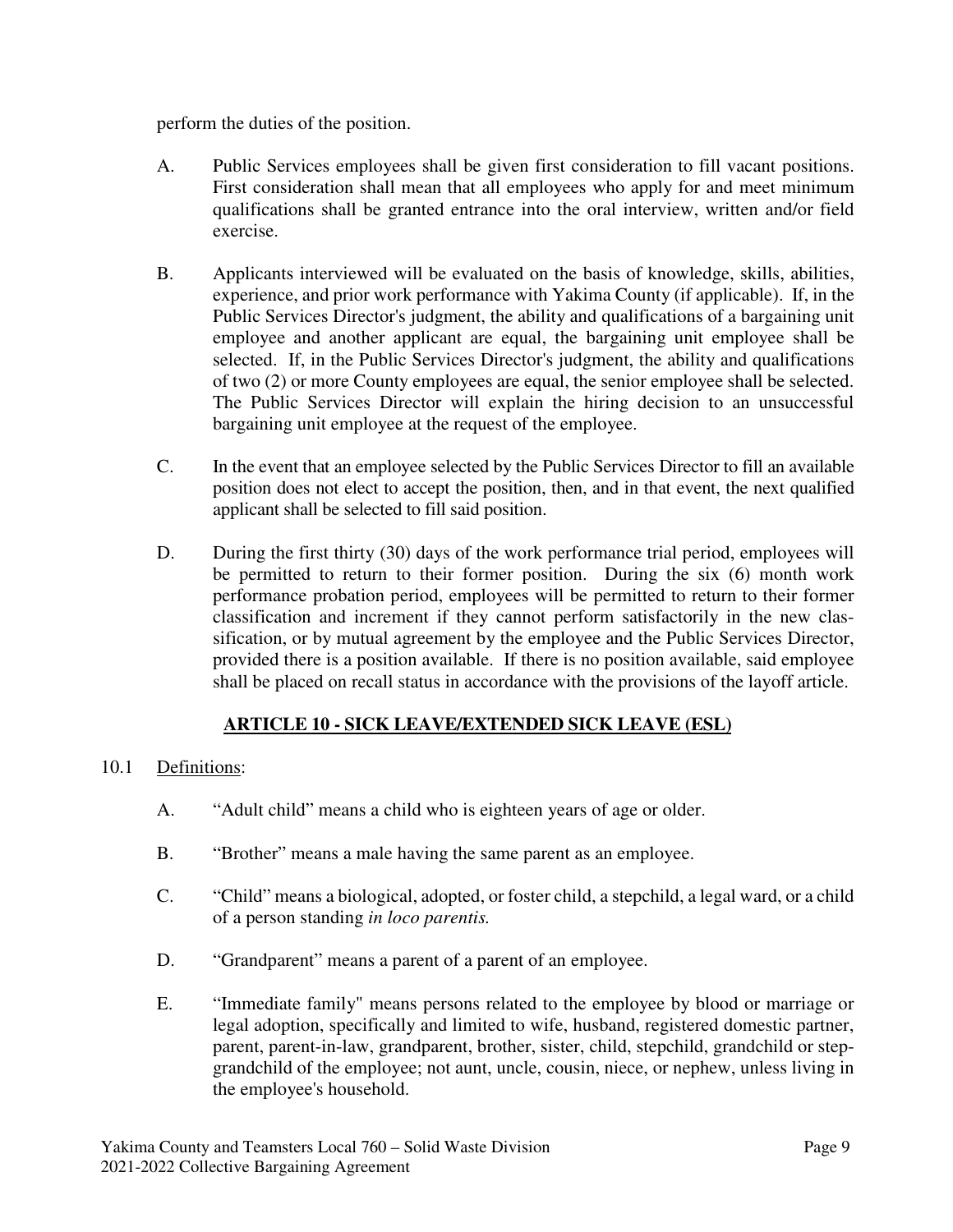- F. "Minor child" means a child who is under eighteen years of age.
- G. "Parent" means a biological or adoptive parent of an employee or an individual who stood *in loco parentis* to an employee.
- H. "Parent-in-law" means a parent of the spouse of an employee.
- I. "Sister" means a female having the same parent as an employee.
- J. "Spouse" means a husband or wife of an employee, as the case may be or a state registered domestic partner.
- K. "Health condition that requires treatment or supervision" means:
	- 1) Any medical condition requiring treatment or medication that the child cannot self-administer;
	- 2) Any medical or mental health condition which would endanger the child's safety or recovery without the presence of a parent or guardian; or
	- 3) Any condition warranting treatment or preventative health care such as physical, dental, optical, or immunization services when a parent must be present to authorize and when sick leave may otherwise be used for the employee's preventative health care.
	- 4) "Serious health condition" means an illness, injury, impairment, or physical or mental condition that involves any period of incapacity or treatment connected with inpatient care *(i.e., an overnight stay)* in a hospital, hospice, or residential medical care facility, and any period of incapacity or subsequent treatment or recovery in connection with such inpatient care; or that involves continuing treatment by or under the supervision of a health care provider or a provider of health care services and which includes any period of incapacity (*i.e.,* inability to work, attend school, or perform other regular daily activities).
	- 5) "Emergency condition" means a health condition that is a sudden, generally unexpected occurrence or set of circumstances related to one's health demanding immediate action, and is typically very short term in nature.
	- 6) "Incapable of self-care" means that the individual requires active assistance or supervision to provide daily self-care in several of the "activities of daily living" (ADLs) or "instrumental activities of daily living (IADLs). Activities of daily living include adaptive activities such as caring appropriately for one's grooming and hygiene, bathing, dressing, and eating. Instrumental activities of daily living include cooking, cleaning, shopping, taking public transportation, paying bills, maintaining a residence, using telephone and directories, using a post office, etc.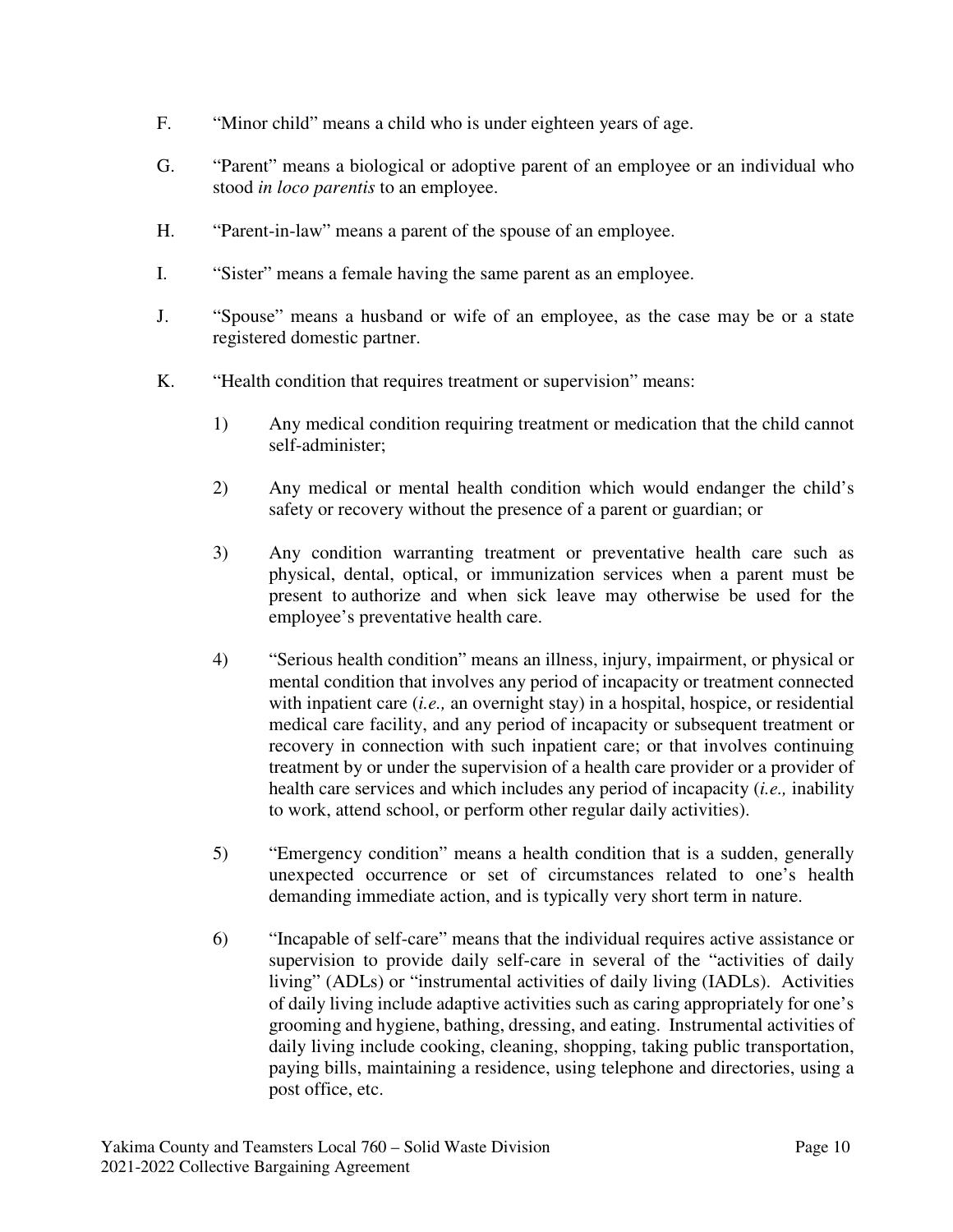- 7) "Physical or mental disability" means a physical or mental impairment that limits one or more activities of daily living or instrumental activities of daily living.
- 10.2 Historical Sick Leave Program: Prior to January 1, 2013, sick leave was earned by regular full-time employees of Yakima County at the rate of one (1) working day (up to a maximum of 8 hours) for each month of completed service. One working day is equivalent to eight (8) hours for employees working a total of forty (40) hours per week. Regular part-time employees earn sick leave on a pro-rated basis according to the hours budgeted for the position. Sick leave was available to the employee after having served one (1) consecutive month of employment. Effective January 1, 2013, sick leave ceased to accrue.
	- A. Employees who have a zero sick leave balance at the end of the month do not accrue sick leave for the following month until they have worked through the  $15<sup>th</sup>$  of the following month.
- 10.3 Accrual: Employees earn a day of sick leave for their first month of employment if they are placed on the payroll on or before the fifteenth (15th) of the month and actually work continuously through the rest of that month. Terminating employees do not receive leave credit for the month in which they terminate unless they actually work continuously through the fifteenth (15th) of the month. Effective January 1, 2013, sick leave banks will be frozen and sick leave hours will cease to accrue.
- 10.4 Sick leave is cumulative to a total of one hundred twenty (120) working days (960 hours), after which time, sick leave shall lapse month by month. At no time may an employee have more than one hundred twenty (120) days (nine hundred sixty (960) hours) of sick leave due.
- 10.5 Computation of Payment: Sick leave absences shall be charged at the rate of one quarter (1/4) hour of sick leave for each quarter hour of absence.
	- A. Part day sick leave shall commence at the time the employee leaves the work area and shall end at the time the employee returns to the work area.
	- B. Upon separation from employment, any unused sick leave shall be forfeited except in the case of death or retirement under the County's PERS or LEOFF retirement systems. Upon retirement, twenty-five percent (25%) of all the employee's accumulated sick leave shall be paid to the employee's MSA VEBA. Upon death, twenty-five percent (25%) of all of the employee's accumulated sick leave shall be paid to the employee's estate. Payment of accumulated sick leave is based on the employee's April 1, 2017, base hourly rate.
- 10.6 Use: Sick leave may not be taken before it is accrued. Sick leave may be taken for any of the following reasons:
	- A. An employee's illness, injury, or temporary disability that incapacitates the employee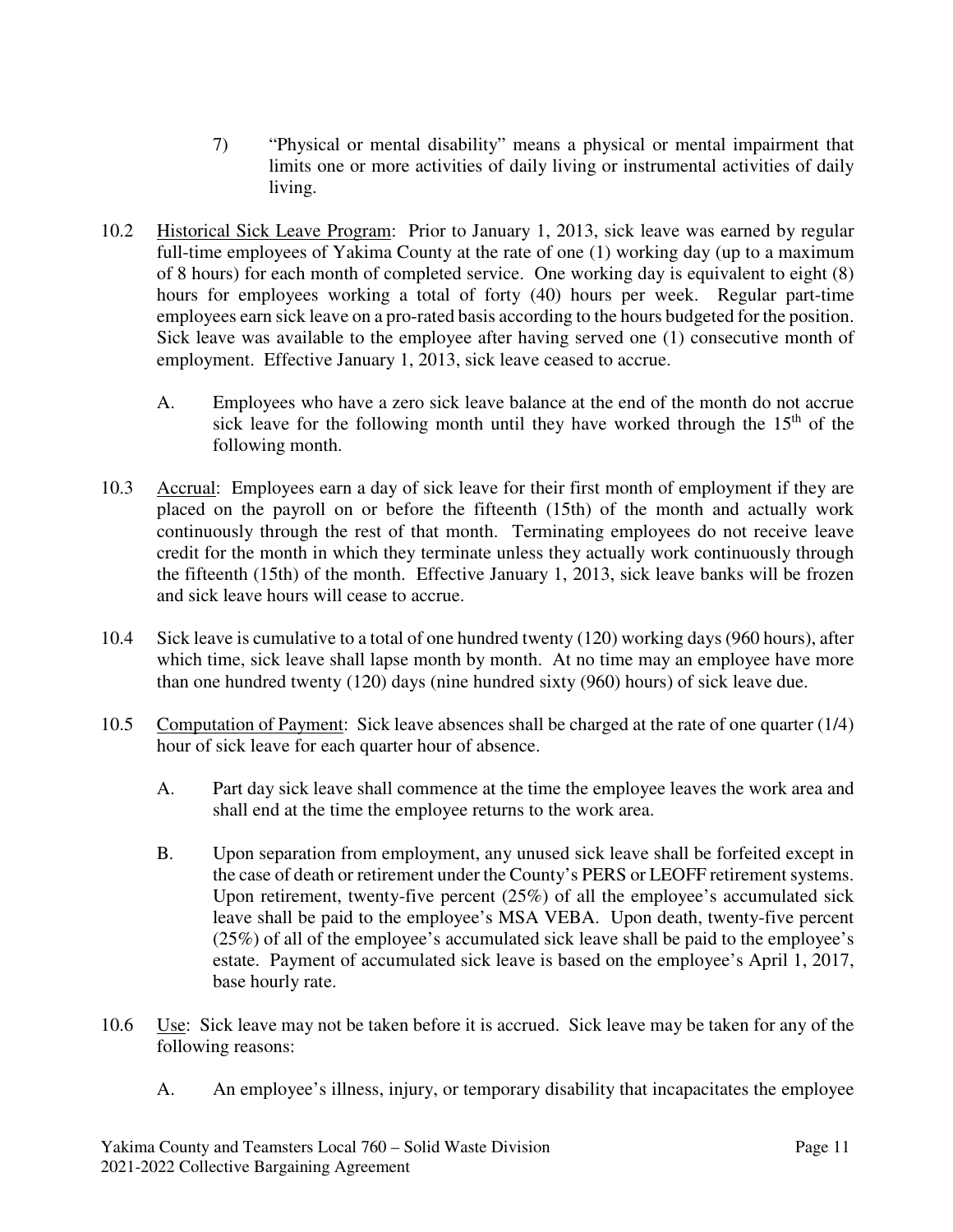to the extent that work can no longer be performed.

- B. An employee's doctor appointment.
- C. Doctor appointments for an employee's minor child.
- D. Doctor appointments for an employee's adult child who is "incapable of self-care" because of a "physical or mental disability."
- E. To care for an employee's minor child with a "health condition that requires treatment or supervision" by the employee or an employee's adult child who is "incapable of self-care" because of a "physical or mental disability" with a "health condition that requires treatment or supervision" by the employee.
- F. To care for an employee's spouse, registered domestic partner, parent, parent-in-law, or grandparent who has a "serious health condition" that requires treatment or supervision by the employee or an "emergency condition."
- G. To care for an employee's brother, sister, step-brother, step-sister, grandchild, or stepgrandchild with a "serious health condition" requiring the attendance of the employee. The use of sick leave in this case shall be limited to a maximum of three (3) days of sick leave for each occurrence.
- H. To care for an employee's aunt, uncle, cousin, niece, or nephew living in the employee's household with a "serious health condition" requiring the attendance of the employee. The use of sick leave in this case shall be limited to a maximum of three (3) days of sick leave for each occurrence.
- I. For bereavement leave for a death in the immediate family. The use of sick leave for bereavement leave shall be limited to a maximum of five (5) days of sick leave for each occurrence.
- 10.7 In the case where an employee is receiving industrial insurance time loss payments due to an on-the-job injury, an employee may request the use of sick leave to compensate for the difference between industrial insurance compensation and full pay. In this case, the employee shall submit evidence of the amount of industrial insurance payment received.
- 10.8 Employees may only use the actual number of days sick leave accumulated.
- 10.9 Sick leave cannot be claimed by an employee on PTO leave or compensatory time unless the employee immediately notifies the Employer of the illness. Upon return to work, the employee may be required by the Director of Public Services or his designee(s) to present a written doctor's certification stating the nature, extent, and length of the illness.
- 10.10 Reporting: An employee, who for any reason must take sick leave shall notify his or her immediate supervisor or Department Head as soon as possible.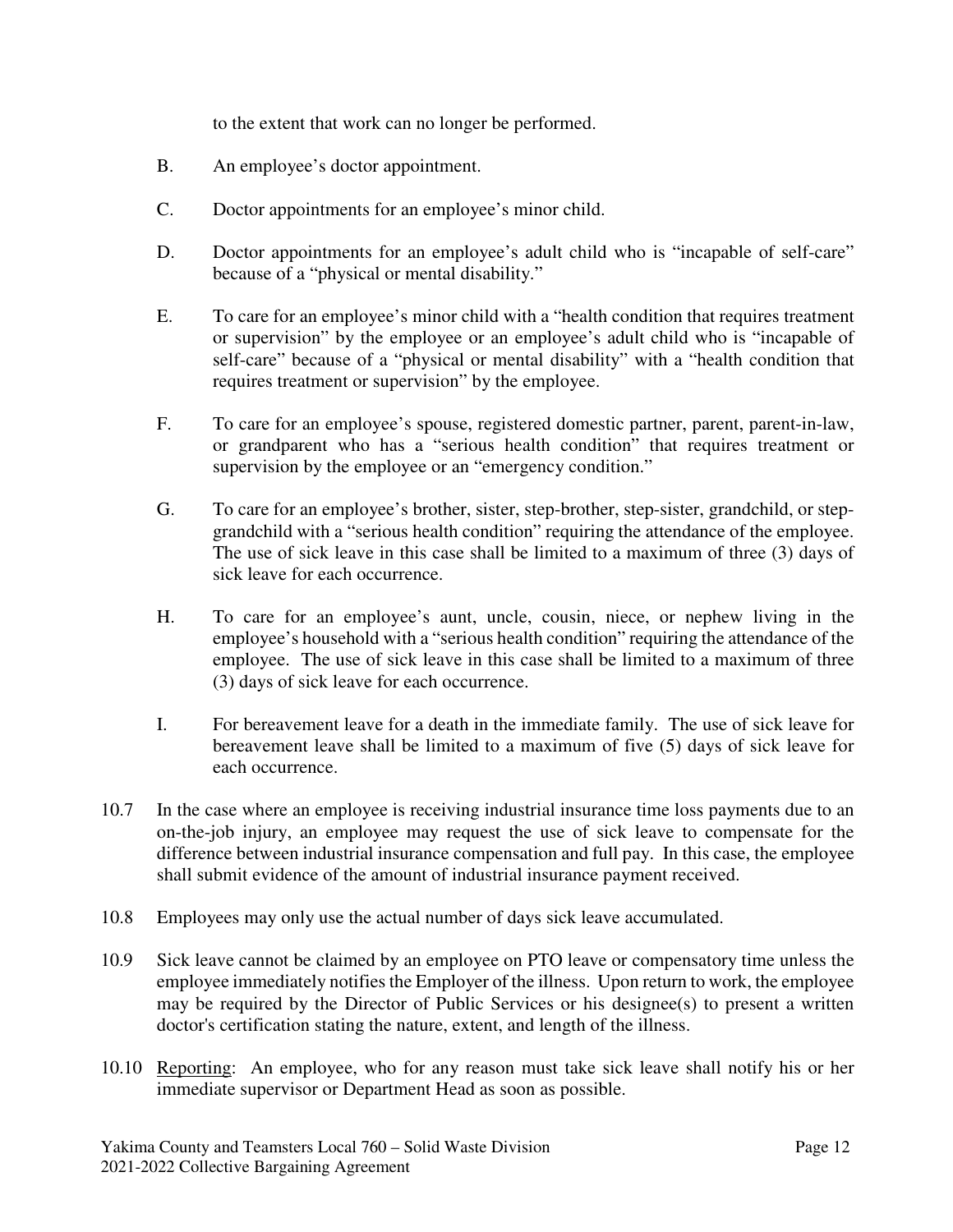- 10.11 Extended Sick Leave (ESL): Effective January 1, 2013, the ESL bank will be implemented.
	- 10.11.1 ESL is earned by regular full-time employees of Yakima County at the rate of four (4) hours for each month of completed service. With the implementation of Workday, ESL hours earned will be shown as two (2) hours each pay period/pay cycle. Regular part-time employees earn ESL on a pro-rated basis according to the hours budgeted for the position.
	- 10.11.2 An employee is eligible to use available ESL when the employee has:
		- an extended illness or injury lasting more than ten (10) consecutive work days (cannot be used for intermittent absences);
		- A qualified family member with an extended illness or injury lasting more than ten (10) consecutive work days (cannot be used for intermittent absences);
		- served thirty (30) consecutive days of employment; and
		- used five (5) work days or forty (40) hours of PTO, SL, CT, or LWOP.

The changes became effective beginning in the payroll period following signature of the 2020 CBA by the last signing party.

- 10.11.3 Upon separation from employment with Yakima County, any unused ESL is forfeited without payment.
- 10.11.4 All re-employed persons whose continuous service has been interrupted by termination shall be considered new employees and shall be subject to the applicable qualifying period of employment. Exception: Employees rehired within the layoff period after a reduction in force will have their accumulated ESL bank hours restored.
- 10.11.5 ACCUMULATION OF LEAVE. ESL is cumulative to a maximum of thirty (30) working days (240 hours), after which time no additional leave may be earned until the leave balance is reduced through use of leave hours. An employee cannot have more than 240 hours of ESL credit in the bank at any time. The maximum ESL balance shall be pro-rated for employees who regularly work less than forty (40) hours per week.
- 10.11.6 COMPUTATION OF PAYMENT. ESL shall be charged in quarter hour increments. ESL is charged at a rate equal to the number of work hours absent from the normally assigned shift.
- 10.11.7 USE. ESL may be taken under the following conditions: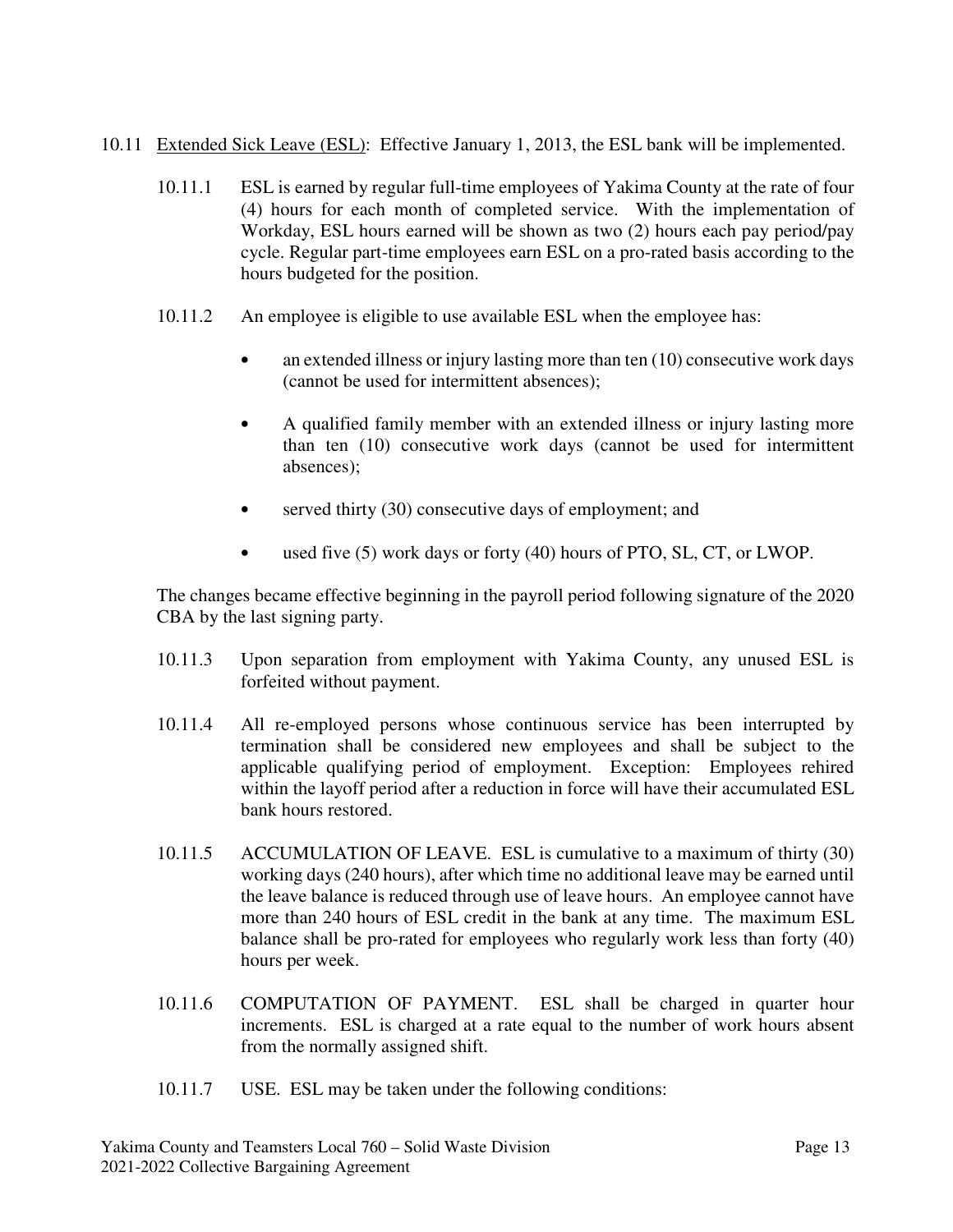- 10.11.7.1 With the approval of the Department Head/Elected Official, an eligible employee may take all or any portion of the employee's available ESL. Employees are not permitted to use ESL in excess of their available balance. Leave may not be taken before it is accumulated.
- 10.11.7.2 ESL may only be used for the employee's own illness or injury or for the following family members: spouse, state registered domestic partner, child, parent, parent-in-law, or grandparent. The employee must comply with the leave request/reporting requirements for leave used in conjunction with state and federal family medical leave laws. If possible, an employee requesting ESL must make a written request in advance. The supervisor shall consider the request and shall approve or deny it. A medical release may be required before the employee is permitted to return to work if the employee has been absent more than three (3) consecutive days due to the employee's injury or illness. All releases will be presented to the Human Resources Department.
- 10.12 A doctor's certification of illness may be required of the employee, at the time the employee returns to work, when absent because of illness or injury of any person for a period of more than three (3) consecutive days.
- 10.13 Workmen's Compensation: Yakima County is a Self-Insured Employer for Workers Compensation. An employee who is injured on the job and eligible for time loss payments due to the injury may use PTO leave during the period covered, or the employee may request sick leave/ESL to compensate for the difference between time loss compensation and full pay for the period of time loss.
- 10.14 The Employer reserves the right to change provisions of this Article to assure compliance with the Federal Family Medical Leave Act, which became effective August 5, 1993.
- 10.15 Subject to Workday implementation, this provision shall be inclusive of PTO, Extended Sick Leave (ESL), and Sick Leave (SL).
- 10.16 Pro-rated Accruals. Implemented July 1, 2020, and consistent with the semi-monthly (twice per month) pay schedule, accruals for the above-mentioned leave banks will be calculated in two equal parts: one-half of the accrual in the first pay cycle, and the second one-half of the accrual in the second pay cycle. The employee's accrual rate will determine the two halves.

**Example:** Monthly ESL accrual = 4 hours **First pay cycle:** 2 hours (earned at end of pay cycle  $= 15<sup>th</sup>$  of the month) **Second pay cycle:** 2 hours (earned at end of pay cycle = last day of the month)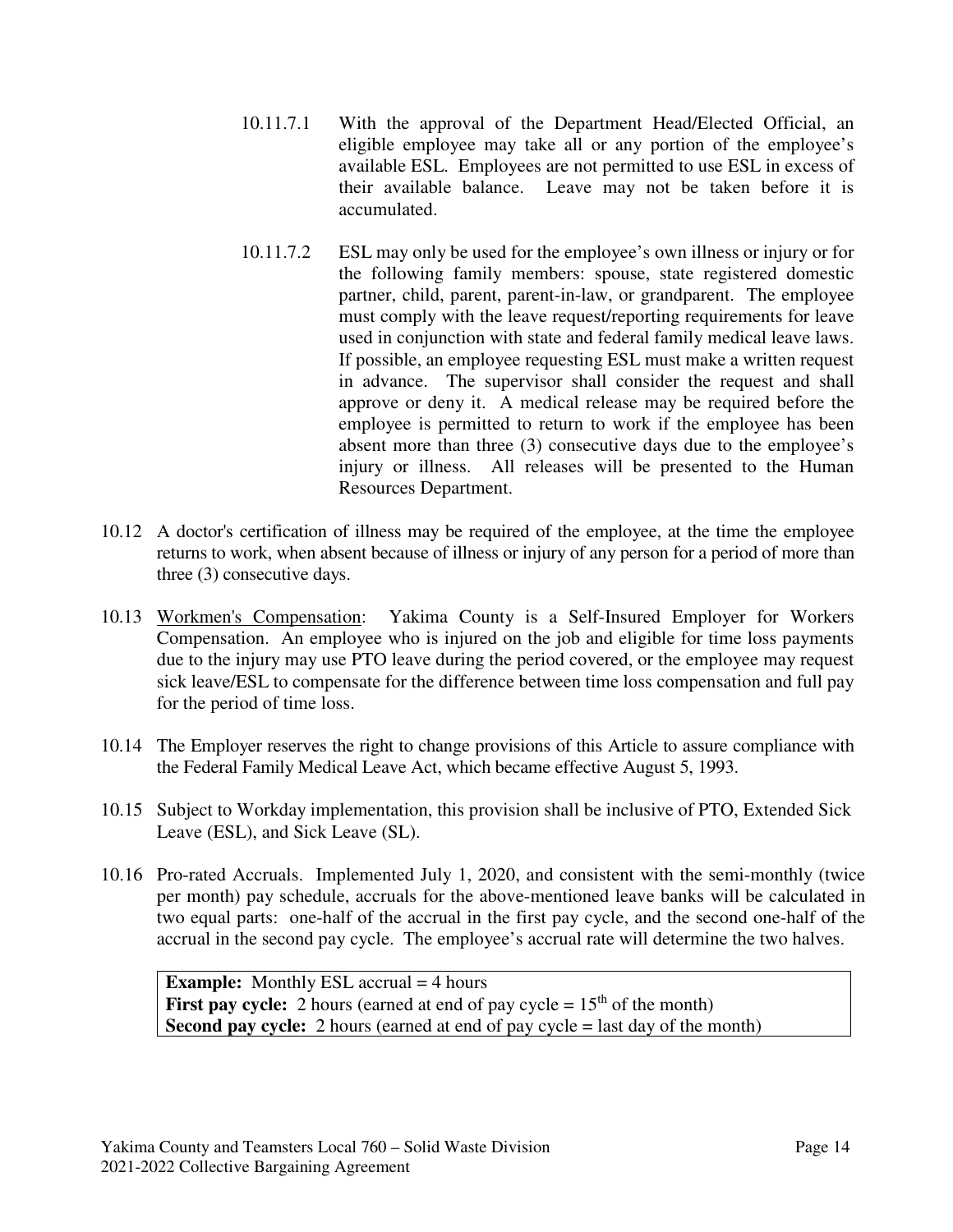### **ARTICLE 11 - MATERNITY LEAVE**

11.1 Pregnancy Leave: Leave of absence resulting from childbirth or temporary disability due to pregnancy shall be authorized in accordance with the Yakima County Pregnancy Leave Policy.

### **ARTICLE 12 - MILITARY LEAVE**

12.1 Military Leave: In the case of Military Leave, the County abides by the provisions of the laws of the United States (USERRA) and the State of Washington (RCW 38.40.060). An employee who is a member of the National Guard or Reserves of the United States and who is ordered to active military duty for training purposes shall be granted military leave of absence with pay for a period not to exceed twenty-one (21) working days each year beginning October 1 through September 30 the following year. During the time he is on Military Leave, the employee shall receive his regular pay, plus the amount of his military pay. Any days taken beyond the twenty-one (21) Military Leave days must be charged as PTO leave or leave without pay.

### **ARTICLE 13 - LEAVES OF ABSENCE**

- 13.1 Leave Without Pay: Upon written receipt of a request for leave of absence, the Public Services Director may grant a "Leave Of Absence without Pay" not to exceed six (6) months. Approval, if granted, shall be provided to the employee in writing. An extension of an approved leave of absence without pay for medical or educational purposes may be granted at the discretion of the Public Services Director and approval of the Union. Upon expiration of an approved leave of absence without pay, the employee shall be reinstated in the position held at the time the leave was granted. The provisions of this section shall not override or interfere with the Employer's obligations and responsibilities under federal or state laws or regulations such as the ADA, FMLA, or WLAD.
- 13.2 An employee on authorized leave of absence without pay may elect to continue to participate in the County's medical and life insurance plan. Full cost of the coverage, to include both Employer and employee shares, shall be paid by the employee. Such payment shall be made in advance for each month or portion thereof for which the employee is absent.

Beginning July 1, 2020, LWOP affects accrual anniversary dates and continuous service dates. The Workday program will address LWOP as follows:

- A. If an employee is compensated for at least one-half (1/2) of the employee's scheduled work hours/cycle, the employee will receive the full allotment of accruals for that period.
- B. If an employee is receiving LWOP for more than one-half (1/2) of the employee's scheduled work hours/cycle, he or she will not receive the accruals for that period.

Employees receiving LWOP will not accrue banked time, with the following exceptions: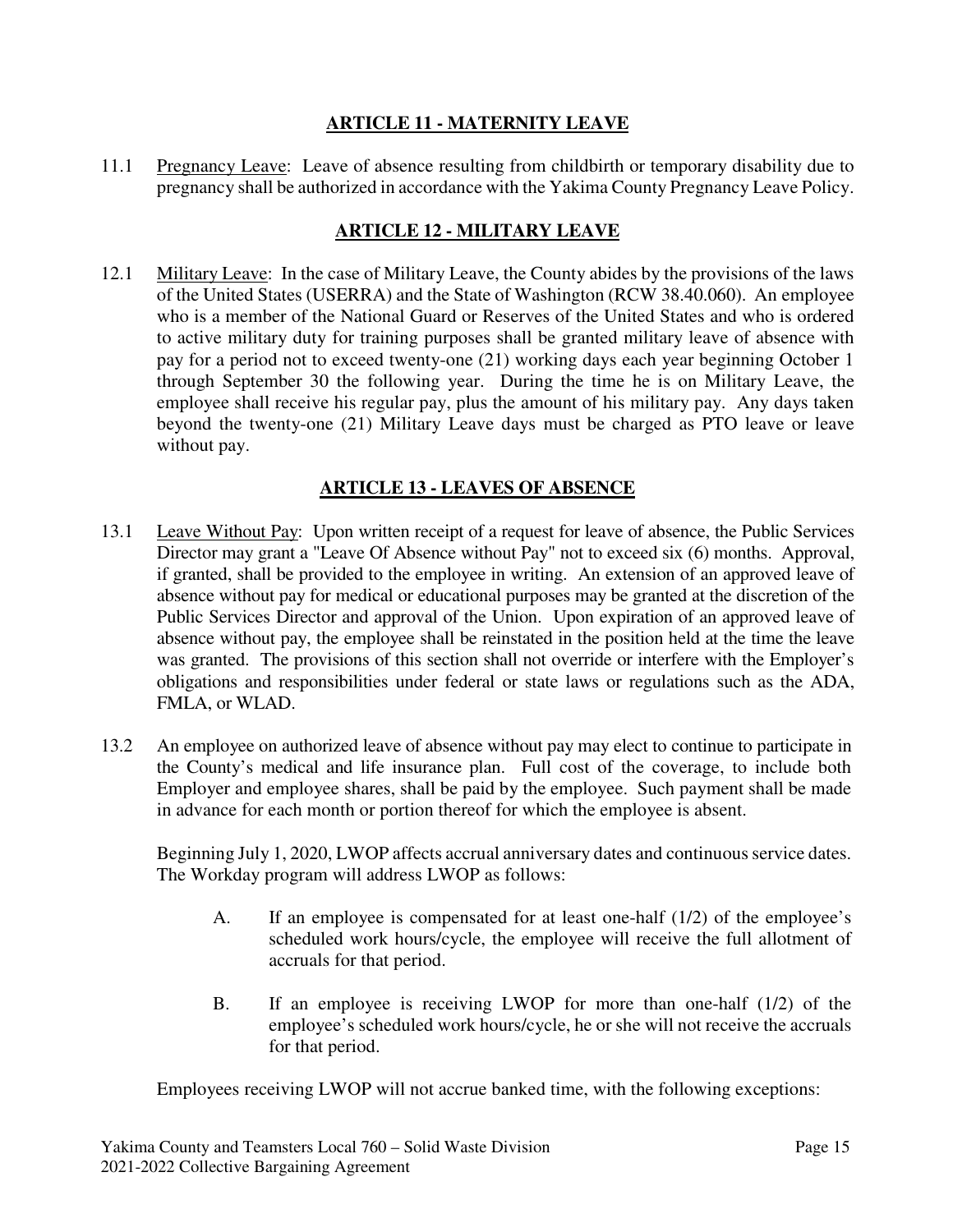- 1. If the employee is on FML and LWOP, the employee will earn accruals; and
- 2. If an employee is receiving Workers' Compensation, the employee will earn accruals.

### **ARTICLE 14 - COMPENSATION FOR WITNESS OR JURY DUTY**

14.1 Court Leave: All full-time employees submitting the proper authorization may be given court leave for the purpose of serving as a member of a jury or as a witness in federal, state, county, or city court. This type of leave will not be charged against any other leave accrued, and there will be no deduction in regular compensation for the absence. All fees received for jury duty will be forfeited by the employee except those received for payment of mileage and other related travel expenses. An employee shall not receive Court Leave for civil cases where the employee is a party in a legal dispute, unless the dispute is related to actions taken by the employee while performing or purporting to perform duties in the course of employment with the County.

#### **ARTICLE 15 - PAID TIME OFF (PTO)**

- 15.1 PTO Leave: PTO leave is earned by regular full-time employees of Yakima County as described below for each month of completed service. With the implementation of Workday, PTO Leave is administered by the pay period/pay cycle. Regular part-time employees earn PTO leave on a pro-rated basis according to the hours budgeted for the position. PTO leave is not available to the employee until after having served thirty (30) consecutive days of employment.
- 15.2 Accrual: Employees earn PTO leave on a prorated basis based on their date of hire following the chart below in 15.3. Terminating employees earn PTO leave on a prorated basis based on their date of termination.

PTO leave may be accumulated to a maximum of the equivalent of forty (40) working days (three hundred twenty (320) hours), after which time, if not taken, shall lapse pay period by pay period.

Employees whose leave is covered under FMLA or Workers Compensation will continue to accrue paid leave banks and neither their accrual dates nor accruals will be adjusted. Employees not on a leave covered by FMLA or Workers Compensation will not accrue paid leave banks and their accrual dates will be adjusted if the employee is in a leave without pay status and the leave without pay status exceeds fifty percent (50%) of their regularly scheduled hours for the pay period.

15.3 All regular full-time employees shall accrue PTO leave based upon the following schedule. Regular part-time employees shall accrue PTO leave on a pro-rated basis according to the employee's assigned hours/budgeted FTE: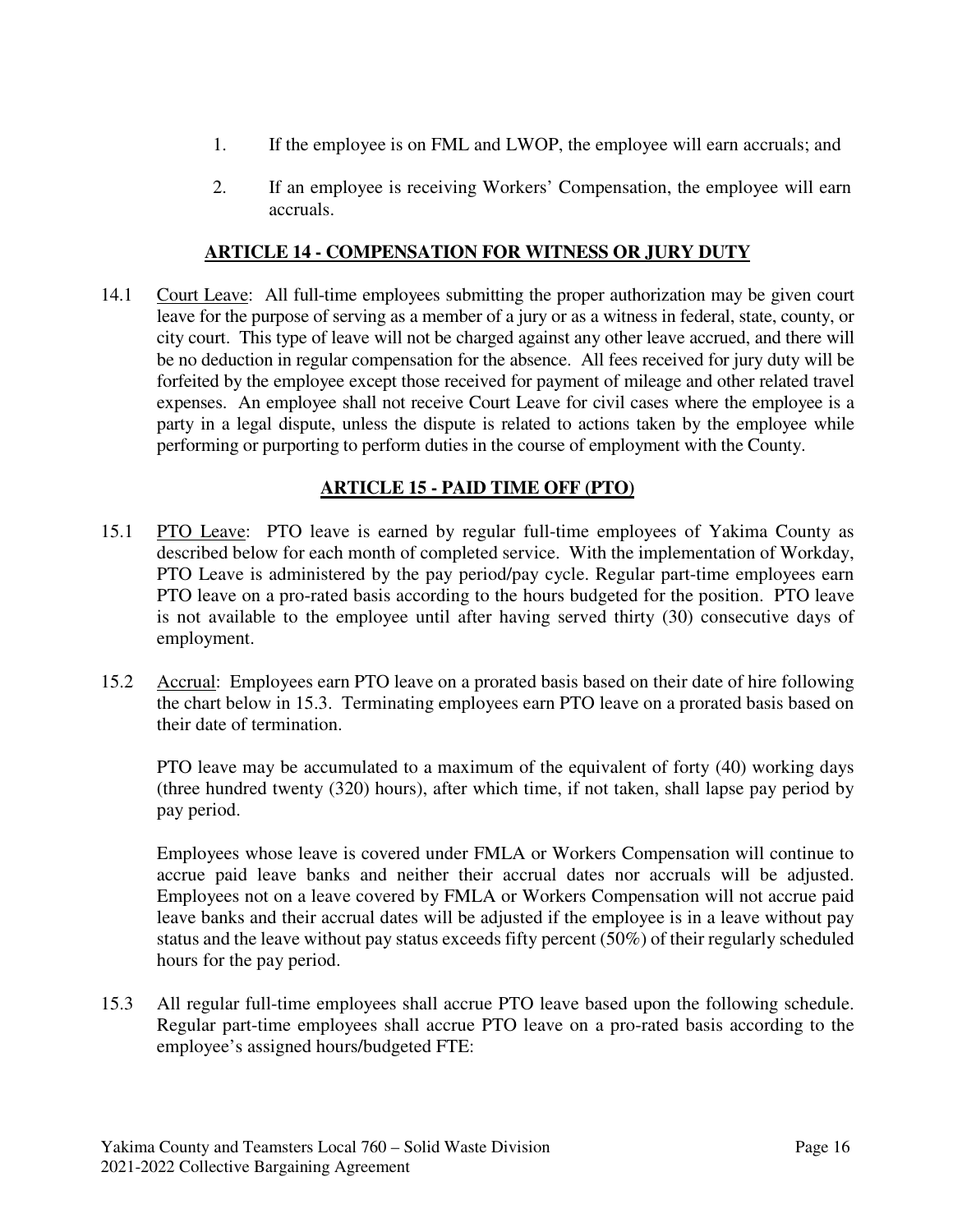|                                     | <b>Accrual Rate</b> | <b>Accrual Rate</b>                      |                       |  |
|-------------------------------------|---------------------|------------------------------------------|-----------------------|--|
| <b>Continuous Service</b>           | (40 hour week)      | $(37.5$ hour week)                       |                       |  |
| Less than 2 years service           | 0-24 months         | 10.00 hours per month                    | 9.38 hours per month  |  |
| Two (2) years service               | 25-36 months        | 12.00 hours per month                    | 11.25 hours per month |  |
| Three (3) years service             | 37-60 months        | 13.34 hours per month                    | 12.50 hours per month |  |
| Five (5) years service              | 61-120 months       | 14.67 hours per month                    | 13.75 hours per month |  |
| Ten (10) years service              | 121-180 months      | 16.67 hours per month                    | 15.63 hours per month |  |
| Fifteen (15) years service          | 181-240 months      | 18.00 hours per month                    | 16.88 hours per month |  |
| More than twenty (20) years service |                     | 241 or more months 20.00 hours per month | 18.75 hours per month |  |

- 15.4 Computation of Payment/Use: PTO leave may be charged in quarter-hour increments.
	- A. All accumulated PTO leave is paid when an employee leaves employment of Yakima County for any reason, provided adequate notice has been given. In case of death, all accumulated PTO leave is paid to the estate of the employee. All payments as terminal leave for the unused PTO leave are based on the employee's salary at the time of separation or death. Adequate notice, for employees resigning from County employment, is defined as written notice submitted at least fourteen (14) calendar days prior to termination of employment.
	- B. PTO leave must be requested in advance and is subject to the approval of the Director of Public Services or his designee, provided said PTO leave will not be unreasonably denied.
	- C. With the approval of the Director of Public Services or his designee(s), an employee may take any portion of their PTO leave at any time, provided that such employee shall not be permitted to use PTO leave in excess of their accrued balance. Any leave taken prior to accrual of such leave shall be considered as an unauthorized absence from work and may subject the employee to disciplinary action as well as deduction from the employee's monthly paycheck.
- 15.5 PTO Leave Sharing Program for Catastrophic Illness: A leave contribution program is established to permit employees to transfer a specified amount of PTO leave to another employee of Yakima County.
	- A. The recipient employee must:
		- 1) Have an extraordinary or serious illness or injury, or
		- 2) Have a parent, spouse, state registered domestic partner, or child who has an extraordinary or serious illness or injury which requires the employee's attendance or direct care; and
		- 3) Have depleted or shortly will deplete all leave reserves (PTO leave, sick leave or compensatory time); and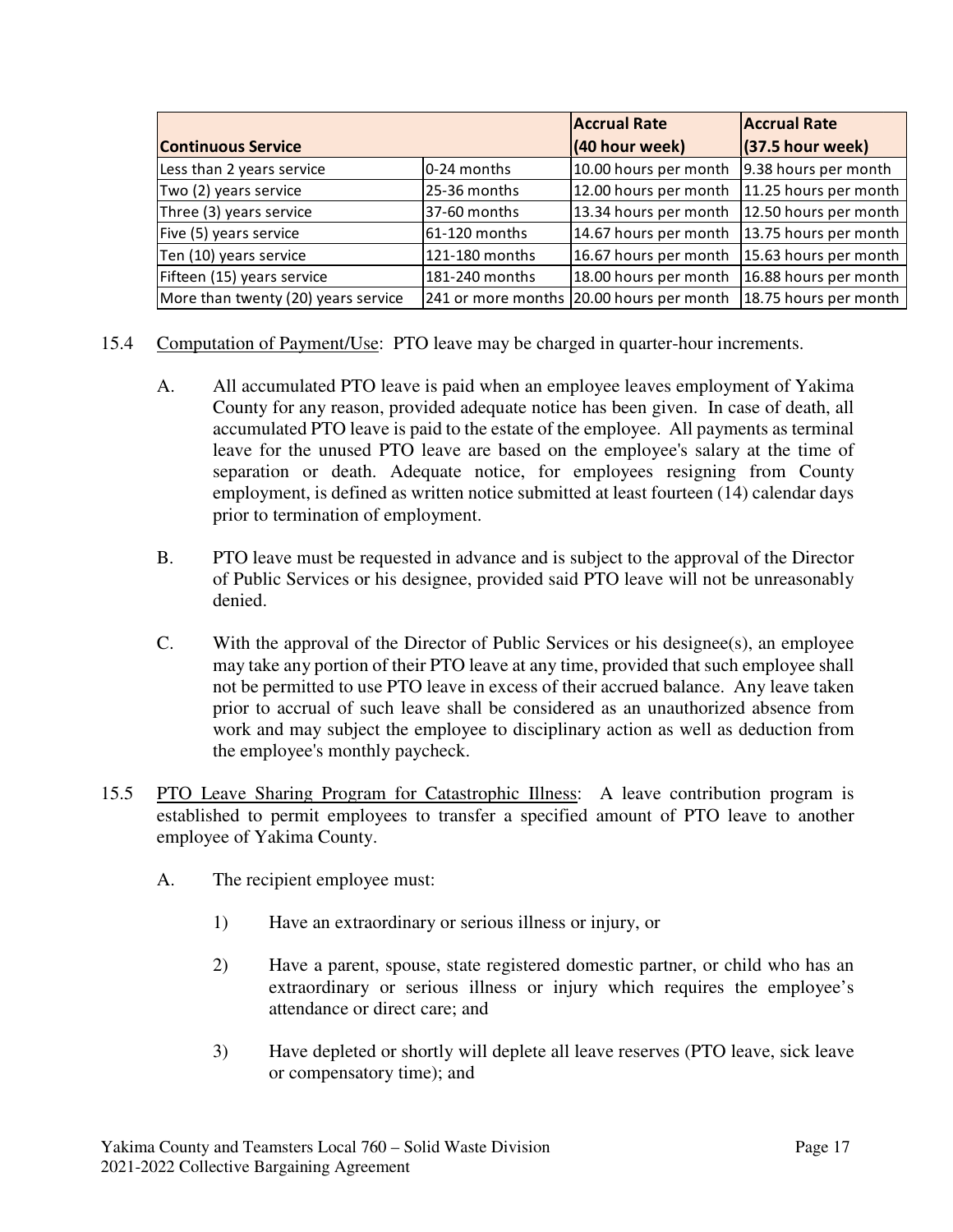- 4) Have diligently attempted to accrue sick leave; and
- 5) Not be eligible for industrial insurance or other disability leave benefits.
- B. PTO leave contributions made to an employee under sub-paragraph 2), above, shall not exceed the actual amount of contribution necessary to cover any unpaid leave of absence while the employee is on FMLA leave.
- C. The donating employee may not request a transferred amount that would result in his or her leave balance falling below ten (10) days. The Human Resources Department shall administer this provision.
- 15.6 Paid Time Off (PTO) Leave. Subject to Workday implementation, this provision shall be inclusive of PTO, Extended Sick Leave (ESL), and Sick Leave (SL).
- 15.7 Pro-rated Accruals. Effective beginning July 1, 2020, and consistent with the semi-monthly (twice per month) pay schedule, accruals for the above-mentioned leave banks are calculated in two equal parts: One-half of the accrual in the first pay cycle, and the second one-half of the accrual in the second pay cycle. The employee's accrual rate will determine the two halves.

**Example:** Monthly PTO accrual = 10 hours **First pay cycle:** 5 hours (earned at end of pay cycle  $= 15<sup>th</sup>$  of the month) **Second pay cycle:** 5 hours (earned at end of pay cycle = last day of the month)

## **ARTICLE 16 - HOLIDAYS**

16.1 Regular employees shall have the following specified holidays off with regular rates of pay as follows:

| Date:                      | <b>Name of Holiday:</b>      |  |  |
|----------------------------|------------------------------|--|--|
| January 1                  | New Year's Day               |  |  |
| Third Monday in January    | Martin Luther King, Jr., Day |  |  |
| Third Monday in February   | Presidents' Day              |  |  |
| Last Monday in May         | <b>Memorial Day</b>          |  |  |
| June 19                    | Juneteenth (beginning 2022)  |  |  |
| July 4                     | Independence Day             |  |  |
| First Monday in September  | Labor Day                    |  |  |
| November 11                | Veterans' Day                |  |  |
| Thanksgiving               | Thanksgiving Day             |  |  |
| The Day after Thanksgiving | Day after Thanksgiving       |  |  |
| December 25                | Christmas Day                |  |  |

16.2 If a holiday occurs on a scheduled day off, the employee shall be given in lieu thereof the preceding scheduled work day if the holiday occurs on a Wednesday, Thursday, Friday, or Saturday; or the following scheduled work day if the holiday occurs on a Sunday, Monday, or Tuesday.

.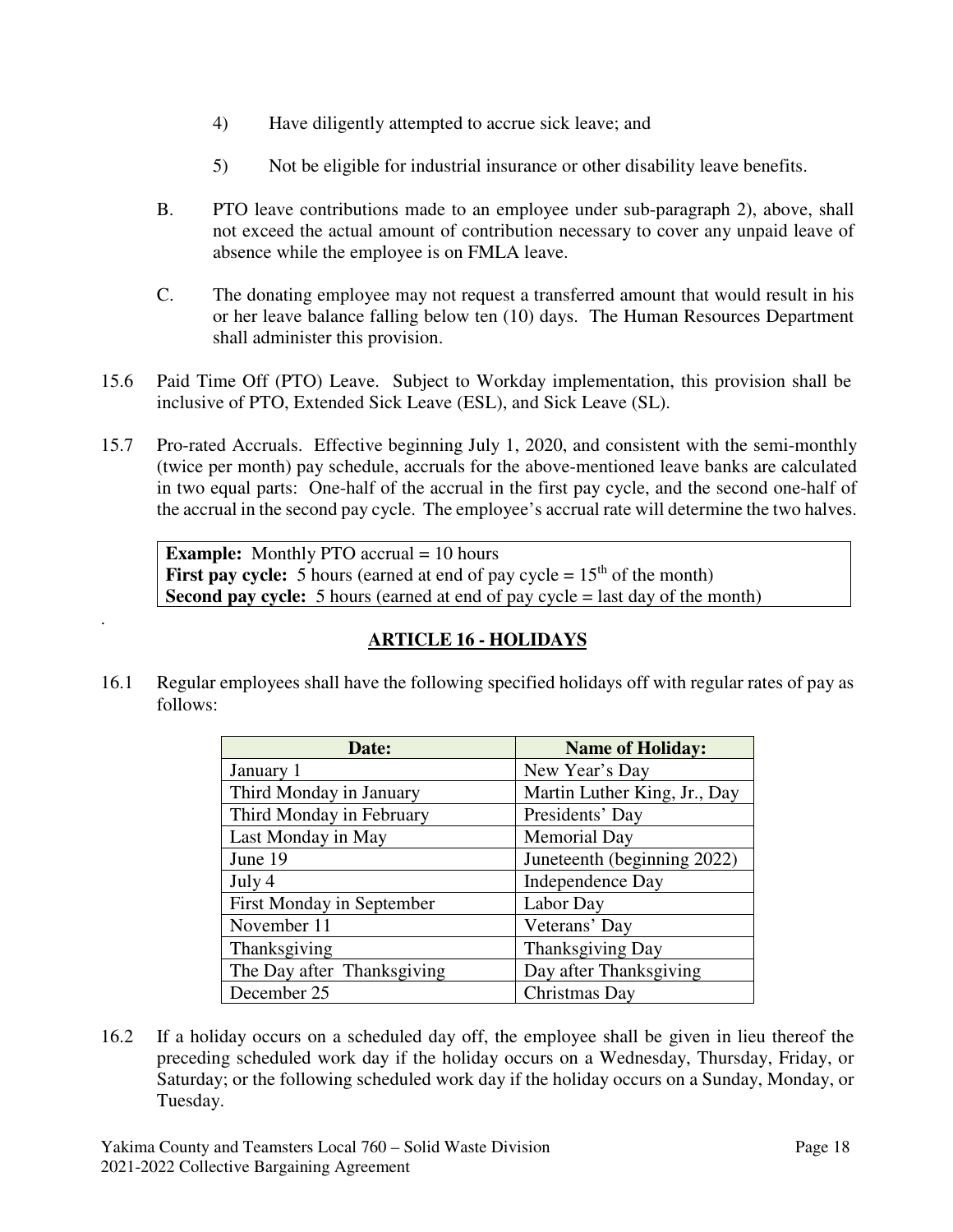- 16.3 Employees may be required to work holidays or the day preceding or following a holiday to maintain service to the public. In such case, employees shall choose their holiday by classification seniority.
- 16.4 Should an employee be called to work on any of the above holidays, said employee, in addition to their holiday pay, shall receive pay at the rate of time and one-half (1-1/2).
- 16.5 When an employee is working a regular schedule of four (4) ten (10) hour days when a designated holiday occurs, then he/she will be credited with ten (10) hours of holiday time. When an employee is working a flexible work schedule when a holiday occurs, then he/she will be credited with holiday time equivalent to the number of hours scheduled to be worked that day.
- 16.6 Regular part-time employees will receive holidays on a pro-rated basis.
- 16.7 The Solid Waste Division is closed on Easter Sunday. Employees scheduled to work on that Sunday will be required to take a vacation day, compensatory time, or Leave without Pay. The Solid Waste Division will be closed on Christmas Eve when Christmas Eve falls on a Saturday or Sunday. Employees scheduled to work on that Saturday or Sunday will be required to take a vacation day, compensatory time, or Leave without Pay.

### **ARTICLE 17 - HOURS OF WORK AND OVERTIME**

- 17.1 Regular Hours: Regular hours of work during a work day shall be consecutive except for interruptions for the rest and lunch periods. Reference to consecutive hours of work shall be construed to include rest and lunch periods.
- 17.2 Definitions:
	- A. Work Week: The work week shall normally consist of forty (40) working hours in any given seven (7) day period.
	- B. Work Day: Any combination of consecutive hours of work in a twenty-four (24) hour day.
	- C. Work Schedule: A specified arrangement of work days at a specified work site or sites in a seven (7) day period.
- 17.3 Flexible Work Schedule: The Employer, upon mutual agreement with an employee and the Union, may institute a flexible work schedule.
	- A. When the Employer and employee agree to change work schedules from a normal work schedule to a flexible work schedule, then the change will commence at a mutually agreeable time.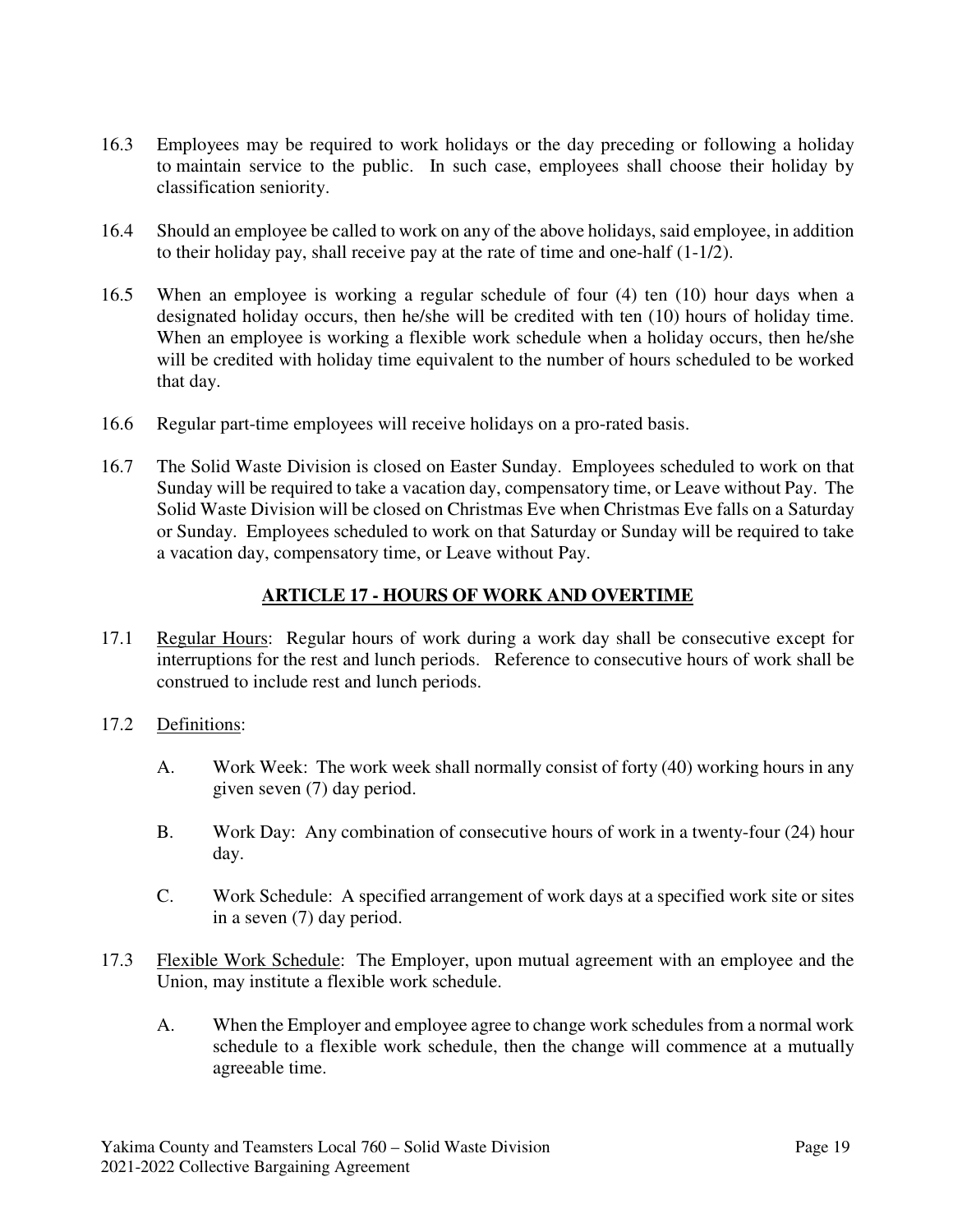- B. When the Employer or employee determines it is necessary to alter or change work schedules from a flexible work schedule back to a normal work schedule, then the party requesting the change shall give five (5) working days notice to the other party.
- C. The Employer will provide written notice to the union of any change to or from a flexible work schedule.
- 17.4 Scheduling:
	- A. The Employer has the right to determine an employee's workweek and to schedule crews to work shifts. Employees shall start at a designated location at a fixed time as determined by the Employer. Shifts and starting times will be posted in the appropriate lunchroom or scale house on the employee bulletin board.
	- B. Shifts shall be selected annually per Section 8.6 in accordance with the order provided in Paragraph C.
	- C. The employees shall select their shift in order of classification seniority within each classification in compliance with the following:
		- 1) Full-time employees shall select their work shift from the full-time employees' open shifts in order of Solid Waste Division classification seniority.
		- 2) Regular part-time employees shall select their shift from the part-time employee's open shifts in order of Solid Waste Division classification seniority.

### 17.5 Lunch and Rest Periods:

- A. Employees will be allowed a meal period of at least thirty (30) minutes commencing no fewer than three (3) hours nor more than five (5) hours from the beginning of the employee's work day. Meal periods shall be on the Employer's time when the employee is required to remain on duty or at a prescribed work site.
- B. An employee who works three (3) or more hours beyond his or her normal work day will be allowed a thirty (30) minute meal period prior to or during this period.
- C. Employees shall be allowed a rest period of fifteen (15) minutes per four (4) hours of work time. Rest periods will be on the Employer's time and will be scheduled as near as possible to the mid-point of each half work day period.
- 17.6 Work Day Cancellation: If the Employer cancels a work day or portion thereof for extreme weather condition or the safety of the employees, then the Employer makes the following provisions: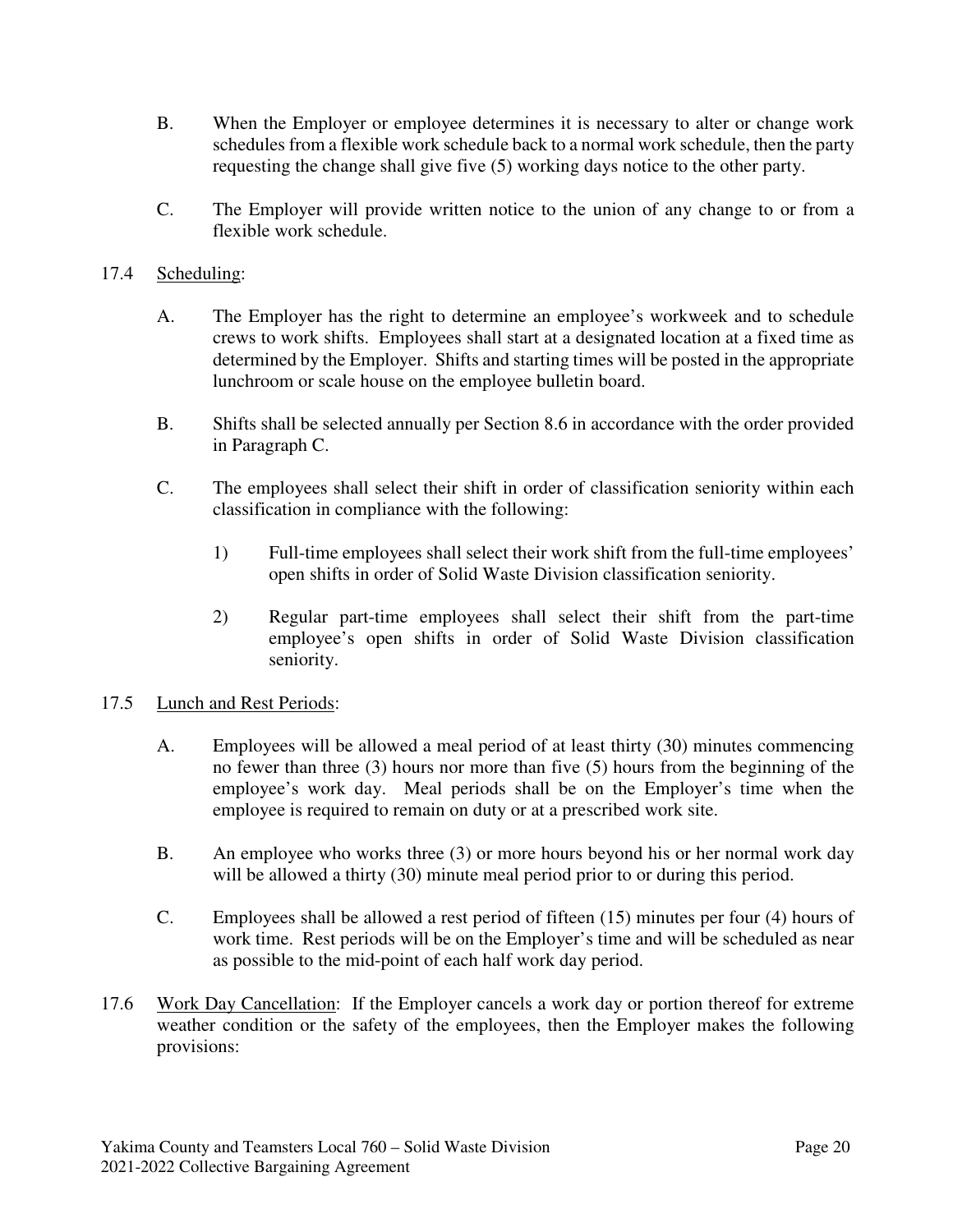- A. If notice of cancellation is given to the employee(s) anytime during the previous day, then no compensation is due for said cancellation; or
- B. If notice of cancellation occurs during the first half of a regular work day, then said employee(s) shall be paid as if having worked one-half the regular workday; or
- C. If notice of cancellation occurs during the second half of a regular work day, then said employee(s) shall be paid as if having worked the entire regular work day.
- 17.7 Schedule Changes: The Employer may make scheduling changes as provided below:
	- A. Schedule changes lasting more than six (6) months may be made by the Employer, provided employees are allowed to select shifts in accordance with Section 17.4.C.
	- B. Short term schedule changes lasting six (6) months or less may be made with five (5) working days' notice to the affected employee except if the five (5) working days notice is mutually waived by the employee and supervisor, or where the change is due to the absence of an employee due to resignation, termination, or use of leave, in which case as much notice as reasonably possible will be made to the affected employee. Short term schedule changes will be made in writing to the affected employee.
- 17.8 In the event an employee is required to report to work to a location other than his normal work site without receiving five (5) days notice, the Employer will either provide a county vehicle or will pay mileage from the normal worksite at the current IRS reimbursement rate until the five (5) day notice requirement is met.
- 17.9 In case of an emergency, the Employer may make schedule changes as necessary without discussion with the Union or notice to the employees. The Union will be notified as soon as possible thereafter.
- 17.10 Overtime: Employees shall be compensated for all authorized hours worked in excess of (40) hours in a work week at time and one-half times their regular straight time hourly rate of pay. An employee who works overtime may be compensated either by pay or compensatory time off at the employee's option. For purposes of overtime threshold, work performed shall also include PTO, sick leave, holiday leave, and compensatory time, but not WPSL.
- 17.11 Compensatory time off is subject to prior approval of the Director of Public Services or his designee(s) based on work requirement. Compensatory time may be accrued to a maximum of sixty (60) hours. Any time accrued in excess of sixty (60) hours will be paid for at the applicable rate. Each calendar year, employees will be allowed to carry forty (40) hours of compensatory time accrued into the next calendar year.
- 17.12 Callout: An employee who is required to return to work after having completed his regular shift, and having left the premises, shall be paid for a minimum of two (2) hours at the applicable rate. Only time actually worked shall apply for overtime purposes.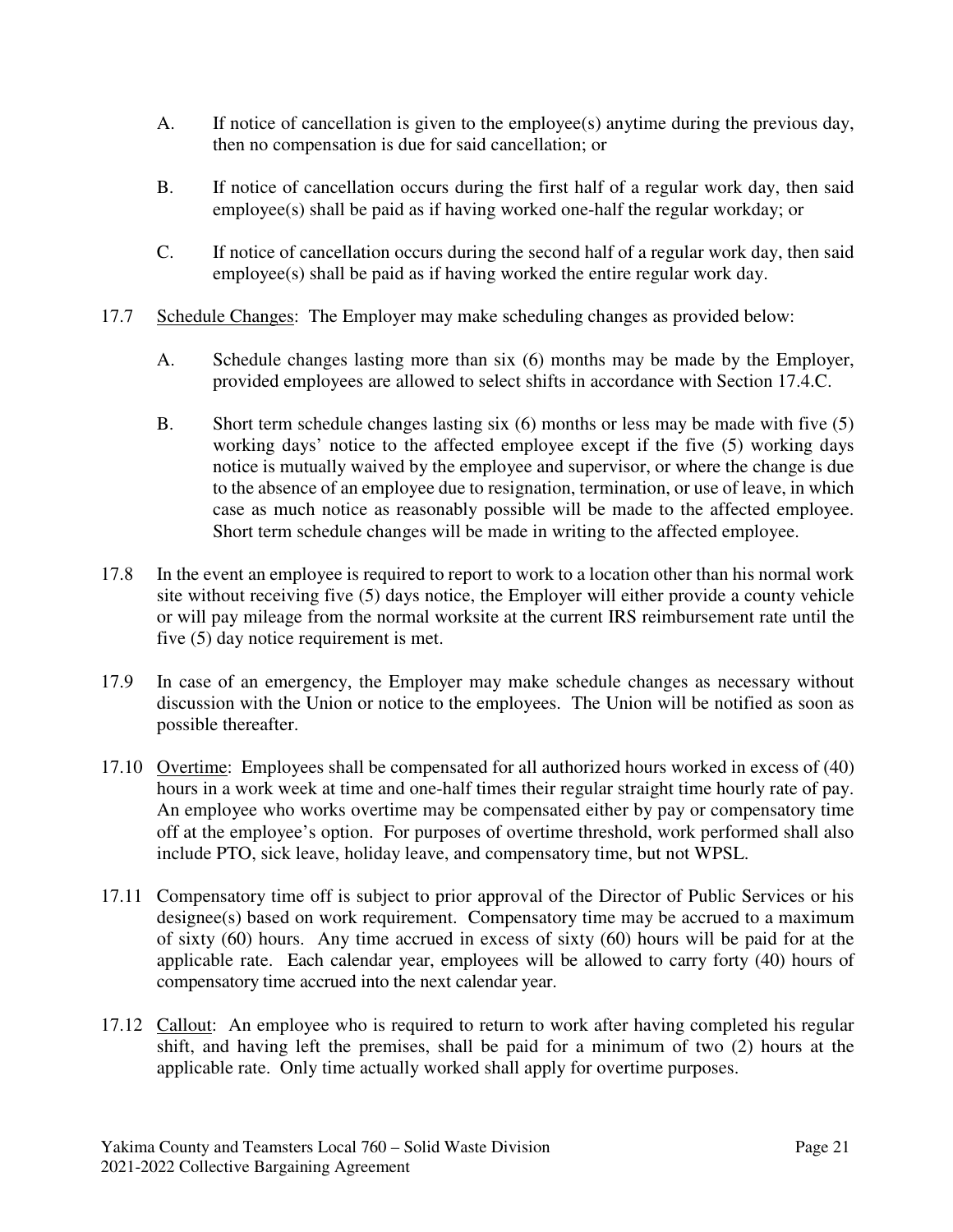- 17.13 Out of Classification Work: Workday was implemented July 1, 2020, thus employees, while assigned by the Department Head and while performing responsibilities and duties of a higher classification for any reason for four (4) hours or more in any one day, said employee will be paid as follows:
	- a. When an employee is assigned to work in a job classification that is one (1) classification higher than his or her own for four (4) hours or more in any one day, the employee shall be paid at a seven and one-half percent (7.5%) flat rate.
	- b. When an employee is assigned to work in a job classification that is two (2) classifications higher than his or her own for four (4) hours or more in any one day, the employee shall be paid at a fifteen percent (15.0%) flat rate.
	- c. When an employee is assigned to work in a job classification that is three (3) classifications or higher than his or her own for four (4) hours or more in any one day, the employee shall be paid at a maximum twenty percent (20.0%) flat rate cap.
	- d. The language outlined in this section 17.13 was effective July 1, 2020. Departments that wished to continue the out of class assignment submitted a new request to continue the assignment for July 1, 2020, and going forward. Employees continuing such assignments will not be subject to a new eligibility period.
- 17.14 Voluntary Overtime: The Employer will notify eligible employees of anticipated available overtime. Assignment of such overtime will then be made by the Employer or his or her designee on a classification seniority basis. Employees may request in writing that their name not be included on the voluntary overtime list.

### **ARTICLE 18 - DISCIPLINE**

- 18.1 The Public Services Director or designee may discipline an employee for just cause. Illustrative examples of just cause are provided in Section 2.70.110, paragraph A, of the Yakima County Personnel Rules and Regulations, which is not intended to provide an all inclusive list of actions constituting just cause. Discipline shall be carried out in a manner which is least likely to embarrass the employee before other employees or the public. Notice of disciplinary action shall be given within thirty (30) calendar days of knowledge of the incident or thirty (30) days after the Employer has completed the investigation of the incident. A Loudermill Hearing constitutes part of the Employer's investigation.
- 18.2 The disciplinary actions which the Public Services Director or designee may take against an employee include the following:
	- A. Oral reprimand;
	- B. Written reprimand;
	- C. Suspension from work without pay;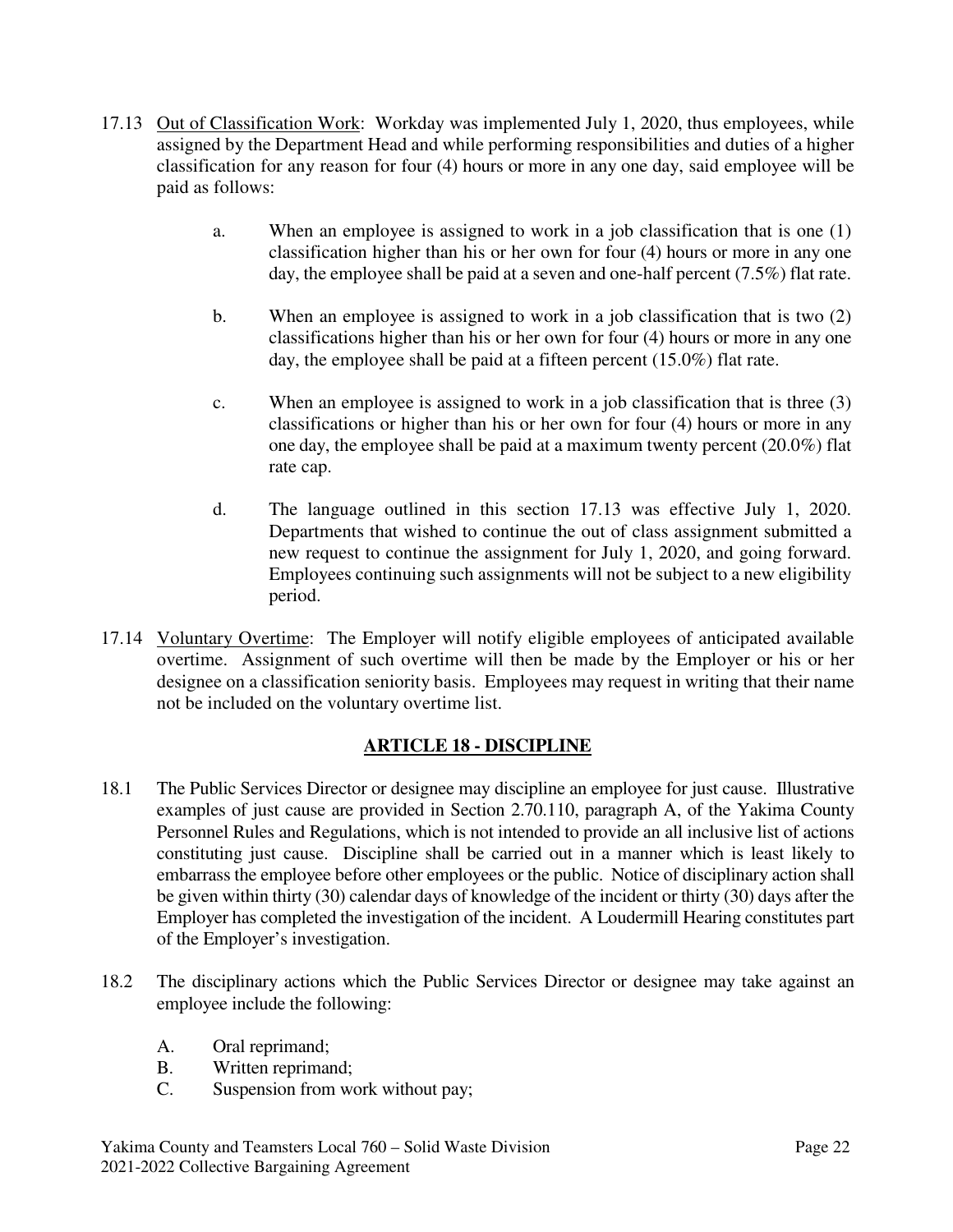- D. Demotion;
- E. Discharge or termination.
- 18.3 The disciplinary action is taken dependent upon the seriousness of the affected employee's conduct. The Director or his designee may, but is not required to, utilize progressive discipline where the circumstances warrant imposition of a more severe form of discipline.
- 18.4 The Public Services Director or designee may discharge or terminate an employee for just cause. The Public Services Director shall make available the specified charges in writing at least one (1) working day prior to the effective date of the action, unless 18.4 of this Article is applicable. The Public Services Director or designee shall notify the Union of said discharge or termination for just cause.
- 18.5 When the Public Services Director or designee determines that circumstances are such that the retention of the employee will likely result in disruption of County programs, damage to, or loss of County property, or be injurious to the County employee, fellow employees, members of the public, and or services provided by the County, the Public Services Director or designee may discharge or terminate the employee immediately. In such cases, written notice of the disciplinary action shall be made available to the employee by the County not later than one (1) working day after the action became effective.
- 18.6 The Public Services Director or designee may suspend an employee for cause as specified in this Article. An employee may not be suspended for more than thirty (30) working days.
- 18.7 In cases of suspension, the specific charges and duration, where applicable, shall be made available to the employee and the Union in writing by the County not later than one (1) working day after the action became or becomes effective.
- 18.8 Untimely notice of disciplinary action shall not affect the validity of said disciplinary action.
- 18.9 Employees shall be apprised of charges or complaints by a third party which the County may consider damaging to the employee's work record. If the County initiates formal disciplinary action, not including investigating action in response to third party allegations, specific information in said allegations shall be made available to the employee.
- 18.10 Administrative Leave: At the discretion of the Public Services Director, an employee may be placed on Administrative Leave with pay and benefits pending investigation of allegations of misconduct, when the nature of the allegation compromises the ability of the employee to perform his or her duties. Administrative Leave with pay is not a disciplinary action. If the charges are substantiated, disciplinary action will be taken in accordance with the nature of the offense. If the charges are unfounded, the employee will be restored to duty and provided a letter of exoneration. While on administrative leave with pay, the employee must remain available for contact during regular work hours if needed. The employee must provide management with current contact information and inform management of any changes to contact information as soon as possible.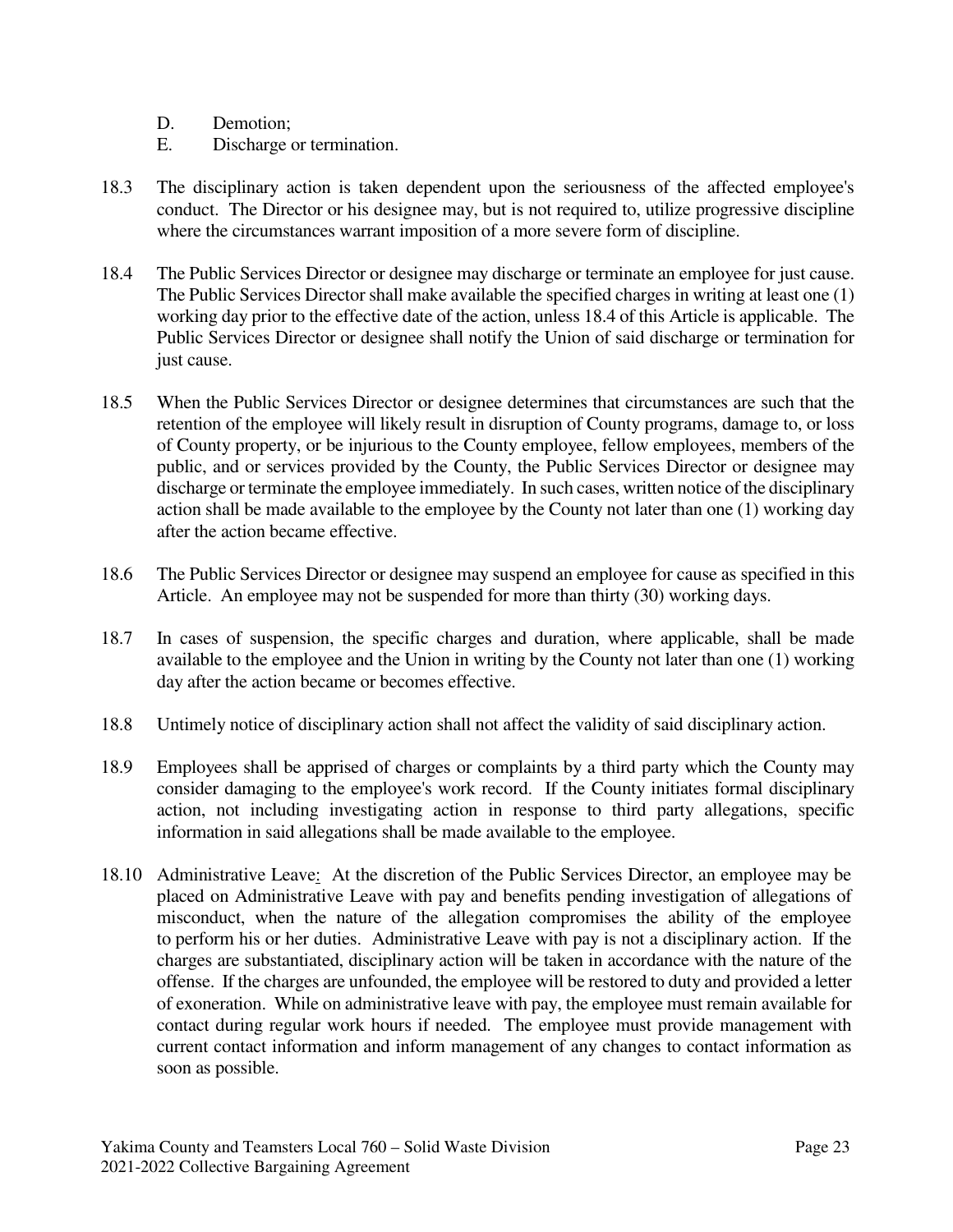### **ARTICLE 19 - GRIEVANCE PROCEDURE**

- 19.1 Crucial to employee morale and productive work relations between the parties is a fair and just resolution of both parties' grievances.
- 19.2 A grievance is defined as a violation or dispute involving the interpretation, application or alleged violation of provisions of this Agreement.
- 19.3 A grievance may be presented by an employee, the Union, or the Employer.
- 19.4 Each grievance must be submitted in accordance with the following procedure within the time frame set forth. If the grievance is not submitted in conformance with the procedure and in a timely manner, then the grievance shall be considered forever waived and lost. Each grievance must specify the relevant facts, the specific sections of the Agreement alleged to have been violated and a clear expression of the remedy sought. All time limits may be extended by mutual written agreement.
- 19.5 The grievance procedure shall be as follows:
	- Step 1: An employee shall discuss his or her alleged grievance with the immediate supervisor within seven (7) working days of the occurrence of the alleged grievance. The employee may request the presence of a Union representative from his or her duty station at the meeting. The immediate supervisor shall respond within seven (7) working days. If the grievance is a result of action taken by the employee's immediate supervisor, or when mutually agreeable by both parties, the grievance may be presented at Step 2, below.
	- Step 2: If the alleged grievance is not satisfactorily resolved at Step 1, then within ten (10) working days of the date the response is due in Step 1, the grievance shall be presented, in writing, to the Director of Public Services. The Director of Public Services may request a meeting for discussion of the issues at this step. If the Director of Public Services does not call for a meeting then a written response will be issued within ten (10) working days of the date of submission at Step 2. If the Director of Public Services calls for a meeting, the meeting shall be scheduled within ten (10) working days of the date of submission, and a written response shall be issued within ten (10) working days from the date of meeting.

 The Employer has a right to file a grievance against the Union and/or employee(s). The Employer's grievance shall be in writing and shall be submitted to the Union Representative within ten (10) working days of the occurrence of the alleged grievance. Thereafter, the Union Representative shall respond in writing to the Employer within ten (10) working days after receipt of the grievance.

Step 3: If the alleged grievance is not satisfactorily resolved at Step 2, then within ten (10) working days of the response date in Step 2, a written grievance by the Union or the Employer shall be presented to the Board of County Commissioners. The Board of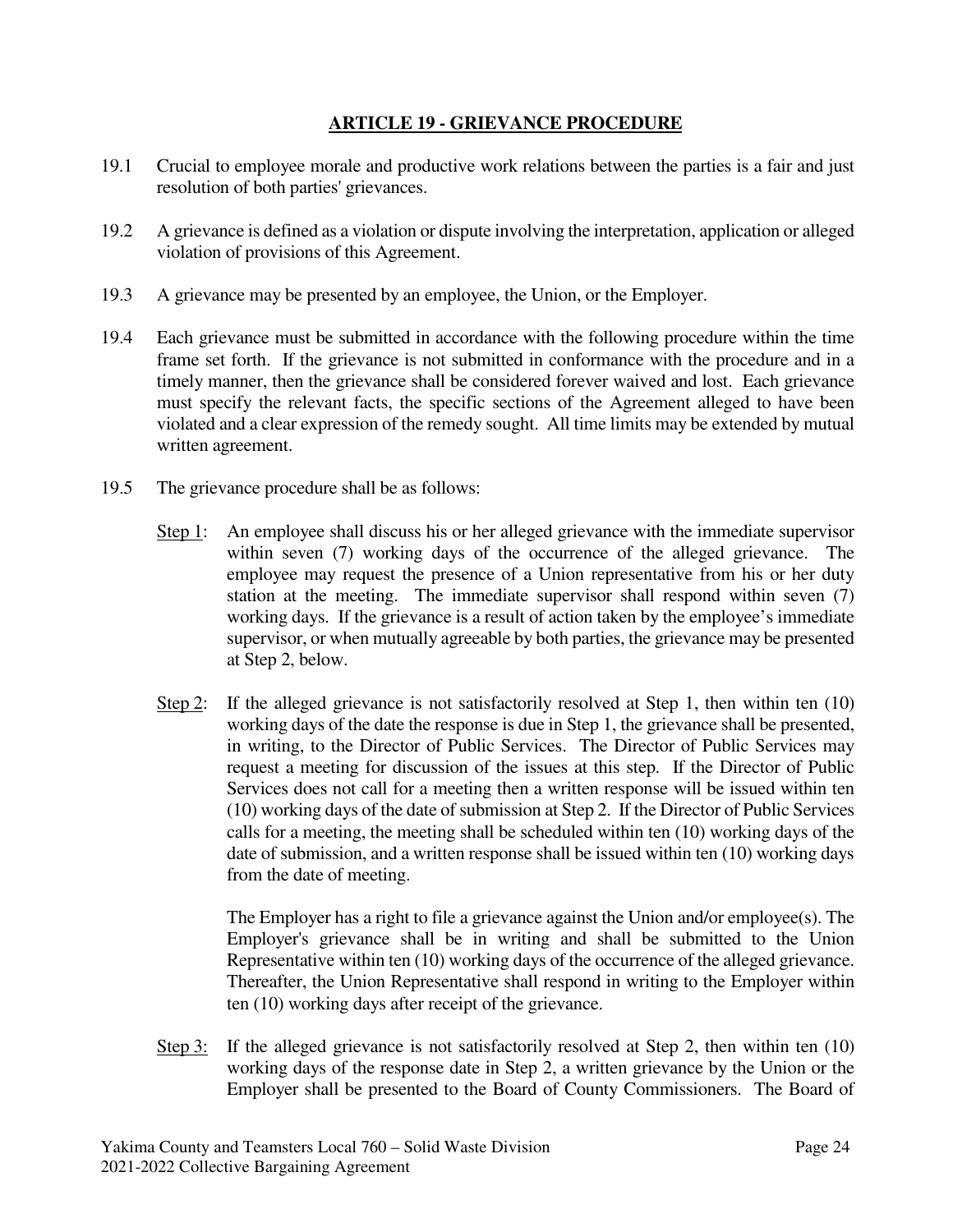County Commissioners shall, within twenty (20) working days after receipt of the grievance, hold a hearing and after such hearing respond in writing within twenty (20) working days.

Step 4:

- (a) Final and Binding Arbitration: If the grievance has not been resolved, either party may submit the grievance to arbitration within ten (10) working days from the response in Step 3. Failure to timely appeal the grievance shall render final and binding the decision established in Step 3. The request shall specifically identify the issue(s) related to the grievance as previously established during the original filing of said grievance.
- (b) Arbitrator Selection: After timely notice, the parties will select an arbitrator. If possible, an arbitrator will be selected within twenty (20) calendar days after receipt of the grievance at Step 4 by requesting that the Federal Mediation and Conciliation Service (FMCS) or the Public Employment Relations Commission (PERC) submit a list of seven (7) names from the register of whichever agency is agreed upon by the parties. Both the Employer and the Union shall have the right to alternately strike three (3) names from the list one at a time. The party requesting arbitration shall strike the first name. The remaining name shall be the arbitrator.
- (c) Decision Time Limit: The arbitrator shall hear the matter at the earliest possible date. After completion of the hearing, a written decision shall be entered within thirty (30) calendar days, unless an extension of time is agreed upon.
- (d) Limitation, Scope and Power of Arbitrator:
	- i. The arbitrator shall not have the authority to add to, subtract from, alter, change, or modify the provisions of this Agreement.
	- ii. The power of the arbitrator shall be limited to interpretation of or application of the terms of this Agreement or to determine whether there has been a violation of the terms of this Agreement by either the Employer or the Union and or employee(s).
	- iii. The arbitration shall be conducted in accordance with PERC rules.
	- iv. Decisions regarding changes in past practices shall be advisory only and not binding on the parties.
- (e) Arbitration Award Damages Expense: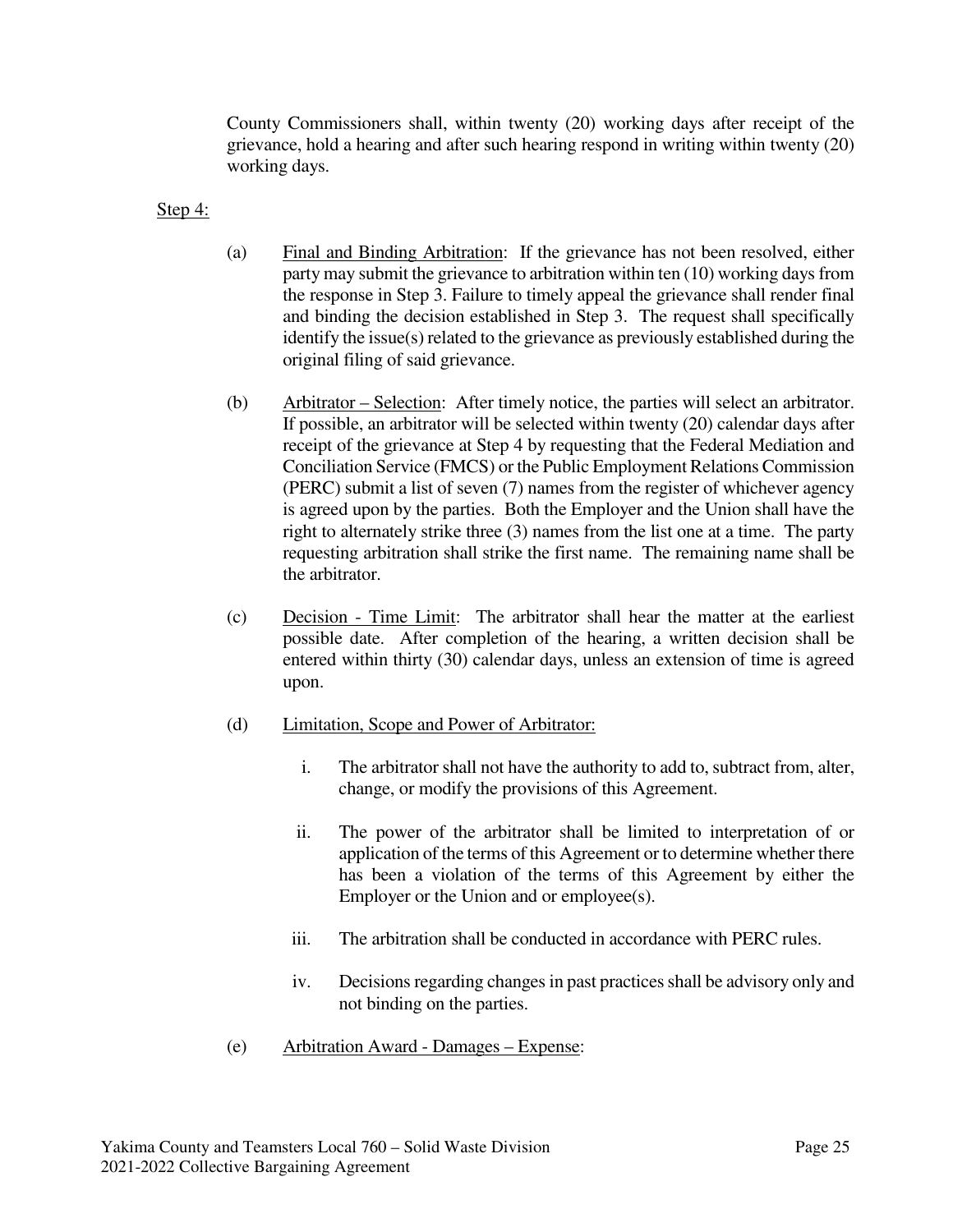- i. Arbitration awards shall not be made prior to the date of the occurrence upon which the grievance is based. The arbitrator shall not have the authority to award punitive damages.
- ii. Each party hereto shall pay the expenses of their own attorneys, representatives, witnesses, and other costs associated with the presentation of their case. The parties shall equally share the cost of billing of the arbitrator.

### **ARTICLE 20 - MEDICAL BENEFITS**

- 20.1 Effective January 1, 2020, the Employer contribution towards the premium cost will be up to a maximum of Nine Hundred Twenty-Six Dollars (\$926.00) per month.
- 20.2 For 2021, in lieu of an additional Fifty Dollars (\$50.00) per month medical contribution in 2021, Yakima County will pay a one-time lump sum of Two Hundred Fifty Dollars (\$250.00). This one-time lump sum payment will be subject to applicable taxes/deductions and paid in the same paycheck as the lump sum wage payment. As is the case with the lump sum wage payment, this payment in lieu of medical contribution, is subject to the same timeliness requirements regarding the 2021 six percent (6%) lump sum. Employee must have been employed by Yakima County for a minimum of six (6) months prior to the parties signing this CBA.
	- 20.2.1 Regarding the provisions of Article 20, pertaining to the 2021 insurance lump sum payment, the payment shall be less all applicable taxes and deductions. The Human Resources Department's determinations as to any and all applicable timelines, eligibility requirements, language interpretations and calculation of lump sum amount shall be final and binding on the parties. The Human Resources Department's determinations shall not be subject to any grievance procedures.
	- 20.2.2 No Retroactive Payments for 2021: There shall be no retroactive payments for the 2021 in lieu of medical contribution lump sum of Two Hundred Fifty Dollars (\$250.00) if this CBA is not signed by all parties before November 30, 2021.
		- A. The UEBT (A6) (medical), the Washington Teamsters Welfare Trust Dental (Plan B), and UEBT V3 (Vision), shall be the only plan available to members of the bargaining unit. Eligibility for coverage requires a minimum of 40 hours of compensation per month.
		- B. The maximum Employer contribution towards the premium is specified in Section 20.1 above, and the employee shall pay the difference between the Employer maximum contribution and the total premium rate.
- 20.3 Effective for 2022, the Employer will increase its contribution towards medical by up to One Hundred Dollars (\$100.00) per month (up to Fifty Dollars (\$50.00) per pay period) beginning in the January 25, 2022, paycheck. This additional up to One Hundred Dollars (\$100.00) per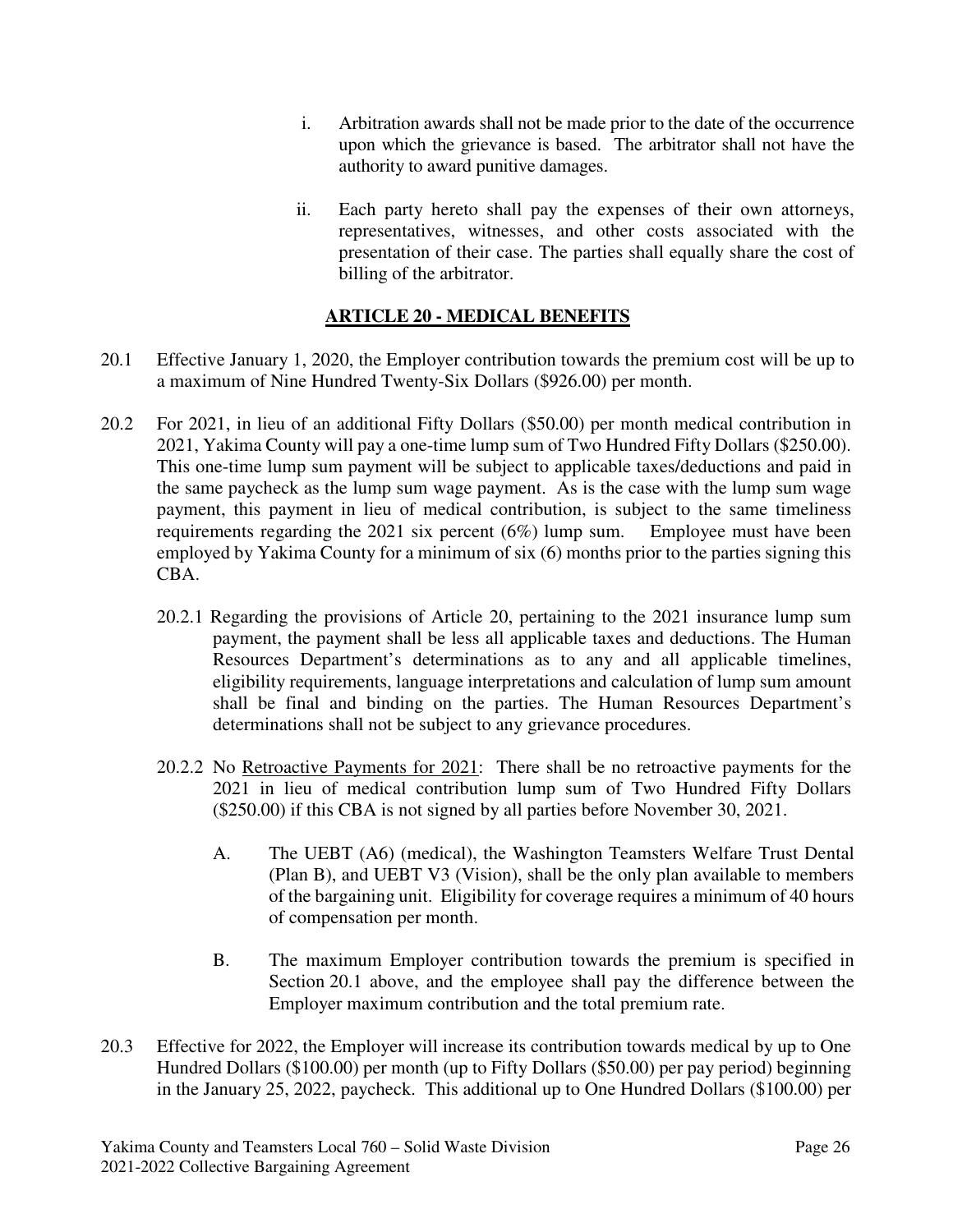month shall cease on December 31, 2022, and the Employer's contribution shall return to up to Nine Hundred Twenty-Six Dollars (\$926.00) per month.

**Specific Sunset Clause: The Union agrees that the Employer additional up to One Hundred Dollars (\$100.00) contribution towards the medical premium in 2022 shall sunset/cease effective December 31, 2022, unless the parties have mutually agreed in writing to extend this contribution into 2023 prior to December 31, 2022. The parties agree to exclude the provisions of the additional up to One Hundred Dollars (\$100.00) per month Medical Contribution from the application of the provisions of RCW 41.56.123, Section (1). The parties further agree that this exclusion is to enforce the provisions of RCW 41.56.123, Section (2) as relates to the additional up to One Hundred Dollars (\$100.00) per month Medical Contribution and the cessation of such contribution on December 31, 2022.** 

- 20.3.1 No Retroactive Payments for 2022: There shall be no retroactive payments for the 2022 up to One Hundred Dollars (\$100.00) medical contribution if this CBA is not signed by all parties before November 30, 2021.
- 20.4 The medical benefits package is subject to the provisions and actions of the Yakima County Employee Benefit Committee.
- 20.5 Regular part-time employees who work at least fifty percent (50%) of the normal forty (40) hour work week will receive a pro-rated Employer medical contribution. The percentage of hours worked and pro-rated contribution shall be established by budget. Regular part time employees who work an average of thirty-seven and one-half (37.5) regular (straight time) hours per week over the course of a calendar year, or a minimum of 1,950 regular hours in a calendar year, shall have their FTE (full time equivalent) status set at ninety-four percent (94%) (0.94) and be eligible for the maximum Employer contribution during the following calendar year. For the purposes of this section only, regular hours shall include all hours covered by the employee's assigned work schedule (including approved PTO, sick leave, and paid holidays), plus additional straight time hours actually worked by the employee as a floater or backup employee.

### **ARTICLE 21 - RETIREMENT - INDUSTRIAL ACCIDENT INSURANCE-WESTERN CONFERENCE OF TEAMSTERS TRUST CONTRIBUTIONS**

21.1 The Employer shall pay into the appropriate employees' retirement program (Social Security and FICA) and Industrial Insurance (Workers Compensation) at the prescribed rate and as required by law.

Western Conference of Teamsters Pension Trust: Effective January 1, 2017, the Employer shall pay each month into the Western Conference of Teamsters Pension Trust on account of each member of the bargaining unit, for each compensable hour that is paid to them.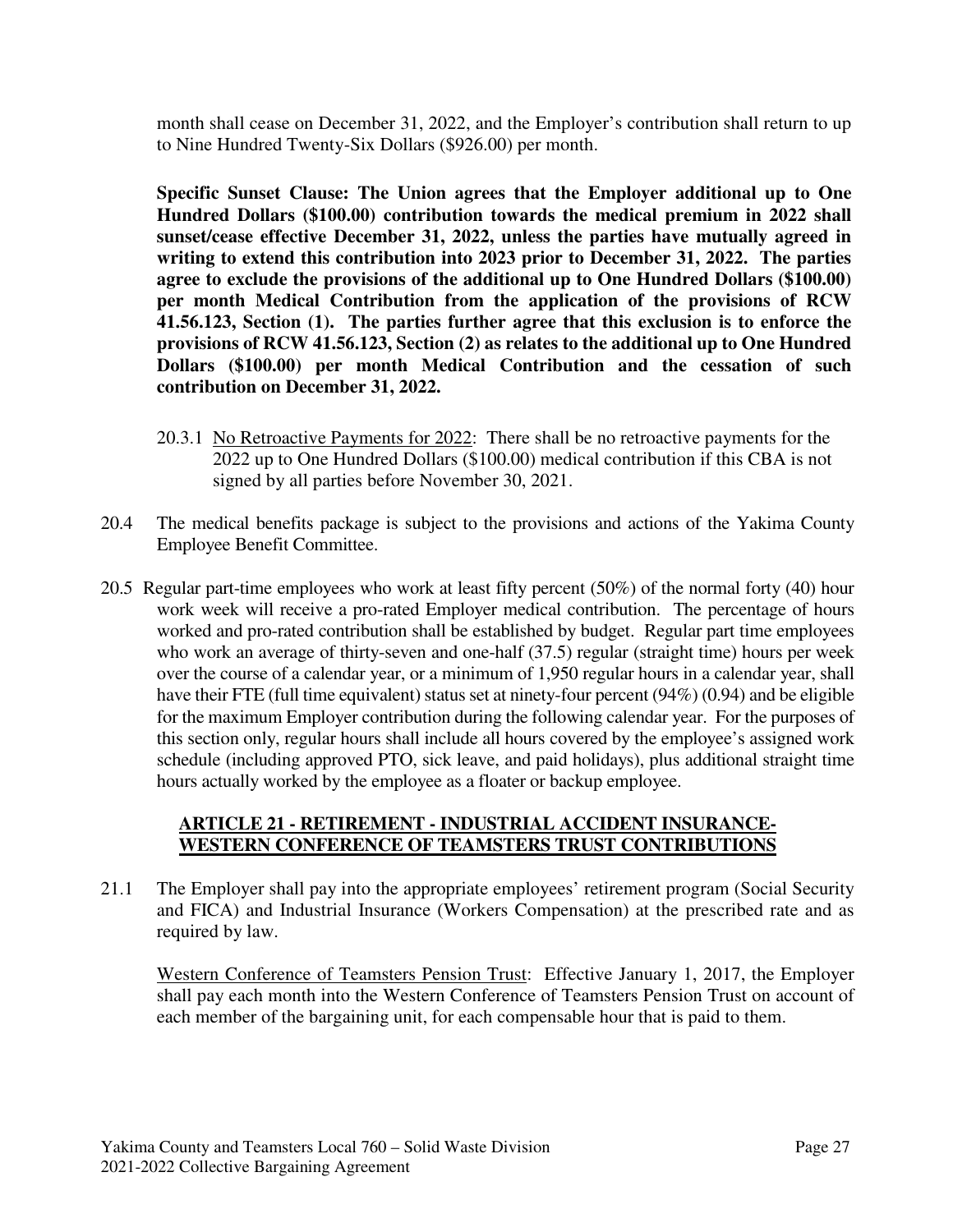| <b>Pay Band</b> | <b>Contribution Rate</b> |
|-----------------|--------------------------|
| A12             | \$0.75                   |
| A13             | \$0.75                   |
| <b>B21</b>      | \$0.53                   |
| <b>B22</b>      | \$0.79                   |
| <b>B23</b>      | \$0.80                   |
| <b>B25</b>      | \$1.29                   |
| C <sub>41</sub> | \$0.42                   |

- 21.2 If, during the life of this Agreement, the Trust completes the process to allow pension payment to be deposited via electronic transmittal, Yakima County will have the opportunity to participate in the program.
- 21.3 The parties recognize that pension contributions made by the Employer on behalf of the employees in this bargaining unit to the Western Conference of Teamsters Pension Trust are considered an employee tax deferred contribution to a qualified retirement plan. Therefore, such contributions are not considered reportable wages or earnings for tax purposes.

## **ARTICLE 22 - PERSONAL PROTECTIVE EQUIPMENT**

- 22.1 The Employer recognizes that worker health and safety within the Solid Waste Division is of the utmost importance. Personnel within certain classifications must be equipped appropriately when working in a municipal solid waste environment and must present a neat and clean appearance to the general public.
- 22.2 Employees within the classifications of Heavy Equipment Operator, Road Maintenance Technician, Maintenance Worker, and Maintenance Technician will wear the following Personal Protective Equipment in accordance with established Solid Waste Division policy:
	- a. Steel Toed Boots or equivalent
	- b. Gloves Cotton, Leather and/or Chemical Resistant
	- c. Coveralls when deemed necessary (light weight for warm weather and heavy weight for cold weather)
	- d. Safety Vests
	- e. Ear Protection
	- f. Safety Glasses, clear and tinted
- 22.3 Employees within the classification of HHW Program Specialist will wear the following Personal Protective Equipment in accordance with established Solid Waste Division policy:
	- a. Non-conductive, non-static Steel Toed Boots or equivalent
	- b. Gloves Cotton, Leather and/or Chemical/Water Resistant
	- c. Coveralls (light weight for warm weather and heavy weight for cold weather)
	- d. Safety Vests
	- e. Ear Protection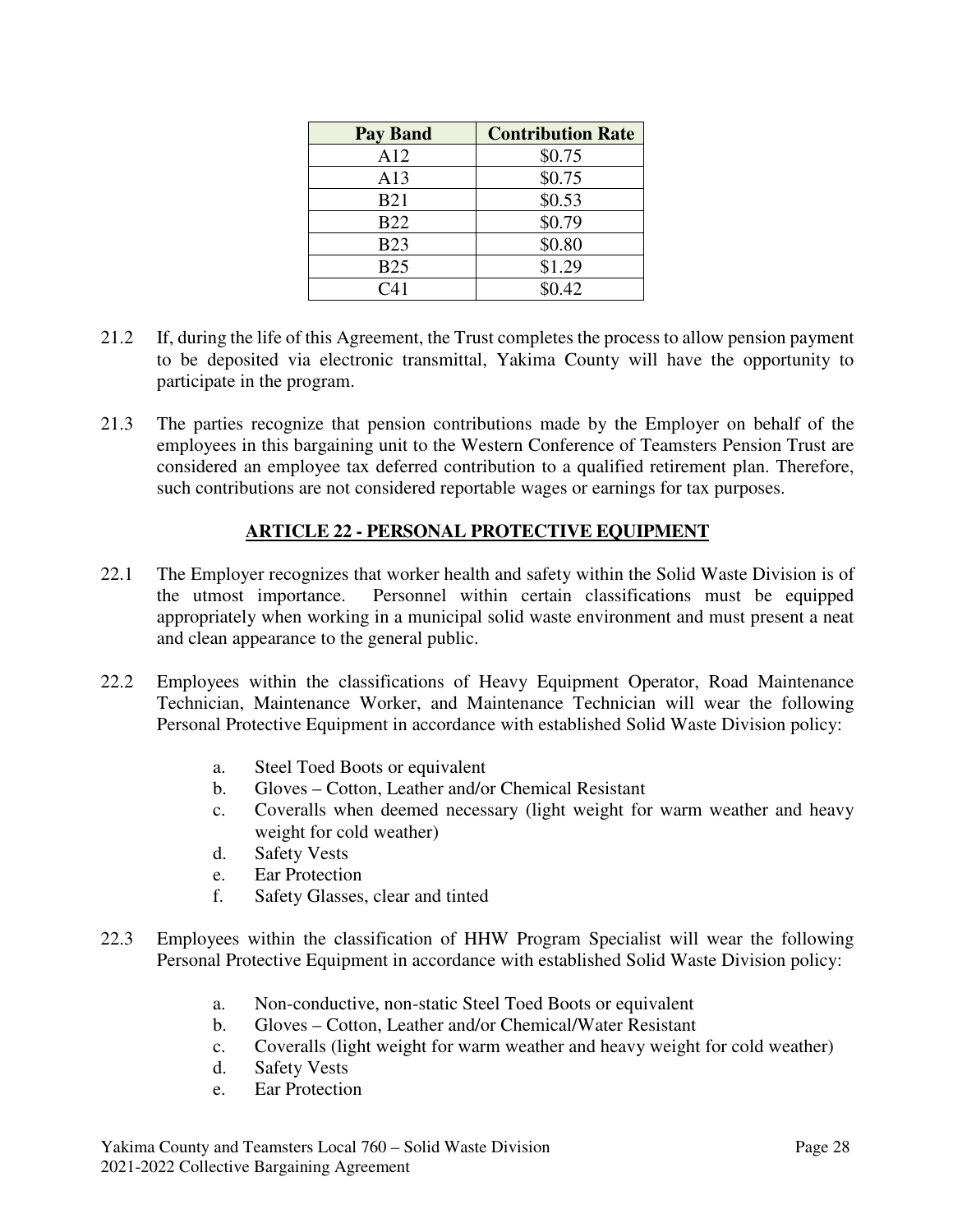- f. Safety Glasses
- g. Respiratory Protection in accordance with the Yakima County Respiratory Protection Program
- 22.4 Employees are responsible for keeping their personal protective equipment in clean, good working condition and to report damage immediately to the Employer.
- 22.5 The Employer will provide personal protective equipment to the job classifications as listed above at no cost to the employees. The Employer will pay for the laundering of coveralls for employees working in the Household Hazardous Waste Facility. The Employer will provide up to a maximum of Two Hundred Dollars (\$200.00) per year for steel-toed boots or equivalent, subject to receipts being submitted. Effective in 2021, the Employer will increase boot allowance from Two Hundred Dollars (\$200.00) per year up to a maximum of Two Hundred Fifty Dollars (\$250.00) per year for steel-toed boots or equivalent, subject to applicable taxes and deductions. The 2021 steel-toed boot allowance will be paid in the pay cycle following a fully signed contract by all parties to only those employees who have not yet received boot allowance payment in 2021. The 2022 steel-toed boot allowance will be paid in the February 25, 2022 paycheck. All newly hired employees will receive their steeltoed boot allowance payment within the first paycheck following hire date. Periodic replacement of the equipment will be determined by the Employer.
- 22.6 Personal protective equipment supplied by the Employer shall remain the property of the Employer and shall be utilized for Solid Waste Division work purposes only.
- 22.7 Employees will adhere to all required safety rules and standards for use and care of protective equipment. Failure/refusal to adhere to those standards may result in disciplinary actions. As an example, if an employee showed up to work without proper safety equipment, management would send the employee home to retrieve proper equipment. If this occurred a second time, the Employer may choose to discipline the employee, including not paying for the time during which the employee was absent from work obtaining proper safety equipment.
- 22.8 Employees whose job classification falls under the County's Hearing Conservation Program are required to participate in the annual audiology testing.

## **ARTICLE 23 - GENERAL PROVISIONS**

- 23.1 No employee shall be unlawfully discriminated against for upholding Union principles and activities, provided such activities do not interfere with the employee's duties.
- 23.2 Union Investigation and Visitation Privileges The Business Representative of the Union will notify the Employer or his or her designee and coordinate investigation or on-site visitations with the Employer. The representative shall limit his or her activities to matters relating to this Agreement; provided, however, he/she will not interfere with the operation of the normal routine of the Department.
- 23.3 Teamsters Local No. 760 shall be entitled to the use of the employee bulletin board at each of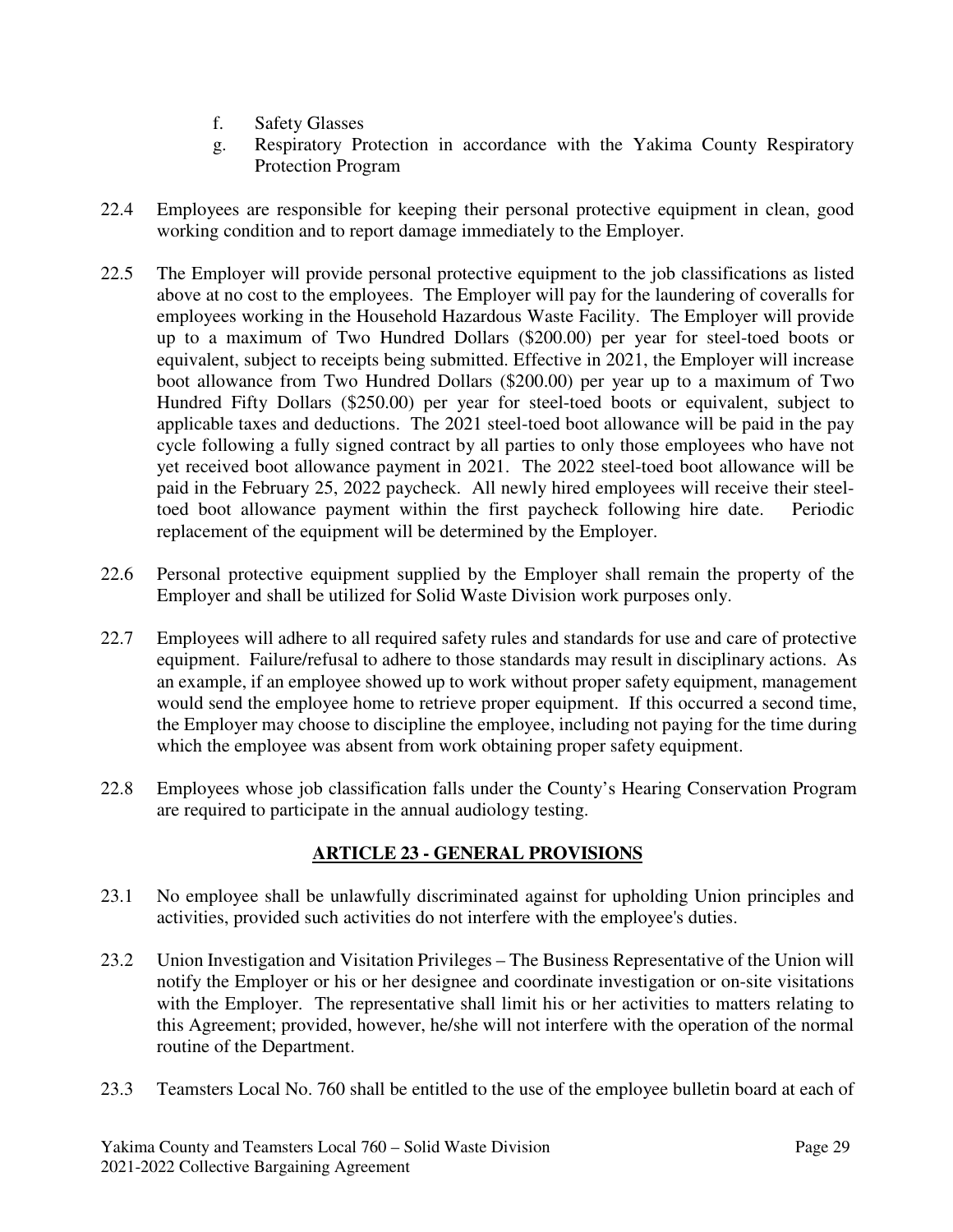the Employer work locations.

- 23.4 Safety Safe and healthful working conditions are recognized as mutually beneficial to the employees and Employer. Employees may report what they believe to be an unsafe and unhealthy working condition to Management. Management shall investigate the report.
- 23.5 Gender Where masculine gender has been used in any provision of this Agreement, it is used solely for the purpose of illustration and shall not in any way be used to designate the sex of the employee eligible for any position, classification, or the benefits provided in this Agreement.
- 23.6 The Employer agrees not to enter into any agreement with employees within the bargaining unit on an individual or collective basis which conflicts with the terms and provisions of this Agreement.
- 23.7 When any classification not listed on the wage schedule is established, the Employer shall designate a job classification and pay rate for the classification. Notice of establishment of the new classification shall be provided to the Union. In the event the Union does not agree that the rate of pay is correct, notice shall be given the Employer within fourteen (14) calendar days of receipt of the notice, requesting to negotiate the pay rate for the new classification. The negotiated pay rate shall be effective as of the date the new classification went into effect.
- 23.8 The Union recognizes the right of the Employer to establish reasonable Employer rules as he/she may deem necessary, provided that such rules are lawful. Employees shall be made aware of such rules established by the Employer.
- 23.9 Mileage Reimbursement: Mileage reimbursement at the time of implementation of this Agreement shall be at the current IRS rate. Provided, however, if the IRS should approve a higher amount effective during the term of this Agreement, escalation in the rate shall be implemented by the resolution of the Board of County Commissioners. Maximum use shall be made by the County of County-owned vehicles in order to avoid use of the employee's vehicle whenever practical.
- 23.10 Collective Bargaining: Recognizing the parties are mutually served by effective collective bargaining, the Employer will allow two (2) bargaining unit employees to attend scheduled collective bargaining sessions on work time. The Employer may approve additional staff to attend, if necessary.
- 23.11 D.R.I.V.E.: The Employer agrees to deduct from the paycheck of all employees covered by this Agreement voluntary contributions to DRIVE. DRIVE shall notify the Employer of the amounts designated by each contributing employee that are to be deducted from his or her paycheck on a monthly basis for all months worked. The phrase "months worked" excludes any month other than a month in which the employee earned a wage. The Employer shall transmit to DRIVE National Headquarters on a monthly basis, in one (1) check, the total amount deducted along with the name of each employee on whose behalf a deduction is made, the employee's Social Security number, and the amount deducted from that employee's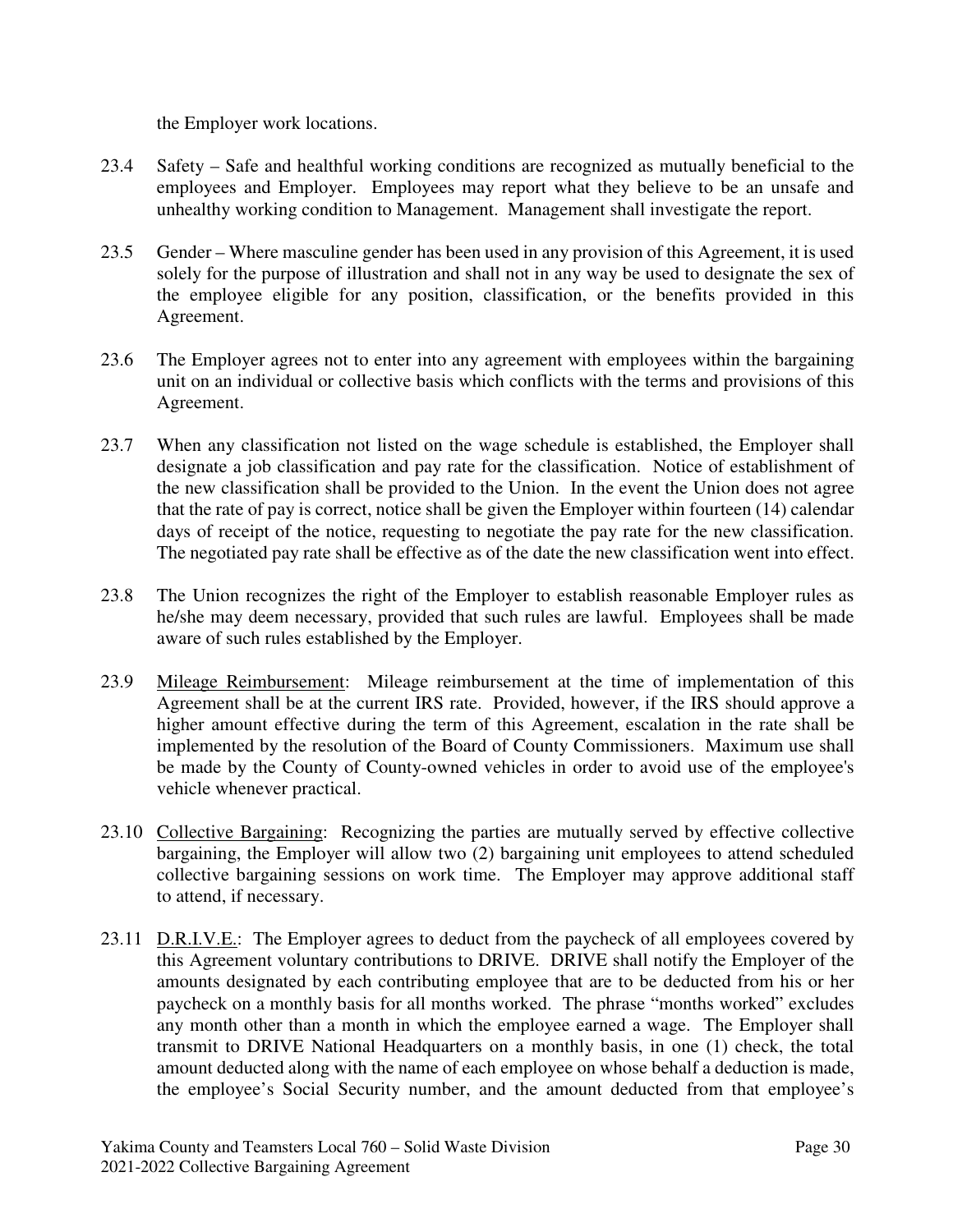paycheck. The International Brotherhood of Teamsters shall reimburse the Employer annually for the Employer's actual cost for the expenses incurred in administering the monthly payroll deduction plan.

### **ARTICLE 24 - EQUAL EMPLOYMENT OPPORTUNITY**

24.1 The Employer or the Union shall not discriminate against any individual with respect to terms, conditions or privileges of employment because of race, color, religion, national origin, age, sex, mental, physical, sexual orientation, or sensory handicap, except as allowed or provided by law.

### **ARTICLE 25 - PERSONNEL FILES**

- 25.1 Personnel files are the property of the Employer. The Employer agrees that the contents of the personnel files, including personal photographs, shall be confidential and shall restrict the use of information in the files to internal use by the Public Services Department. It is further agreed that the information in an employee personnel files shall not be released to outside groups without the approval of the Employer except under proper Court order or as required by law.
- 25.2 An employee shall be notified and receive a copy of material placed in his or her personnel file relating to job performance or personal character within ten (10) calendar days of such action.
- 25.3 After three (3) years, an employee may request to have letters of reprimand expunged from the employee's file provided that no other disciplinary action of a similar nature has taken place or is in process. Such requests shall be in writing to the Public Services Director. Any letter requesting removals will remain in the employee's personnel file after the reprimand is removed. If the request is denied, a written explanation will be provided to the employee. An employee may rebut any written warning or written reprimand and such rebuttal shall be attached to the original warning or reprimand unaltered. Any such comments shall be submitted to the Employer within seven (7) calendar days following notice to the employee that the Employer intends to place such material in the employee's file. Suspensions, demotions, and discharges are excluded from the opportunity to expunge.
- 25.4 Upon appropriate request, an employee may inspect his or her personnel file subject to the following provisions:
	- A. Inspection shall occur during non-working hours, including lunch and break periods, or at a time and in a manner mutually acceptable to the employee and the County.
	- B. Upon request, an employee who has a written grievance on file who is inspecting his or her personnel file with respect to such grievance may have a representative present during such inspection.
	- C. Copies of materials in the employee's personnel file shall be provided the employee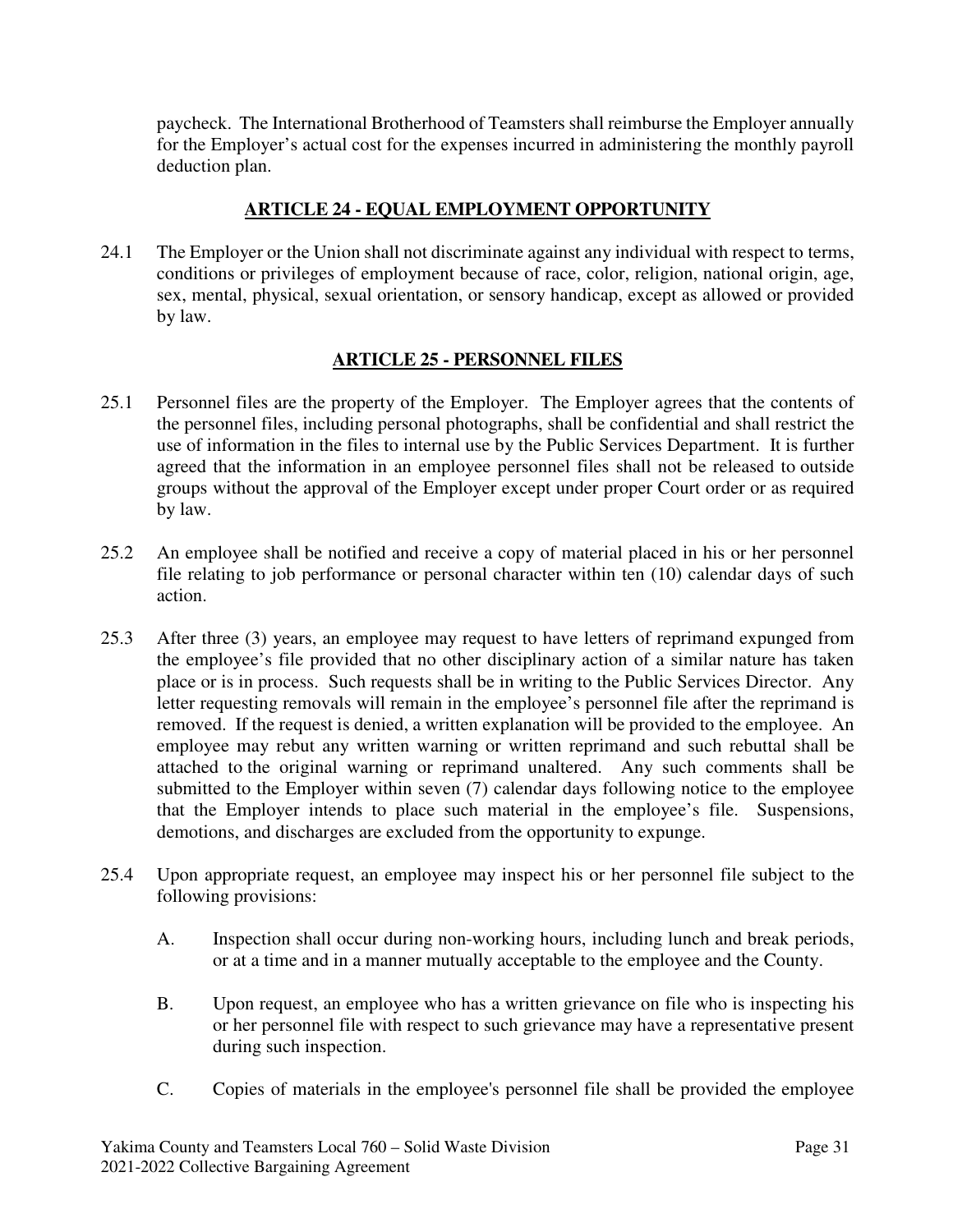upon written request.

### **ARTICLE 26 - SAVINGS CLAUSE**

- 26.1 If any article or section of this Agreement or any addendum thereto should be held invalid by operation of law or by any tribunal of competent jurisdiction, or if compliance with or enforcement of any article or section should be restrained by such tribunal, the remainder of this Agreement and addenda shall not be affected thereby, and the parties shall enter into immediate negotiations for the purpose of arriving at a mutually satisfactory replacement for such article or section.
- 26.2 Workday Program: The Union Representative and the bargaining unit employees agree to fully cooperate with Management's implementation of all of the Workday programs, phases and changes necessary to carry out Workday functions.

### **ARTICLE 27 - NO STRIKE - NO LOCKOUT**

- 27.1 Strikes, slowdowns, work stoppages, or any other interference with the work by the employees are prohibited.
- 27.2 The Employer may discharge and/or discipline any employee who violates Section 27.1. No employee shall be entitled to any pay and/or benefits for the period in which he/she engaged in any strikes, slowdowns, work stoppages, or other interference with work.
- 27.3 Nothing contained herein shall preclude the Employer from obtaining judicial restraint and damages in the event of a violation of this Article.
- 27.4 No lockout of employees shall be instituted by the Employer.

### **ARTICLE 28 - SALARIES**

- 28.1 The Pay Plan for 2021-2022 is set forth in Exhibit "A," which is attached hereto and incorporated herein by reference. These 2021 and 2022 Pay Plans are the same as the Pay Plans were for 2020.
- 28.2 The Pay Plan Structure for 2021-2022 are described in Exhibit "B," which is attached hereto and incorporated herein by reference. The 2021 and 2022 Pay Plan Structure is the same as the Pay Plan Structure was for 2020.
	- A. The Employer will continue to participate in Social Security.
	- B. All employees in the bargaining unit shall be compensated on an hourly basis for hours worked each month.
	- C. The administration of the pay plan contained in this Article shall be conducted by and subject to the determinations of the Yakima County Human Resources Department.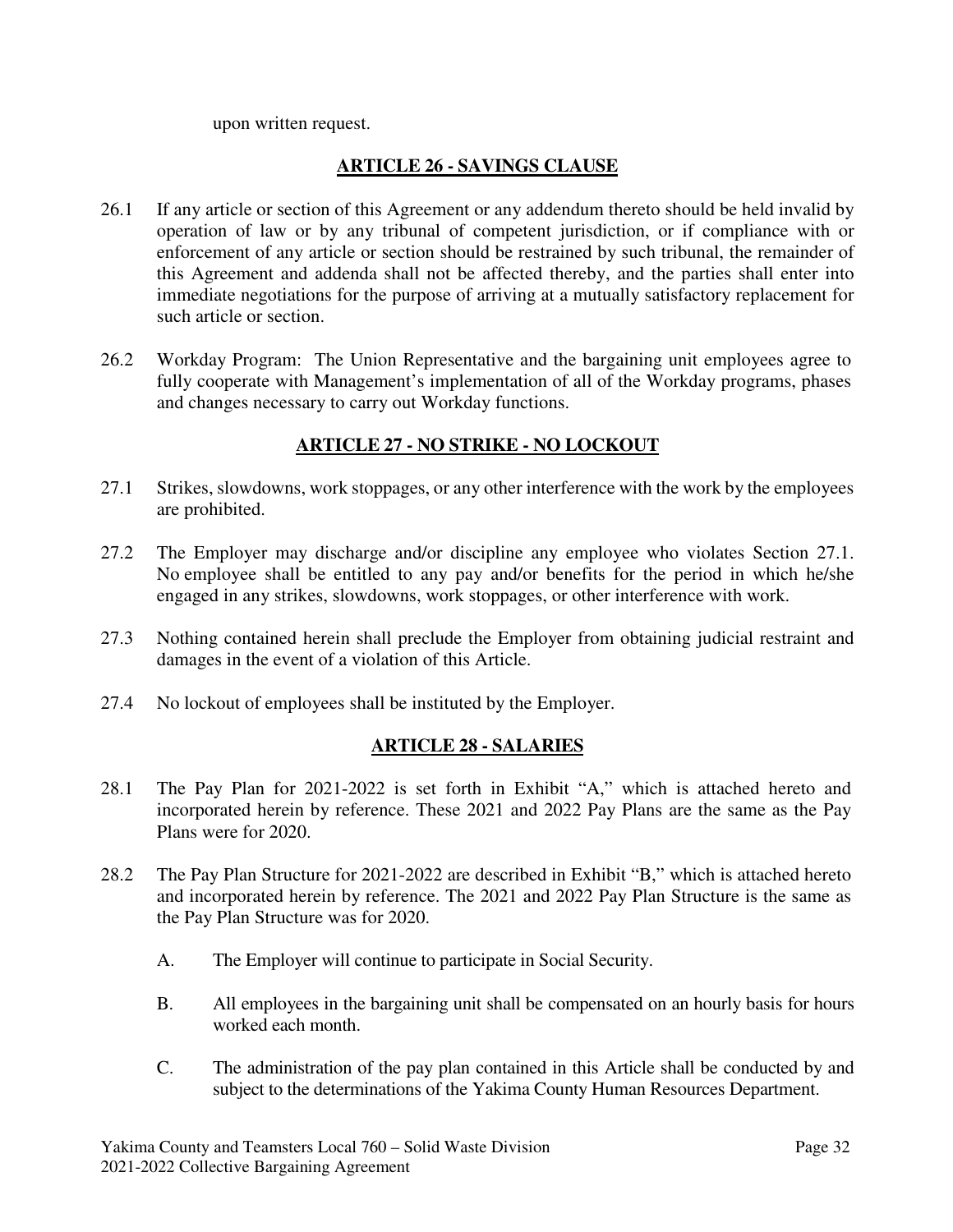- 28.2.1For 2021, Yakima County shall pay a one-time lump sum payment of six percent (6%) based on only the annual base wage reflected in Exhibit A or B of the 2020 Collective Bargaining Agreement. The lump sum payment applies only for each regular or temporary budgeted eligible employee within the Teamsters Bargaining Unit. The following provisions set forth the pay and criteria regarding the lump sum payment. To be eligible for the lump sum:
	- (1) Employee must have been employed by Yakima County for a minimum of six (6) months prior to the parties signing the applicable CBA; and,
	- (2) Employees must be in paid status during the pay cycle for which the pay check is issued. Paycheck received from any leave bank balances is considered being in paid status; and,
	- (3) Employees on leave without pay (LWOP) status for the entire pay cycle in which the paycheck is issued are not eligible for the lump sum payment; and,
	- (4) The calculated lump sum payment shall be less applicable taxes/deductions. Receiving the lump sum less taxes and deductions is subject to the timely ratification and the signing of the final CBA by each of the parties, with the Board being the last party; and,
	- (5) Any payouts for overtime, out of classification pay, compensatory time, paid time off (PTO), any other payout category and any miscellaneous earnings (e.g., boot allowances, etc.) shall not be used for the purposes of calculating the six percent (6%) lump sum amount. Only the annual base pay set forth in Exhibit A or B of the 2020 Collective Bargaining Agreement shall be used for these calculations; and.
	- (6) Employees who are actively receiving workers compensation indemnity payments starting six (6) months prior to the final signing of this CBA by the parties will be eligible for the lump sum payment; and,
	- (7) Employees who receive the lump sum payment less applicable taxes/deductions who end employment **after** receiving said payment shall not be required to repay any portion of the lump sum payment.
- 28.2.2 No Retroactive Payments for 2021: There shall be no retroactive payments for the 2021 lump sum if the CBA is not signed by all parties before November 30, 2021
- 28.2.3 For January 1, 2022, Yakima County shall pay a one-time lump sum payment of three percent (3%) based on only the annual base wage reflected in Exhibit A or B of the 2020 Collective Bargaining Agreement. The lump sum payment applies only for each regular or temporary budgeted eligible employee within the Teamsters Bargaining Unit. To be eligible for the lump sum:
	- (1) Employees must have been hired on or before December 31, 2021; and
	- (2) Employee must be in paid status between July  $1 -$  July 15, 2022. Paycheck received from any leave bank balances is considered being in pay status; and,
	- (3) Employees in Leave without pay (LWOP) status for the entire pay cycle in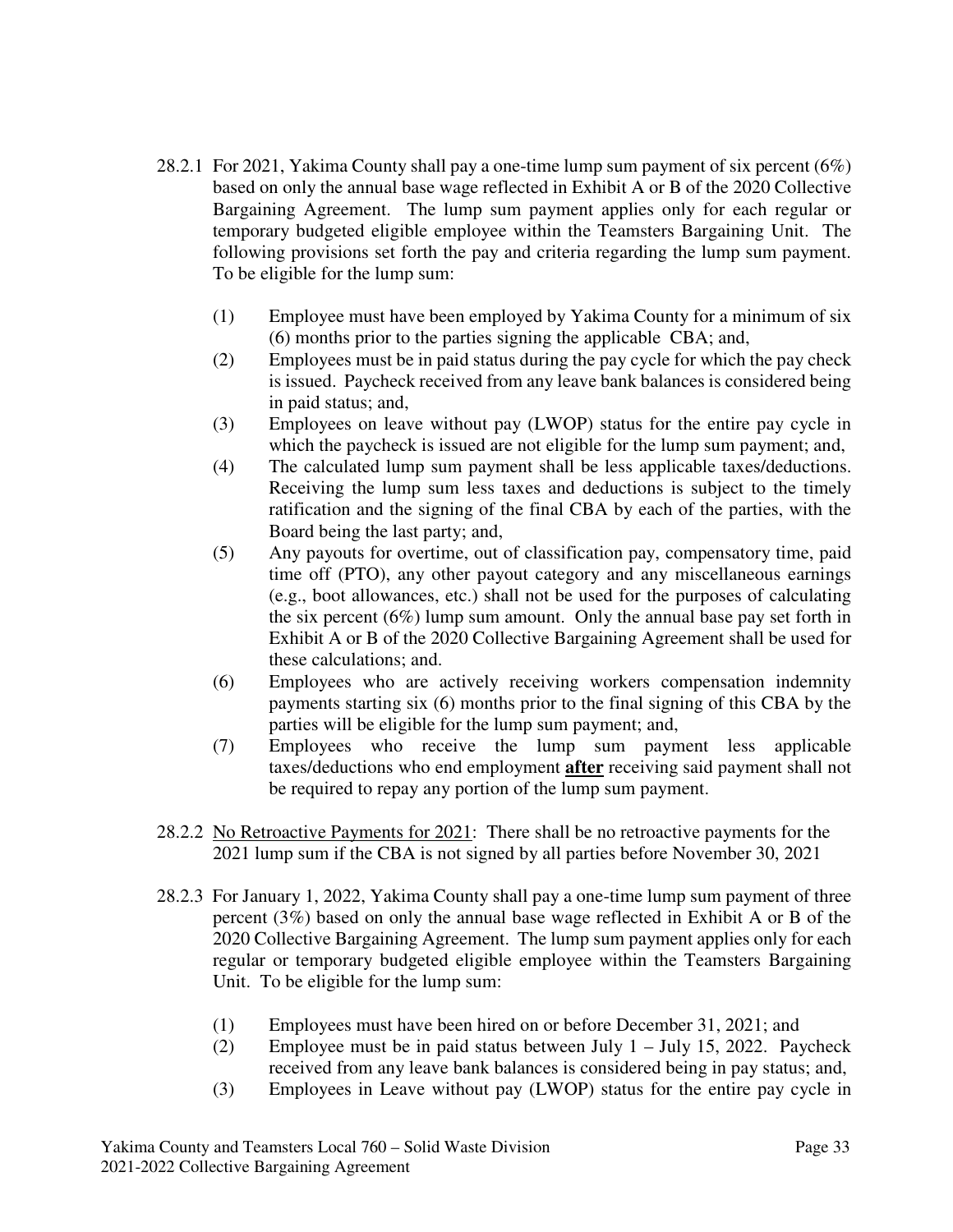which the paycheck is issued are not eligible for the lump sum payment; and,

- (4) The calculated lump sum payment will appear on the July 25, 2022, paycheck less applicable taxes/deductions; and,
- (5) Any payouts for overtime, out of classification pay, compensatory time, paid time off (PTO), any other payout category and any miscellaneous earnings (e.g., boot allowances, etc.) shall not be used for the purposes of calculating the three percent (3%) lump sum amount. Only the annual base pay set forth in Exhibit A or B of the 2020 Collective Bargaining Agreement shall be used for these calculations; and,
- (6) Employees who are actively receiving workers compensation indemnity payments starting on or after February 1, 2022, will be eligible for the agreed upon lump sum payment on July 25, 2022; and,
- (7) Employees who receive the lump sum payment less applicable taxes/deductions in the July 25, 2022, paycheck who end employment **after**  receiving said payment shall not be required to repay any portion of the lump sum payment.
- 28.2.4 Regarding all the provisions of Article 28 all calculations of the above lump sum payments shall be less all applicable taxes and deductions. The Human Resources Department's determinations as to any and all applicable timelines, eligibility requirements, language interpretations and calculations of lump sum amounts shall be final and binding on the parties. The Human Resources Department's determinations shall not be subject to any grievance procedures.
- 28.3 Pay Period**:** Based on the 2020 implementation of, employees shall be paid on a semimonthly (twice per month) basis.
	- a. The first pay period will be the  $1<sup>st</sup>$  through the  $15<sup>th</sup>$  of the month.
	- b. The second pay period will be the  $16<sup>th</sup>$  through the last day of the month.
	- c. Pay for work performed during the first pay period will be issued on the  $25<sup>th</sup>$ of the month.
	- d. Pay for work performed during the second pay period will be issued on the  $10<sup>th</sup>$ of the month following the pay period end.
	- e. There shall be no deductions other than required by law or authorized by this Agreement or authorized in writing by the employee. Required and authorized deductions will be applied to each paycheck.
	- f. All employees are required to provide information for mandatory direct deposit of all employee paychecks.
	- g. Upon request by an employee, opening a payroll debit card with the County's financial institution is available.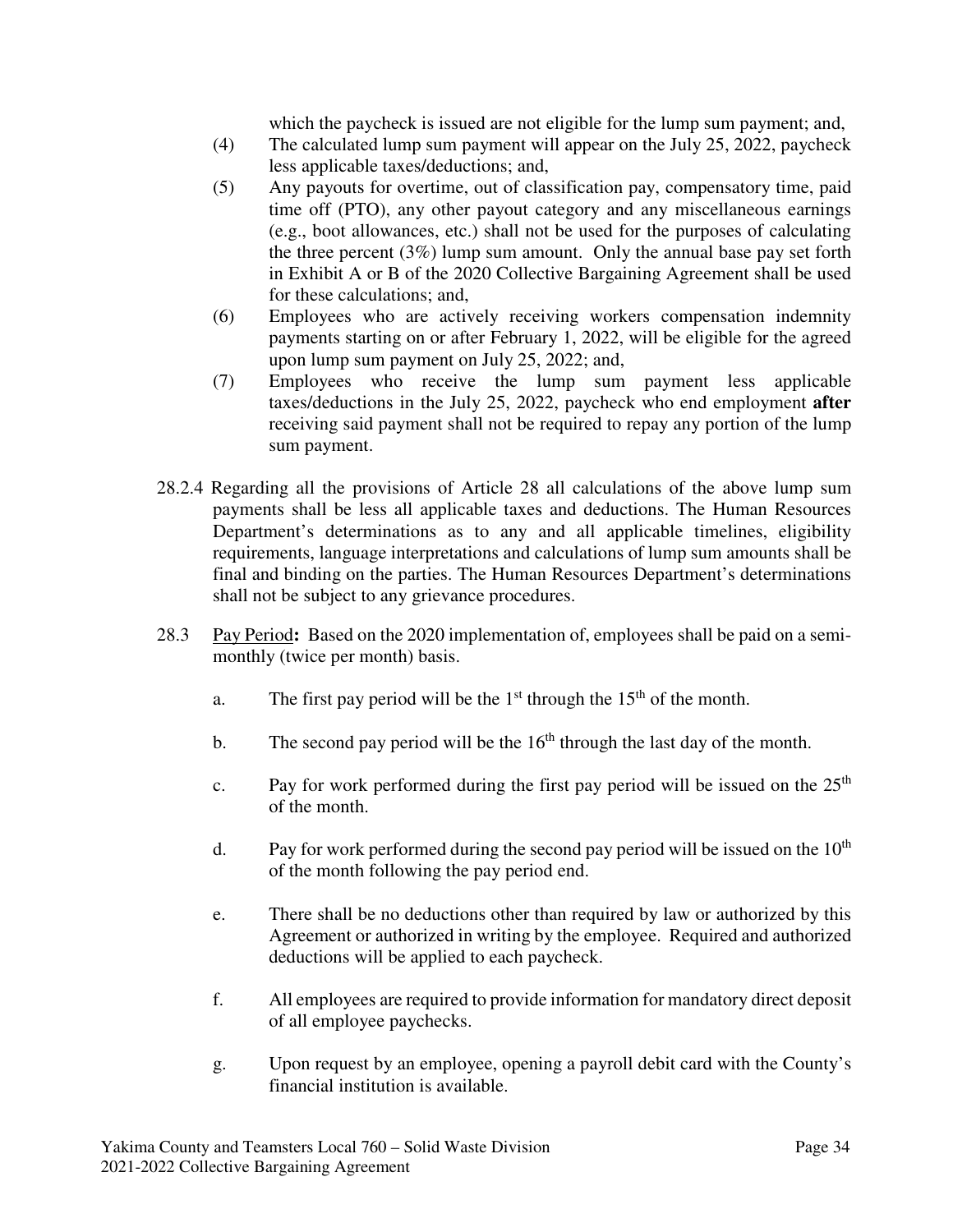- 28.4 Historically, effective in 2018, the task force of bargaining unit representatives and management established in 2017 (established as the 2017 Task Force on Benefits and Salary), as well as the Salary Committee, will be maintained to engage in informational only discussions about the outcome of the survey conducted by the Human Resources Department, addressed in Exhibit "B." These informational discussions are not to be interpreted nor to be construed to mean that the Employer is agreeing to negotiate about the market survey, comparables, the survey's provisions and procedures. Each CBA already states that the market survey is for only informational purposes, and there is no obligation on the part of the Employer to negotiate about and implement the results of any survey.
	- 28.4.1 Beginning in 2018 with a frequency of every four (4) years, a full/in-depth survey will be conducted by the Human Resources Department using the six (6) comparable counties discussed. The six (6) comparable counties are: Benton, Spokane, Kitsap, Thurston, Whatcom, and Grant. For the in-between years (2019, 2020, 2021), a basic touchpoint will be conducted with the sole purpose of gauging the trend in the market. There were 37 jobs identified by the salary committee and task force to be included in the survey. See attachment for list of jobs. The methodology used for analysis will remain the same as outlined in HR 001 Class and Compensation Policy.
	- 28.4.2 In regards to the reference above in section 28.4.1 to the conducting of a full/indepth survey by the Human Resources Department during 2020, in light of the provisions of section 28.6 below, the parties have mutually agreed that Human Resources Department shall not conduct a full/in-depth survey and instead will dedicate resources to the comprehensive study and analysis of the current job classification (DBM) and pay plan system to reasonably achieve a better job classification and pay plan system.
	- 28.4.3 The Human Resources Department will determine the frequency of meetings with the respective committee and task force members. Notice of meetings will be provided in advance of meetings.
- 28.5 In January 2020, the change in minimum wage was addressed by removing the hourly rate of pay that falls below the State minimum. Increment 1 and increment 2 of the A11 pay plan was discontinued for hiring purposes. The updated pay plan schedule is available on the County's website.
- 28.6 Starting in 2021 and ending in 2022, the Employer will be conducting, through the Human Resources Department, a comprehensive study of the current job classification (DBM) and pay system. The Elected Officials, Department Heads, Bargaining Representatives and bargaining unit representatives as well as the members of the Executive Committee will serve on a task force similar to the Task Force on Benefits and Salary as well as the Salary Committee mentioned above in Section 28.4. This task force will engage in informational discussions which shall not to be interpreted nor construed to mean that the Employer is agreeing to negotiate about the methodologies used to conduct the comprehensive study but rather the task force will engage in information discussions about the outcomes of the study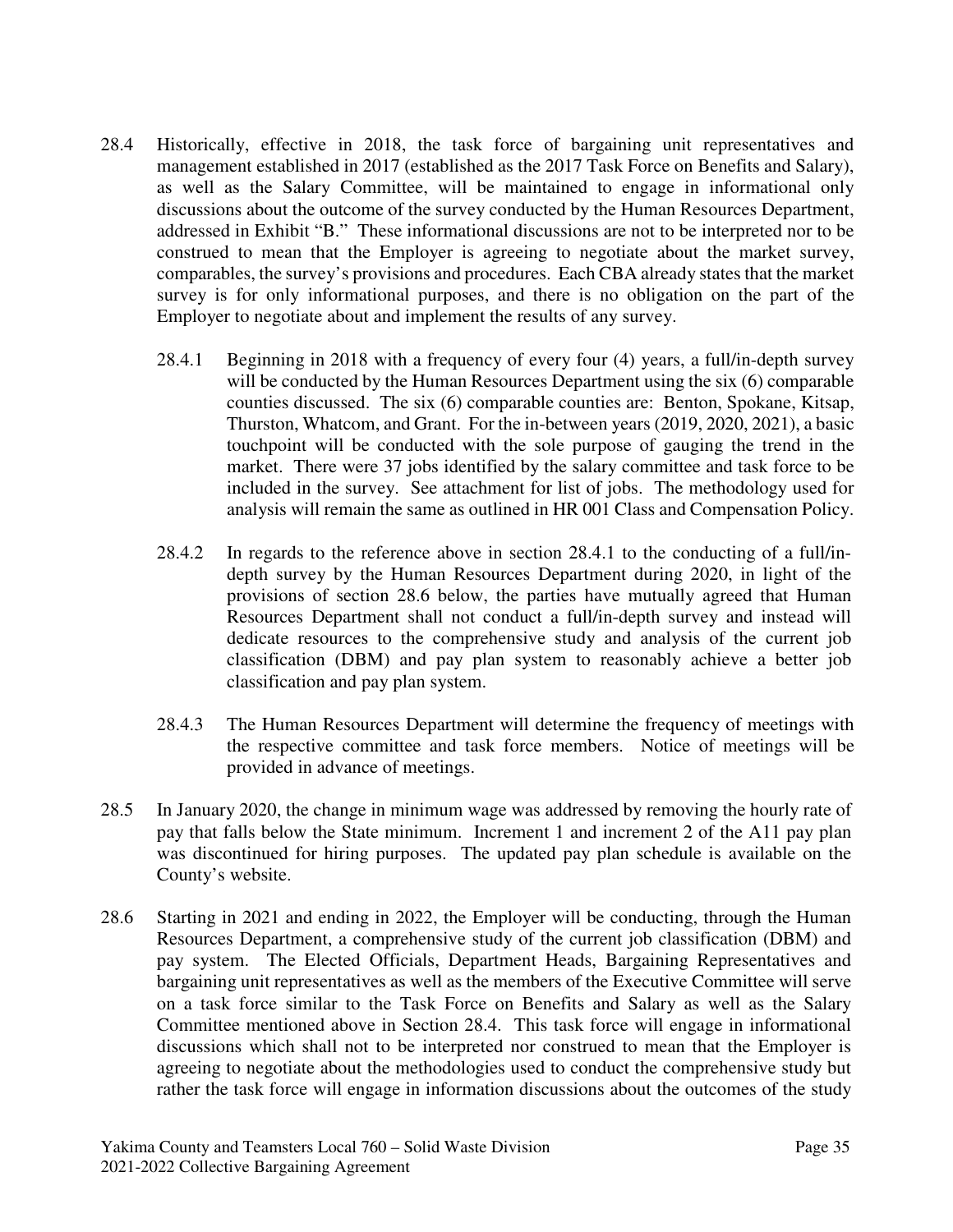and analysis. The purpose of the comprehensive study is to determine whether the current job classification (DBM) and pay plan system can be improved or whether a new job classification and pay plan system will be in the best interests of the Employer and the Employees. The comprehensive study and analysis may also result in significant changes to the methodology used for analysis as outlined in HR 001 Class and Compensation Policy. It is also possible that if a new job classification and pay plan system is one of the recommendations of the study then the provisions pertaining to Section 28.4 and Section 28.4.1 may be significantly modified and no longer in effect as currently written. The results of this comprehensive study and analysis will be shared with all the affected bargaining units and their representatives. Further, the results of the study will become the subject of bargaining during the relevant successor labor contract term. The parties understand and agree that the ability to pay continues as an important factor with regards to addressing the results of the study and analysis as well as addressing the implementation of aspects of the study and analysis. The parties recognize that the Board of County Commissioners, based on their authority over the budgets, have the final decision making authority relating to implementation of the results of the comprehensive study and analysis.

### **ARTICLE 29 - TERM OF AGREEMENT**

- 29.1 This Agreement shall become effective as of the  $1<sup>st</sup>$  day of January, 2021, except for contract language changes which shall take effect subsequent to the date of signing of this Agreement by the last signing party, and shall remain in full force and effect through the thirty-first (31st) day of December, 2022. Written notice of intent to modify this Agreement as related to extension of the Agreement or changes to the Agreement must be served by the requesting party upon the other party at least ninety (90) calendar days prior to the date of expiration.
- 29.2 The parties shall start negotiations in the fall of 2022, for a successor 2023 and perhaps beyond CBA. Negotiations shall be conducted on mutually agreeable dates.
- 29.3 If the parties have not reached agreement, then either party may request a mediator from the Public Employment Relations Commission (PERC). The determination of the mediator shall be advisory only and not binding on either party.
- 29.4 In the event that negotiations for a new agreement extend beyond the thirty-first  $(31<sup>st</sup>)$  day of December, 2022, the terms of this Agreement shall remain in full force and effect during the negotiation and mediation process.

*[Signature page follows.]*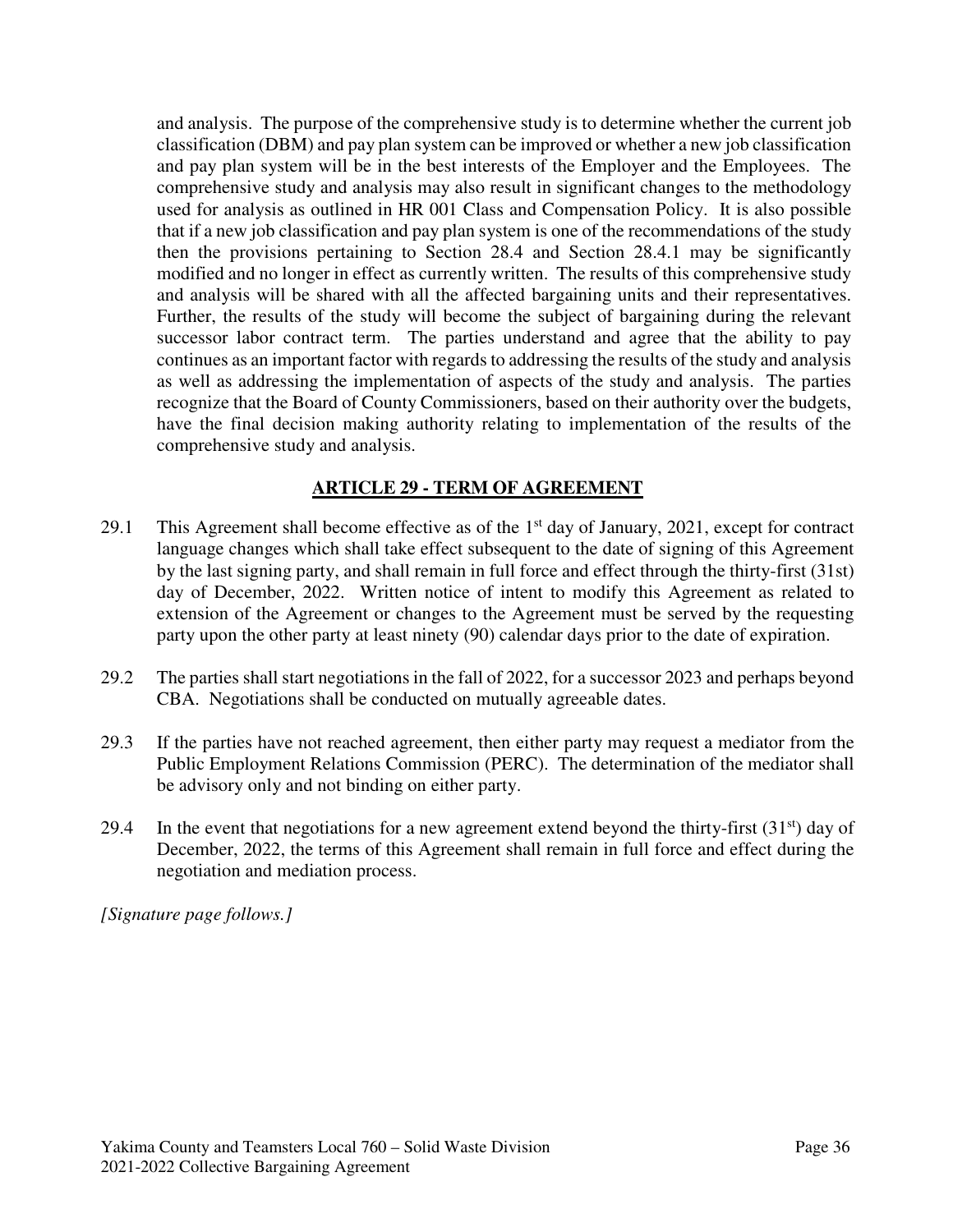#### **IN WITNESS WHEREOF**, the parties have executed this Agreement on this **\_\_\_\_\_\_\_\_\_\_** day of \_\_\_\_\_\_\_\_\_\_\_\_\_\_\_\_\_\_\_\_\_\_\_\_\_\_\_\_\_\_\_, 2021.

#### **FOR THE EMPLOYER: Yakima County, Washington**

\_\_\_\_\_\_\_\_\_\_\_\_\_\_\_\_\_\_\_\_\_\_\_\_\_\_\_\_\_\_\_\_\_\_\_\_\_\_ Ron Anderson, Chairman Board of Yakima County Commissioners

Amanda McKinney, Commissioner Board of Yakima County Commissioners

\_\_\_\_\_\_\_\_\_\_\_\_\_\_\_\_\_\_\_\_\_\_\_\_\_\_\_\_\_\_\_\_\_\_\_\_\_\_

\_\_\_\_\_\_\_\_\_\_\_\_\_\_\_\_\_\_\_\_\_\_\_\_\_\_\_\_\_\_\_\_\_\_\_\_\_\_ LaDon Linde, Commissioner Board of Yakima County Commissioners

Lisa Freund, Director of Public Services

\_\_\_\_\_\_\_\_\_\_\_\_\_\_\_\_\_\_\_\_\_\_\_\_\_\_\_\_\_\_\_\_\_\_\_\_\_\_

\_\_\_\_\_\_\_\_\_\_\_\_\_\_\_\_\_\_\_\_\_\_\_\_\_\_\_\_\_\_\_\_\_\_\_\_\_\_ Jacqui Lindsay, Human Resources Director

Represented by:

\_\_\_\_\_\_\_\_\_\_\_\_\_\_\_\_\_\_\_\_\_\_\_\_\_\_\_\_\_\_\_\_\_\_\_\_\_\_\_ Anthony F. Menke, Management Labor Attorney and Negotiator

**FOR THE UNION: Teamsters, Local No. 760** 

\_\_\_\_\_\_\_\_\_\_\_\_\_\_\_\_\_\_\_\_\_\_\_\_\_\_\_\_\_\_\_\_\_\_\_\_\_ Leonard Crouch Secretary/Treasurer

Adopted Copy Available at Yakima County Human Resources 128 N. 2<sup>nd</sup> Street, Room B27 Yakima, WA 98901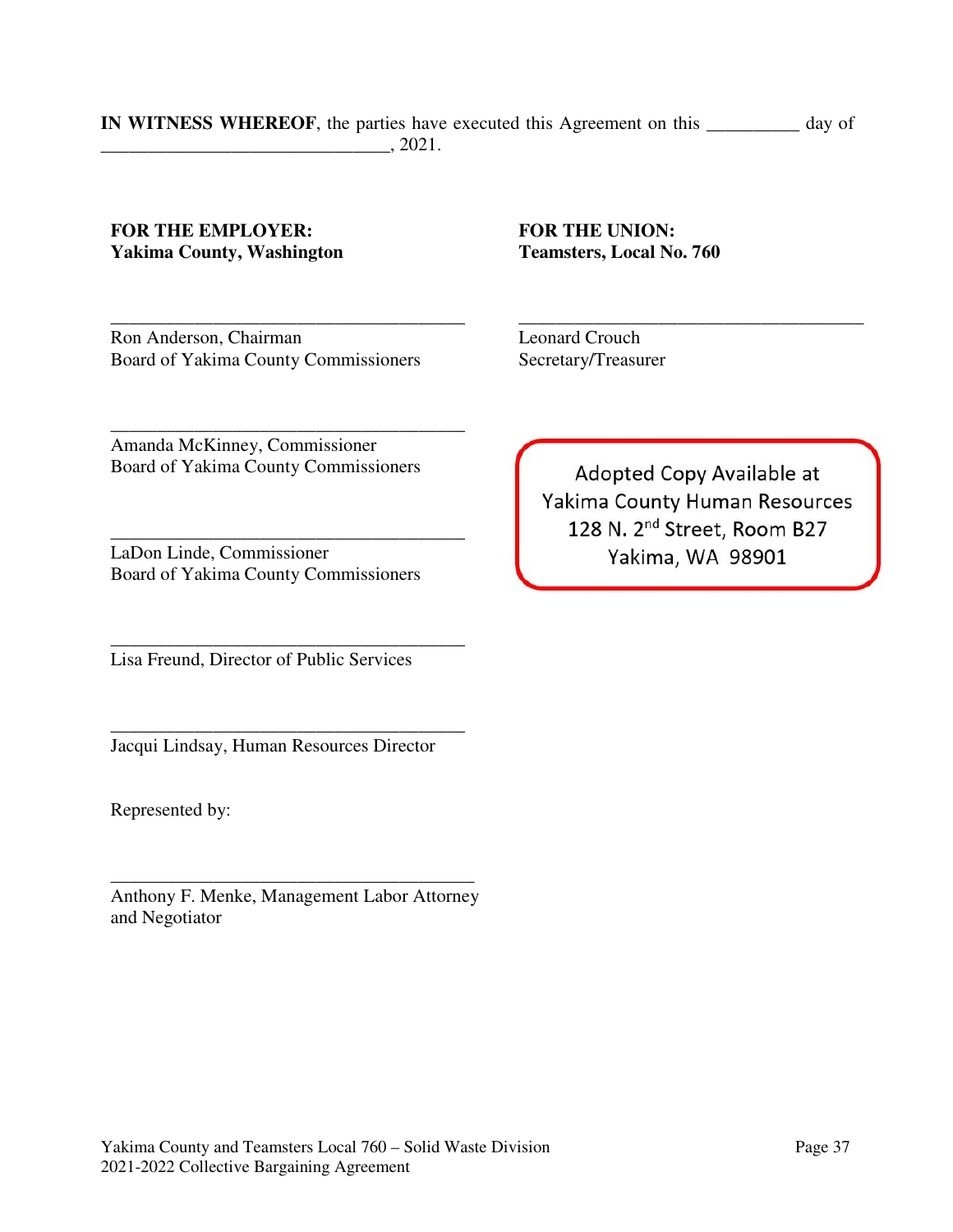## **EXHIBIT "A"**

### **2021-2022 Pay Plan**

#### **Public Services - Solid Waste Division**

**Beginning in 2021, the shaded increments will cease to be shaded in accordance with Exhibit B, Section 1; Provided, however, each step increase is currently subject to negotiations. Without the parties' agreement, there are no step increases. The 2020 Pay Plan serves as the basis for the HR Department's calculations of the 2021 lump sum and the 2022 lump sum in accordance with Article 28.** 

| Pay<br>Grade    |           | Increment | Increment<br>$\overline{2}$ | <b>Increment</b><br>$\mathbf{3}$ | Increment<br>4 | <b>Increment</b><br>5 | Increment<br>6 | Increment<br>7 | Increment<br>8 | Increment<br>9 | <b>Increment</b><br>10 | <b>Increment</b><br>11 | <b>Increment</b><br>12 | <b>Increment</b><br>13 | <b>Increment</b><br>14 |
|-----------------|-----------|-----------|-----------------------------|----------------------------------|----------------|-----------------------|----------------|----------------|----------------|----------------|------------------------|------------------------|------------------------|------------------------|------------------------|
| 8 hr            | <b>YR</b> | 27,210    | 27,914                      | 28,644                           | 29,385         | 30,152                | 30,931         | 31,734         | 32,563         | 33,416         | 34,281                 | 35,171                 | 36,086                 | 37,025                 | 37,990                 |
| <b>8</b> hr     | MO        | 2,267     | 2,326                       | 2,387                            | 2,449          | 2,513                 | 2,578          | 2,645          | 2,714          | 2,785          | 2,857                  | 2,931                  | 3,007                  | 3,085                  | 3,166                  |
| A11             | <b>HR</b> | 13.08     | 13.42                       | 13.77                            | 14.13          | 14.50                 | 14.87          | 15.26          | 15.66          | 16.07          | 16.48                  | 16.91                  | 17.35                  | 17.80                  | 18.26                  |
| 8 <sub>hr</sub> | <b>YR</b> | 29,497    | 30,238                      | 30,993                           | 31,771         | 32,575                | 33,391         | 34,231         | 35,097         | 35,975         | 36,877                 | 37,804                 | 38,756                 | 39,733                 | 40,734                 |
| 8 hr            | MO        | 2,458     | 2,520                       | 2,583                            | 2,648          | 2,715                 | 2,783          | 2,853          | 2,925          | 2,998          | 3,073                  | 3,150                  | 3,230                  | 3,311                  | 3,395                  |
| A12             | <b>HR</b> | 14.18     | 14.54                       | 14.90                            | 15.27          | 15.66                 | 16.05          | 16.46          | 16.87          | 17.30          | 17.73                  | 18.18                  | 18.63                  | 19.10                  | 19.58                  |
| 8 hr            | <b>YR</b> | 31,796    | 32,575                      | 33,366                           | 34,182         | 35,010                | 35,863         | 36,741         | 37,631         | 38,546         | 39,486                 | 40,450                 | 41,439                 | 42,452                 | 43,491                 |
| 8 hr            | MO        | 2,650     | 2,715                       | 2,781                            | 2,849          | 2,918                 | 2,989          | 3,062          | 3,136          | 3,212          | 3,290                  | 3,371                  | 3,453                  | 3,538                  | 3,624                  |
| A13             | <b>HR</b> | 15.29     | 15.66                       | 16.04                            | 16.43          | 16.83                 | 17.24          | 17.66          | 18.09          | 18.53          | 18.98                  | 19.45                  | 19.92                  | 20.41                  | 20.91                  |
| 8 hr            | YR        | 34,825    | 35,641                      | 36,469                           | 37,322         | 38,200                | 39,090         | 40,005         | 40,944         | 41,896         | 42,873                 | 43,874                 | 44,900                 | 45,951                 | 47,027                 |
| 8 <sub>hr</sub> | MO        | 2,902     | 2,970                       | 3,039                            | 3,110          | 3,183                 | 3,257          | 3,334          | 3,412          | 3,491          | 3,573                  | 3,656                  | 3,742                  | 3,829                  | 3,919                  |
| <b>B21</b>      | <b>HR</b> | 16.74     | 17.13                       | 17.53                            | 17.94          | 18.37                 | 18.79          | 19.23          | 19.68          | 20.14          | 20.61                  | 21.09                  | 21.59                  | 22.09                  | 22.61                  |
| 8 <sub>hr</sub> | <b>YR</b> | 37,841    | 38,694                      | 39,572                           | 40,462         | 41,377                | 42,316         | 43,268         | 44,245         | 45,246         | 46,272                 | 47,311                 | 48,374                 | 49,462                 | 50,575                 |
| 8 hr            | MO        | 3,153     | 3,225                       | 3,298                            | 3,372          | 3,448                 | 3,526          | 3,606          | 3,687          | 3,771          | 3,856                  | 3,943                  | 4,031                  | 4,122                  | 4,215                  |
| <b>B22</b>      | HR        | 18.19     | 18.60                       | 19.03                            | 19.45          | 19.89                 | 20.34          | 20.80          | 21.27          | 21.75          | 22.25                  | 22.75                  | 23.26                  | 23.78                  | 24.31                  |
| 8 hr            | <b>YR</b> | 40,870    | 41,760                      | 42,675                           | 43,602         | 44,554                | 45,531         | 46,520         | 47,533         | 48,572         | 49,635                 | 50,723                 | 51,836                 | 52,973                 | 54,135                 |
| 8 hr            | MO        | 3,406     | 3,480                       | 3,556                            | 3,634          | 3,713                 | 3,794          | 3,877          | 3,961          | 4,048          | 4,136                  | 4,227                  | 4,320                  | 4,414                  | 4,511                  |
| <b>B23</b>      | <b>HR</b> | 19.65     | 20.08                       | 20.52                            | 20.96          | 21.42                 | 21.89          | 22.37          | 22.85          | 23.35          | 23.86                  | 24.39                  | 24.92                  | 25.47                  | 26.03                  |
| 8 hr            | <b>YR</b> | 51,032    | 51,922                      | 52,825                           | 53,739         | 54,679                | 55,631         | 56,595         | 57,584         | 58,585         | 59,611                 | 60,650                 | 61,713                 | 62,789                 | 63,889                 |
| 8 hr            | MO        | 4,253     | 4,327                       | 4,402                            | 4,478          | 4,557                 | 4,636          | 4,716          | 4,799          | 4,882          | 4,968                  | 5,054                  | 5,143                  | 5,232                  | 5,324                  |
| <b>B25/B32</b>  | <b>HR</b> | 24.53     | 24.96                       | 25.40                            | 25.84          | 26.29                 | 26.75          | 27.21          | 27.68          | 28.17          | 28.66                  | 29.16                  | 29.67                  | 30.19                  | 30.72                  |
| 8 hr            | YR        | 53,331    | 54,481                      | 55,656                           | 56,855         | 58,079                | 59,327         | 60,600         | 61,899         | 63,221         | 64,581                 | 65,966                 | 67,375                 | 68,821                 | 70,293                 |
| 8 hr            | MO        | 4,444     | 4,540                       | 4,638                            | 4,738          | 4,840                 | 4,944          | 5,050          | 5,158          | 5,268          | 5,382                  | 5,497                  | 5,615                  | 5,735                  | 5,858                  |
| <b>C41</b>      | HR        | 25.64     | 26.19                       | 26.76                            | 27.33          | 27.92                 | 28.52          | 29.13          | 29.76          | 30.39          | 31.05                  | 31.71                  | 32.39                  | 33.09                  | 33.79                  |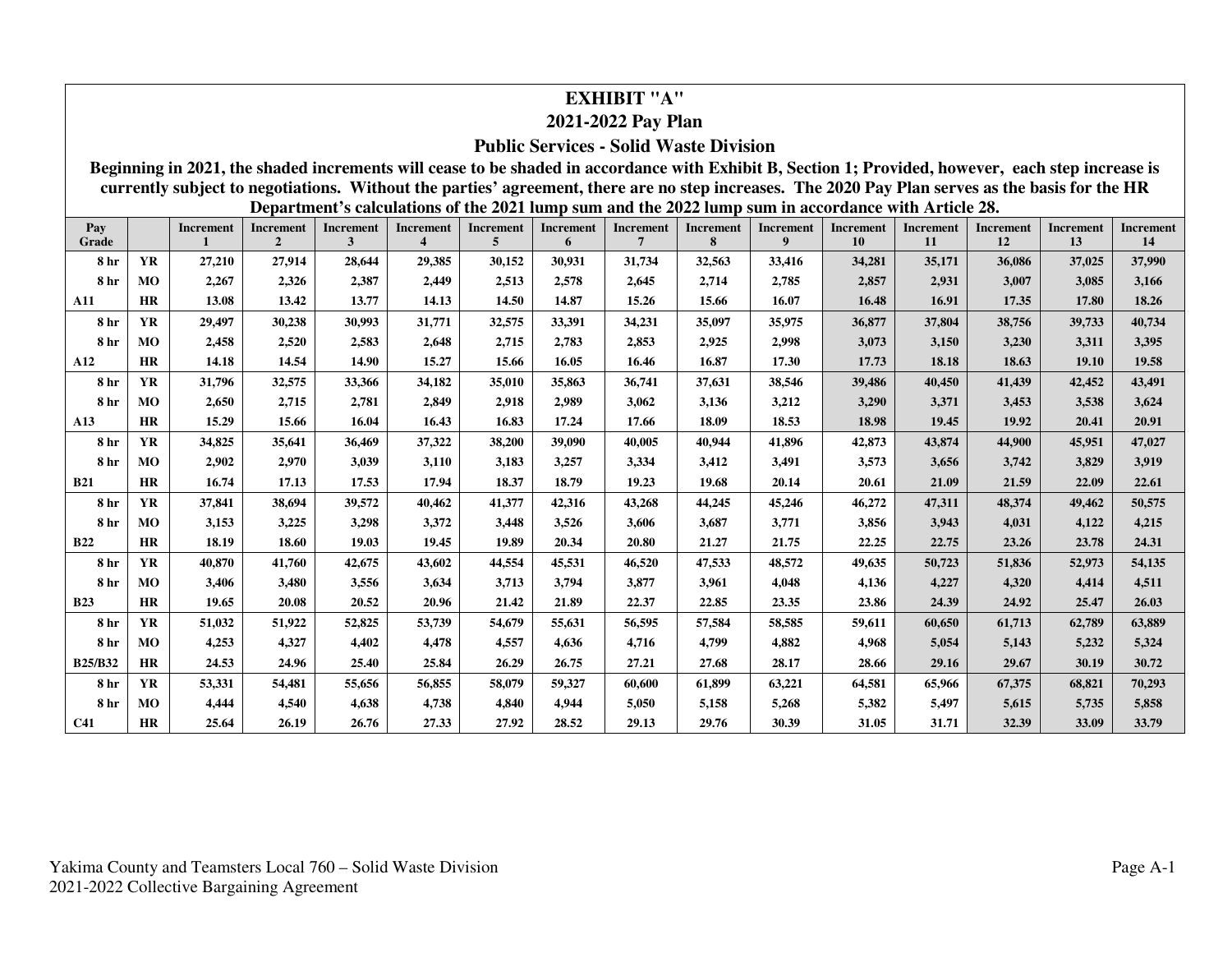### **EXHIBIT "B" YAKIMA COUNTY TEAMSTERS LOCAL 760 Public Services Department Solid Waste Division 2021 PAY PLAN STRUCTURE**

- 1. Effective in 2021, the restrictions on employees hired after December 31, 2012, shall cease and all employees shall be eligible for all 14 steps; Provided, however, currently the parties must bargain each individual step before the step will be implemented from year to year. Without an agreement, there are no step increases. This may also be impacted by the provisions of Article 28 regarding the Human Resources Department comprehensive study of the current job classification (DBM) and pay plan system during 2021 and 2022. The following pay plan structure was implemented:
- 2. Article 28 addresses 2021 and 2022 lump sum payment and pay provisions.
- 3. No employee shall receive an increment advancement during 2021 and 2022.
- 4. The Human Resources Department will determine all calculations.
- 5. Article 28 addresses the comprehensive study and analysis of the job classification and pay system to be conducted by the Human Resources Department in lieu of an in-depth comparability study. The parties understand and agree that the terms of Article 28 are controlling with regard to the study and analysis.
- C. **Salary Surveys:** Historically, pay ranges in the Yakima County compensation structure are determined by a comparison of Yakima County benchmark positions to the comparable labor market. The comparable labor market has been changed effective beginning in 2018 to only the following counties: Benton, Grant, Kitsap, Spokane, Thurston and Whatcom. Beginning in 2018, the Yakima County Benchmark positions have been reduced from seventy-seven (77) to thirty-seven (37) positions. Determination of the market for each pay range is established by salary survey of the comparable counties and use of regression analysis methodology to establish a trend line for the Yakima County classifications in the Decision Band Method classification structure. The market survey includes benchmark classifications for each occupational group as well as classifications with an existing market premium. Detailed market surveys will be conducted every four years for only informational purposes. Abbreviated market surveys of limited benchmarks, as determined by the HR Department, will be conducted in the in between years (2019, 2020, 2021) every year for only informational purposes. Salary Survey information is intended to be used prospectively, and shall not be used in establishing pay plans for the same year during which the salary survey is conducted. The Union will receive a copy of the completed survey for their review within one (1) week of completion. This Salary Survey subject matter is subject to the provisions of Section 28.4.

The above salary survey provisions are subject to changes based on the provisions of Article 28.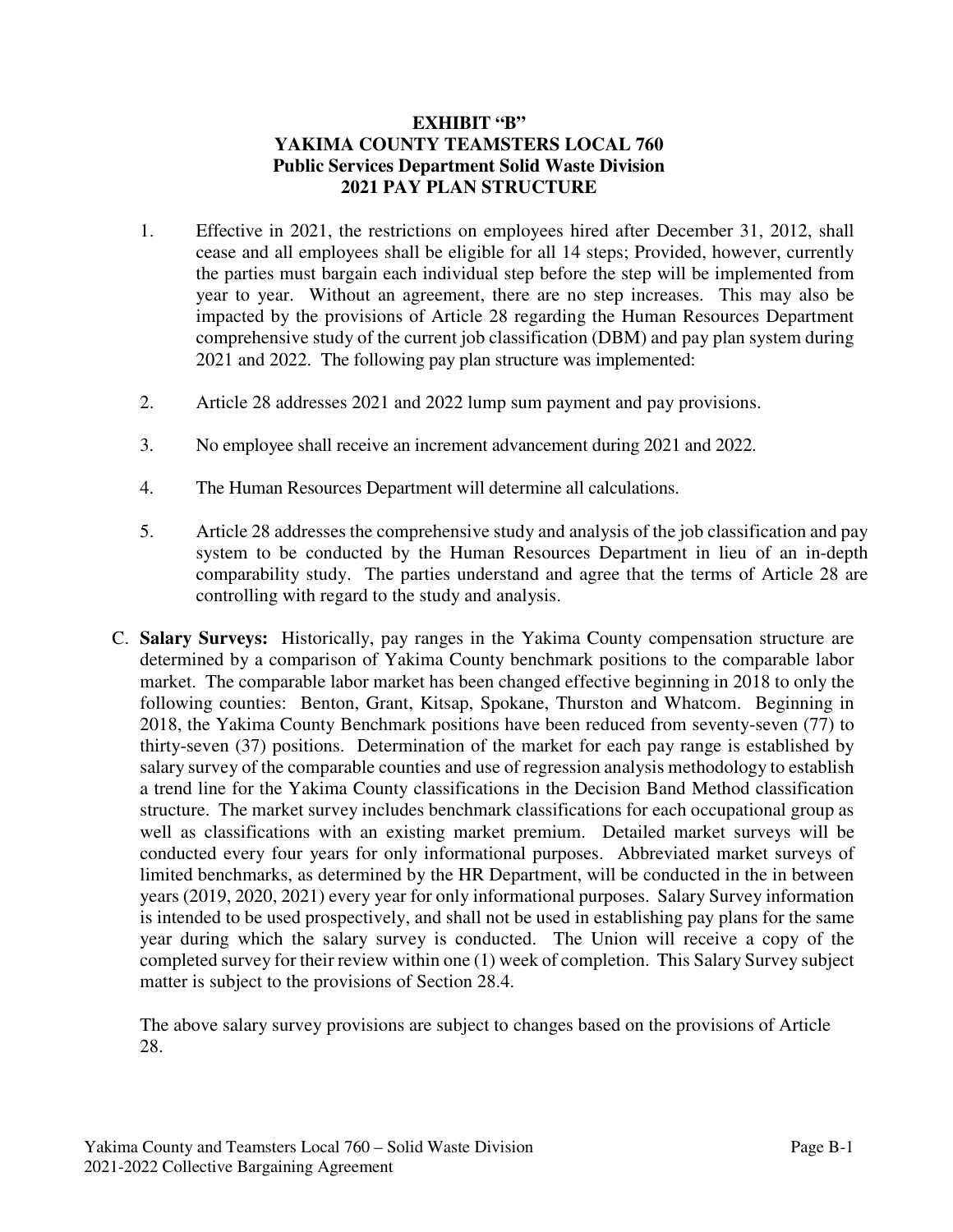| <b>Job Family</b>                | <b>Classification</b>                           | <b>DBM</b>      | <b>Selected</b> |  |  |
|----------------------------------|-------------------------------------------------|-----------------|-----------------|--|--|
| Administration - Clerical        | Office Technician                               | A12             | 1               |  |  |
| Administration - Clerical        | Office Support Technician                       | A13             | 1               |  |  |
| Administration - Clerical        | Office Specialist                               | <b>B21</b>      | $\mathbf{1}$    |  |  |
| Administration - Clerical        | Office Coordinator                              | <b>B22</b>      | 1               |  |  |
| Administration - Clerical        | Office Supervisor                               | <b>B25</b>      | $\mathbf{1}$    |  |  |
| Administration - Financial       | Financial Technician                            | A13             | $\mathbf 1$     |  |  |
| Administration - Financial       | <b>Financial Specialist</b>                     | <b>B21</b>      | 1               |  |  |
| Administration - Financial       | Accountant                                      | C <sub>41</sub> | 1               |  |  |
| Administration - Financial       | Senior Accountant                               | C <sub>43</sub> | 1               |  |  |
| <b>Administration - Programs</b> | Program Specialist                              | <b>B22</b>      | 1               |  |  |
| <b>Administration - Programs</b> | Program Analyst                                 | C42             | 1               |  |  |
| <b>Administration - Programs</b> | Senior Program Analyst                          | C <sub>43</sub> | $\mathbf{1}$    |  |  |
| <b>Appraisal Services</b>        | Appraiser                                       | <b>B23</b>      | 1               |  |  |
| <b>Appraisal Services</b>        | <b>Commercial Appraiser</b>                     | <b>B24</b>      | $\mathbf{1}$    |  |  |
| <b>Community Development</b>     | <b>Building Inspector</b>                       | <b>B25</b>      | 1               |  |  |
| <b>Community Development</b>     | Plans Examiner                                  | C42             | 1               |  |  |
| <b>Community Development</b>     | Senior Project Planner                          | C44             | $\mathbf 1$     |  |  |
| <b>Computer Services</b>         | <b>Computer Support Technician</b>              | <b>B24</b>      | 1               |  |  |
| <b>Computer Services</b>         | <b>Technology Administrator</b>                 | C <sub>43</sub> | $\mathbf{1}$    |  |  |
| <b>Computer Services</b>         | Senior Technology Administrator                 | C <sub>45</sub> | 1               |  |  |
| Engineering                      | Senior Engineering Technician                   | <b>B25</b>      | $\mathbf{1}$    |  |  |
| Engineering                      | Engineer I                                      | C <sub>41</sub> | 1               |  |  |
| Engineering                      | Engineer II                                     | C42             | 1               |  |  |
| Engineering                      | Project Engineer                                | C44             | 1               |  |  |
| Engineering                      | Senior Engineer                                 | C <sub>45</sub> | 1               |  |  |
| Engineering                      | Senior Natural Resource Specialist              | C <sub>45</sub> | 1               |  |  |
| Legal - Administration           | Paralegal                                       | <b>B25</b>      | 1               |  |  |
| Legal - Law Enforcement          | Juvenile Correction Officer (Detention Officer) |                 |                 |  |  |
| Legal - Law Enforcement          | Law Enforcement Dispatcher                      | <b>B23</b>      | 1               |  |  |
| Legal - Law Enforcement          | <b>Probation Officer</b>                        | C <sub>41</sub> | 1               |  |  |
| Trades - Construction            | Road Maintenance Technician                     |                 |                 |  |  |
| Trades - Construction            | Mechanic                                        |                 |                 |  |  |
| Trades - Construction            | Lead Road Maintenance Technician                | <b>B25</b>      | 1               |  |  |
| Trades - Maintenance             | Maintenance Technician                          | A13             | $\mathbf 1$     |  |  |
| Trades - Maintenance             | Maintenance Specialist                          | <b>B21</b>      | 1               |  |  |
| Trades - Maintenance             | Facilities Maintenance Technician               | <b>B23</b>      |                 |  |  |
| Trades - Maintenance             | Facilities Maintenance Specialist               | <b>B24</b>      | 1               |  |  |
|                                  |                                                 | <b>TOTAL</b>    | 37              |  |  |

**Market Premiums:** If the market compensation study indicates that the trend line base salary range for a classification is ten percent (10%) or more below the market target position's median at both entry and maximum, then the Union and the Employer shall meet to negotiate the appropriate method and economic adjustment (market premium or reclassification) for the classification. The results of the negotiations shall be applied in the following fiscal year. If the Union and Employer agree that reclassification is appropriate, the reclassification shall occur in accordance with the County Classification and Compensation Policy (HR-001). If the Union and the Employer agree that a Market Premium is appropriate, the negotiated market premium